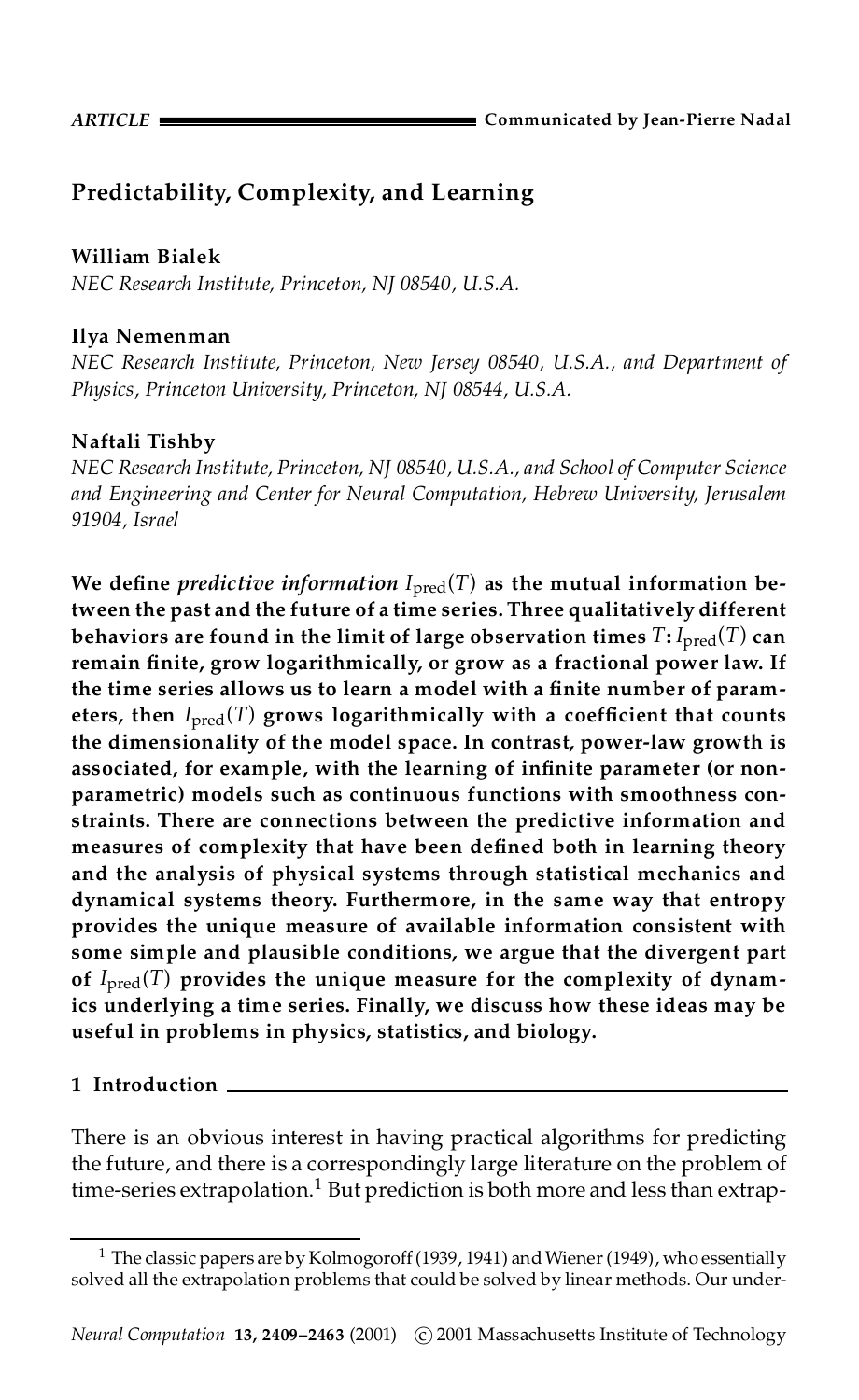olation. We might be able to predict, for example, the chance of rain in the coming week even if we cannot extrapolate the trajectory of temperature fluctuations. In the spirit of its thermodynamic origins, information theory (Shannon, 1948) characterizes the potentialities and limitations of all possi ble prediction algorithms, as well as unifying the analysis of extrapolation with the more general notion of predictability. Specifically, we can define a quantity—the predictive information—that measures how much our obser vations of the past can tell us about the future. The predictive information characterizes the world we are observing, and we shall see that this char acterization is close to our intuition about the complexity of the underlying dynamics.

Prediction is one of the fundamental problems in neural computation. Much of what we admire in expert human performance is predictive in character: the point guard who passes the basketball to a place where his teammate will arrive in a split second, the chess master who knows how moves made now will influence the end game two hours hence, the investor who buys a stock in anticipation that it will grow in the year to come. More generally, we gather sensory information not for its own sake but in the hope that this information will guide our actions (including our verbal actions). But acting takes time, and sense data can guide us only to the extent that those data inform us about the state of the world at the time of our actions, so the only components of the incoming data that have a chance of being useful are those that are predictive. Put bluntly, *nonpredictive information is useless to the organism*, and it therefore makes sense to isolate the predictive information. It will turn out that most of the information we collect over a long period of time is nonpredictive, so that isolating the predictive information must go a long way toward separating out those features of the sensory world that are relevant for behavior.

One of the most important examples of prediction is the phenomenon of generalization in learning. Learning is formalized as finding a model that explains or describes a set of observations, but again this is useful only be cause we expect this model will continue to be valid. In the language of learning theory (see, for example, Vapnik, 1998), an animal can gain selective advantage not from its performance on the training data but only from its performance at generalization. Generalizing—and not "overfitting" the training data—is precisely the problem ofisolating those features ofthe data that have predictive value (see also Bialek and Tishby, in preparation). Furthermore, we know that the success of generalization hinges on controlling the complexity of the models that we are willing to consider as possibilities.

standing of predictability was changed by developments in dynamical systems, which showed that apparently random (chaotic) time series could arise from simple deterministic rules, and this led to vigorous exploration of nonlinear extrapolation algorithms (Abarbanel et al., 1993). For a review comparing different approaches, see the conference proceedings edited by Weigend and Gershenfeld (1994).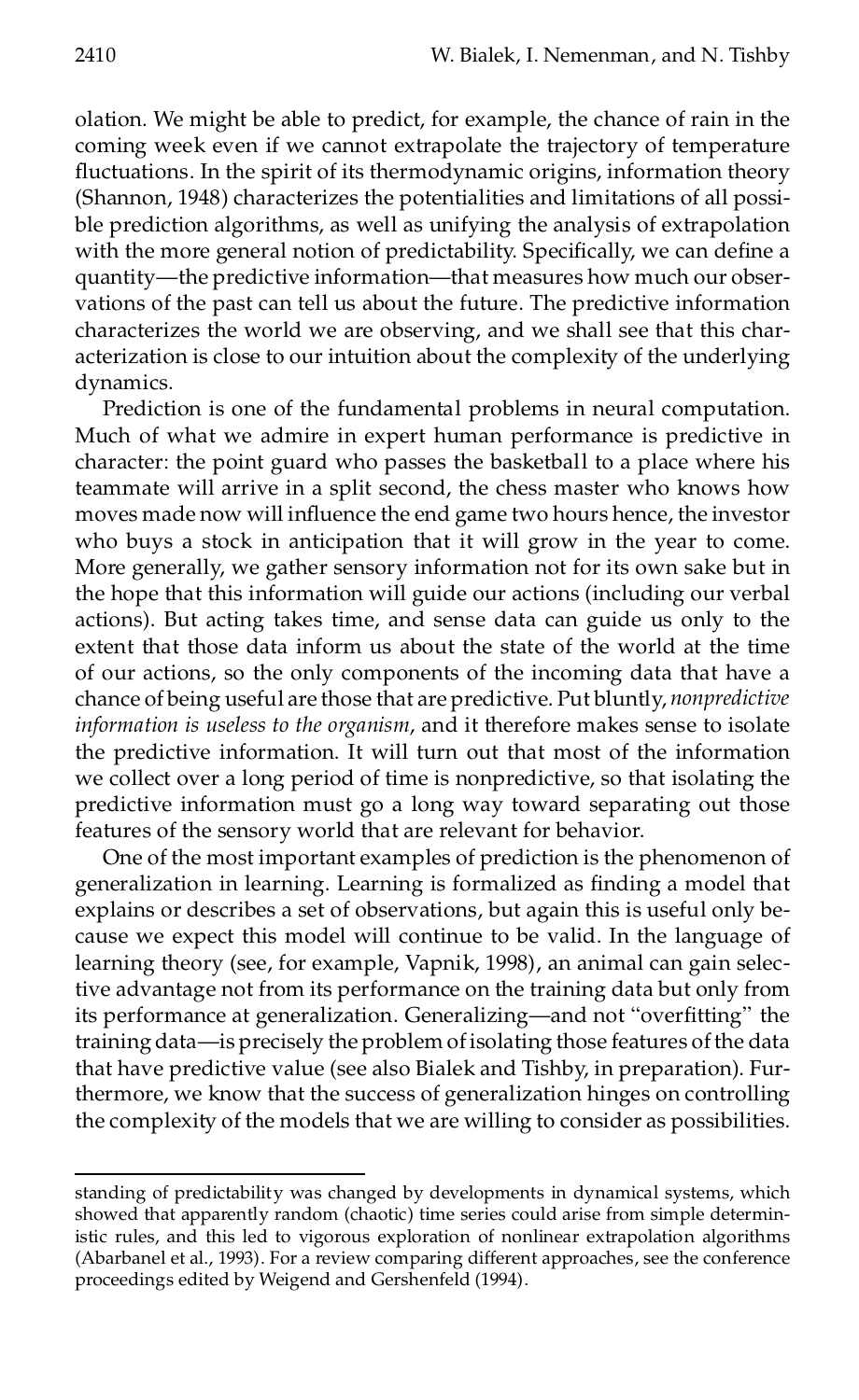Finally, learning a model to describe a data set can be seen as an encoding of those data, as emphasized by Rissanen (1989), and the quality of this encoding can be measured using the ideas of information theory. Thus, the exploration of learning problems should provide us with explicit links among the concepts of entropy, predictability, and complexity.

The notion of complexity arises not only in learning theory, but also in several other contexts. Some physical systems exhibit more complexdynamics than others (turbulent versus laminar flows in fluids), and some systems evolve toward more complex states than others (spin glasses versus ferro magnets). The problem of characterizing complexity in physical systems has a substantial literature of its own (for an overview, see Bennett, 1990). In this context several authors have considered complexity measures based on entropy or mutual information, although, as far as we know, no clear connections have been drawn among the measures of complexity that arise in learning theory and those that arise in dynamical systems and statistical mechanics.

An essential difficulty in quantifying complexity is to distinguish complexity from randomness. A true random string cannot be compressed and hence requires a long description; it thus is complex in the sense defined by Kolmogorov (1965; Li & Vitányi, 1993; Vitányi & Li, 2000), yet the physical process that generates this string may have a very simple description. Both in statistical mechanics and in learning theory, our intuitive notions of complexity correspond to the statements about complexity of the un derlying process, and not directly to the description length or Kolmogorov complexity.

Our central result is that the predictive information provides a general measure of complexity, which includes as special cases the relevant concepts from learning theory and dynamical systems. While work on complexity in learning theory rests specifically on the idea that one is trying to infer a model from data, the predictive information is a property of the data (or, more precisely, of an ensemble of data) themselves without reference to a specific class of underlying models. If the data are generated by a process in a known class but with unknown parameters, then we can calculate the pre dictive information explicitly and show that this information diverges loga rithmically with the size of the data set we have observed; the coefficient of this divergence counts the number of parameters in the model or, more pre cisely, the effective dimension of the model class, and this provides a link to known results of Rissanen and others. We also can quantify the complexity of processes that fall outside the conventional finite dimensional models, and we show that these more complex processes are characterized by a power law rather than a logarithmic divergence of the predictive information.

By analogy with the analysis of critical phenomena in statistical physics, the separation of logarithmic from power-law divergences, together with the measurement of coefficients and exponents for these divergences, allows us to define "universality classes" for the complexity of data streams. The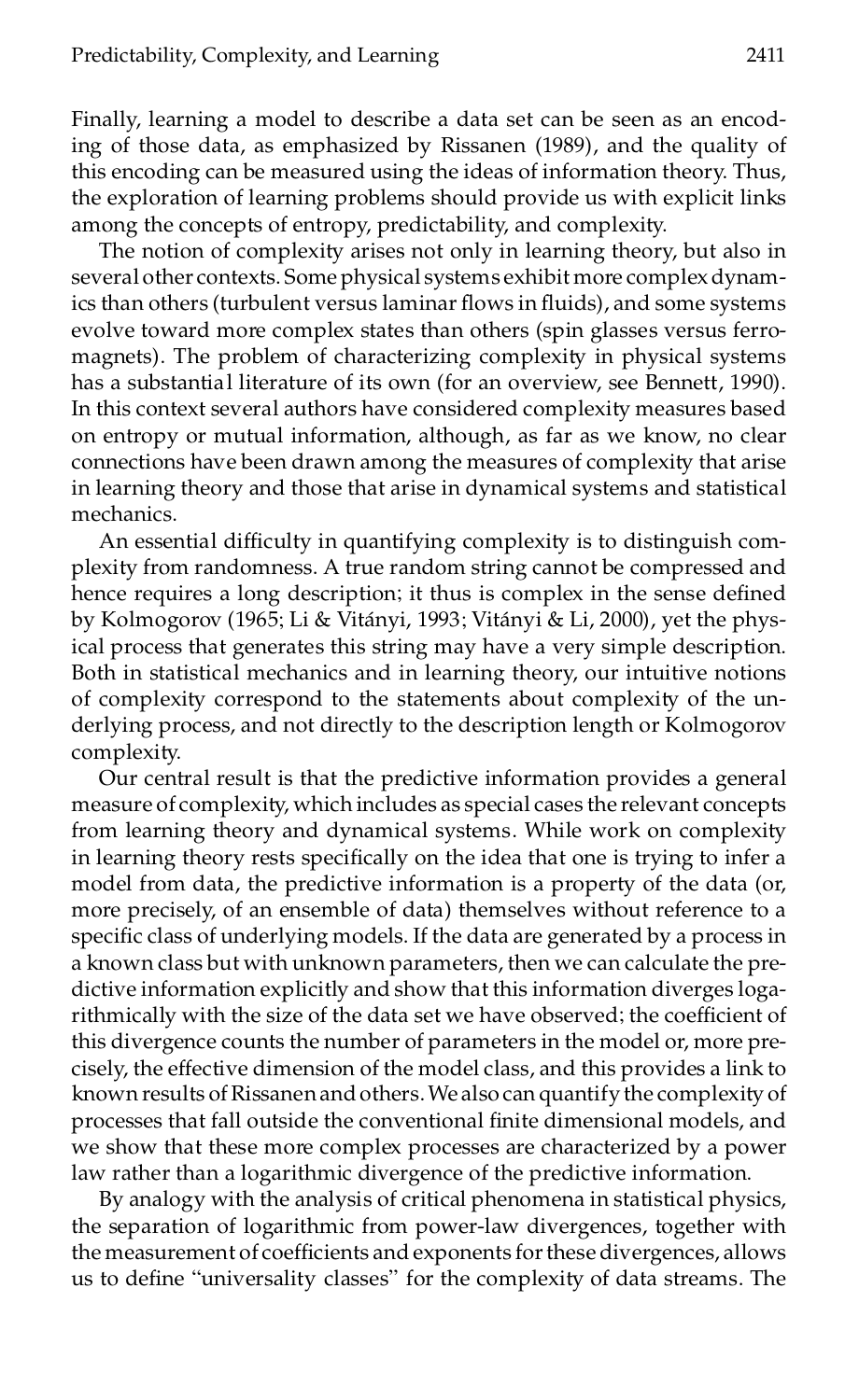power law or nonparametric class of processes may be crucial in real-world learning tasks, where the effective number of parameters becomes so large that asymptotic results for finitely parameterizable models are inaccessible in practice. There is empirical evidence that simple physical systems can generate dynamics in this complexity class, and there are hints thatlanguage also may fall in this class.

Finally, we argue that the divergent components of the predictive information provide a unique measure of complexity that is consistent with certain simple requirements.This argumentis inthe spirit of Shannon'soriginal derivation of entropy as the unique measure of available information. We believe that this uniqueness argument provides a conclusive answer to the question of how one should quantify the complexity of a process generating a time series.

With the evident cost of lengthening our discussion, we have tried to give a self-contained presentation that develops our point of view, uses simple examples to connect with known results, and then generalizes and goes beyond these results.<sup>2</sup> Even in cases where at least the qualitative form of our results is known from previous work, we believe that our point of view elucidates some issues that may have been less the focus of earlier studies. Last but not least, we explore the possibilities for connecting our theoretical discussion with the experimental characterization of learning and complexity in neural systems.

#### **2 A Curious Observation**

Before starting the systematic analysis of the problem, we want to motivate our discussion further by presenting results of some simple numerical ex periments. Since most of the article draws examples from learning, here we consider examples from equilibrium statistical mechanics. Suppose that we have a one-dimensional chain of Ising spins with the Hamiltonian given by

$$
H = -\sum_{i,j} J_{ij}\sigma_i\sigma_j,\tag{2.1}
$$

where the matrix of interactions  $J_{ij}$  is not restricted to nearest neighbors; long-range interactions are also allowed. One may identify spins pointing upward with 1 and downward with 0, and then a spin chain is equivalent to some sequence of binary digits. This sequence consists of (overlapping) words of  $N$  digits each,  $W_k$ ,  $k = 0, 1 \cdots 2^N - 1$ . There are  $2^N$  such words total, and they appear with very different frequencies  $n(W_k)$  in the spin chain (see

<sup>&</sup>lt;sup>2</sup> Some of the basic ideas presented here, together with some connections to earlier work, can be found in brief preliminary reports (Bialek, 1995; Bialek & Tishby, 1999). The central results of this work, however, were at best conjectures in these preliminary accounts.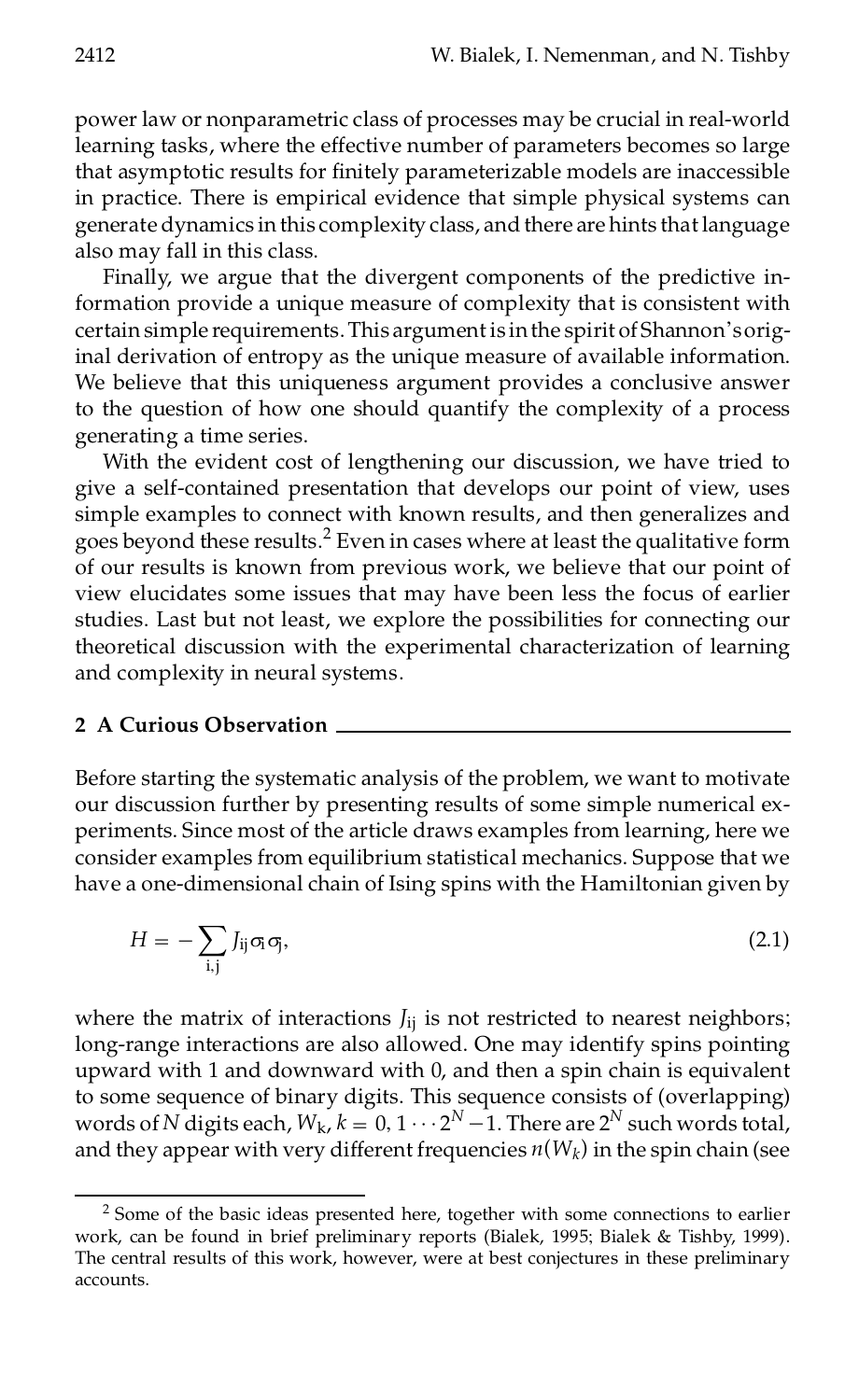

Figure 1: Calculating entropy of words of length 4 in a chain of 17 spins. For this chain,  $n(W_0) = n(W_1) = n(W_3) = n(W_7) = n(W_{12}) = n(W_{14}) = 2, n(W_8) =$  $n(W_9) = 1$ , and all other frequencies are zero. Thus, *S*(4)  $\approx$  2.95 bits.

Figure 1 for details). If the number of spins is large, then counting these frequencies provides a good empirical estimate of  $P_N(W_k)$ , the probability distribution of different words of length *N*. Then one can calculate the entropy *S*(*N*) of this probability distribution by the usual formula:

$$
S(N) = -\sum_{k=0}^{2^N - 1} P_N(W_k) \log_2 P_N(W_k)
$$
 (bits). (2.2)

Note that this is not the entropy of a finite chain with length *N*; instead, it is the entropy of words or strings with length *N* drawn from a much longer chain. Nonetheless, since entropy is an extensive property, *S*(*N*) is proportional asymptotically to *N* for any spin chain, that is,  $S(N) \approx S_0 \cdot N$ . The usual goal in statistical mechanics is to understand this "thermodynamic limit"  $N \to \infty$ , and hence to calculate the entropy density  $S_0$ . Different sets of interactions  $J_{ij}$  result in different values of  $S_0$ , but the qualitative result *S*(*N*)  $\propto$  *N* is true for all reasonable {*J*<sub>ij</sub>}. We investigated three different spin chains of 1 billion spins each. As

usual in statistical mechanics, the probability of any configuration of spins  $\{\sigma_i\}$  is given by the Boltzmann distribution,

$$
P[\{\sigma_i\}] \propto \exp(-H/k_B T),\tag{2.3}
$$

where to normalize the scale of the  $J_{ii}$  we set  $k_B T = 1$ . For the first chain, only  $J_{i,i+1} = 1$  was nonzero, and its value was the same for all i. The second chain was also generated using the nearest-neighbor interactions, but the value of the coupling was reset every 400,000 spins by taking a random number from a gaussian distribution with zero mean and unit variance. In the third case, we again reset the interactions at the same frequency, but now interactions were long-ranged; the variances of coupling constants decreased with the distance between the spins as  $(J_{ij}^2) = 1/(\tilde{i} - j)^2$ . We plot *S*(*N*) for all these cases in Figure 2, and, of course, the asymptotically linear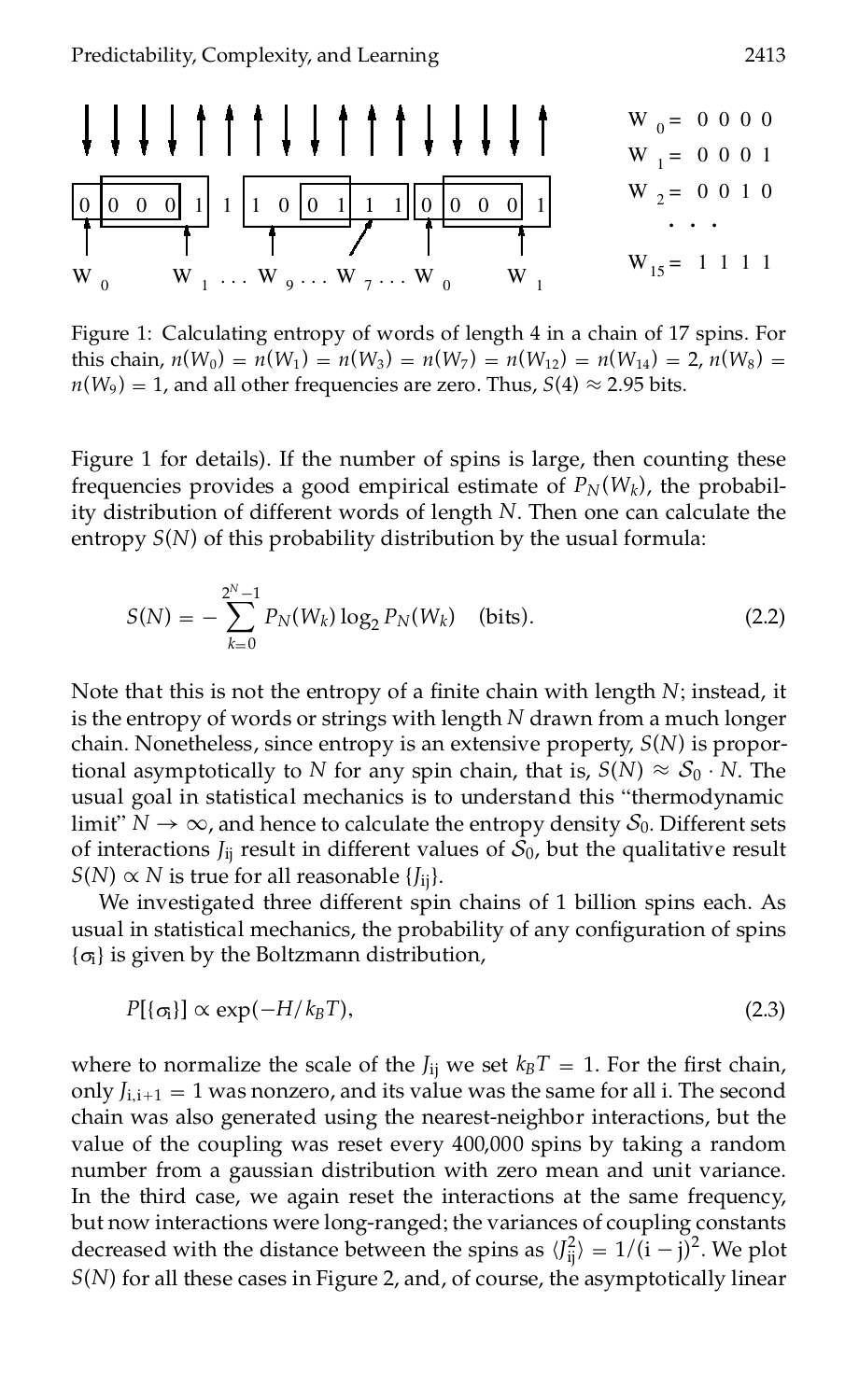

Figure 2: Entropy as a function of the word length for spin chains with different interactions. Notice that all lines start from  $S(N) = \log_2 2 = 1$  since at the values of the coupling we investigated, the correlation length is much smaller than the chain length  $(1 \cdot 10^9 \text{ spins}).$ 

behavior is evident—the extensive entropy shows no qualitative distinction among the three cases we consider.

The situation changes drastically if we remove the asymptotic linear contribution and focus on the corrections to extensive behavior. Specifically, we write  $S(N) = S_0 \cdot N + S_1(N)$ , and plot only the sublinear component  $S_1(N)$  of the entropy. As we see in Figure 3, the three chains then exhibit qualitatively different features: for the first one,  $S_1$  is constant; for the second one, it is logarithmic; and for the third one, it clearly shows a power-law behavior.

What is the significance of these observations? Of course, the differences in the behavior of  $S_1(N)$  must be related to the ways we chose *J*'s for the simulations. In the first case, *J* is fixed, and if we see *N* spins and try to predict the state of the  $N + 1$ st spin, all that really matters is the state of the spin  $\sigma$ <sub>N</sub>; there is nothing to "learn" from observations on longer segments of the chain. For the second chain, *J* changes, and the statistics of the spin words are different in different parts of the sequence. By looking at these statistics, one can "learn" the coupling at the current position; this estimate improves the more spins (longer words) we observe. Finally, in the third case, there are many coupling constants that can be learned. As *N* increases, one becomes sensitive to weaker correlations causedby interactions overlarger andlarger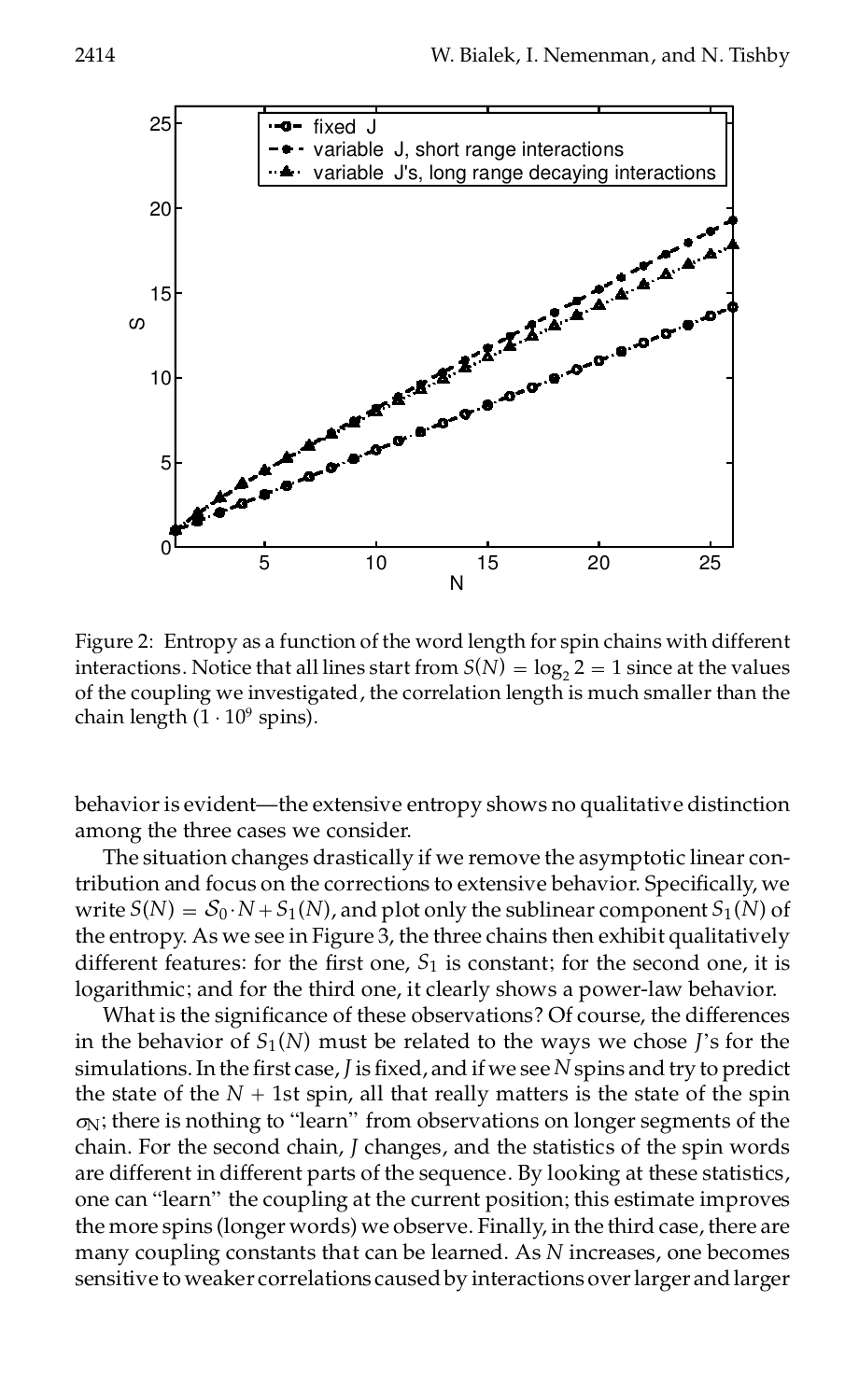

Figure 3: Subextensive part of the entropy as a function of the word length.

distances. So, intuitively, the qualitatively different behaviors of *S*1(*N*) in the three plotted cases are correlated with differences in the problem of learning the underlying dynamics of the spin chains from observations on samples of the spins themselves. Much of this article can be seen as expanding on and quantifying this intuitive observation.

## **3 Fundamentals**

The problem of prediction comes in various forms, as noted in the Intro duction. Information theory allows us to treat the different notions of pre diction on the same footing. The first step is to recognize that all predictions are probabilistic. Even if we can predict the temperature at noon tomorrow, we should provide error bars or confidence limits on our prediction. The next step is to remember that even before we look at the data, we know that certain futures are more likely than others, and we can summarize this knowledge by a prior probability distribution for the future. Our observations on the past lead us to a new, more tightly concentrated distribution: the distribution of futures conditional on the past data. Different kinds of predictions are different slices through or averages over this conditional distribution, but information theory quantifies the "concentration" of the distribution without making any commitment as to which averages will be most interesting.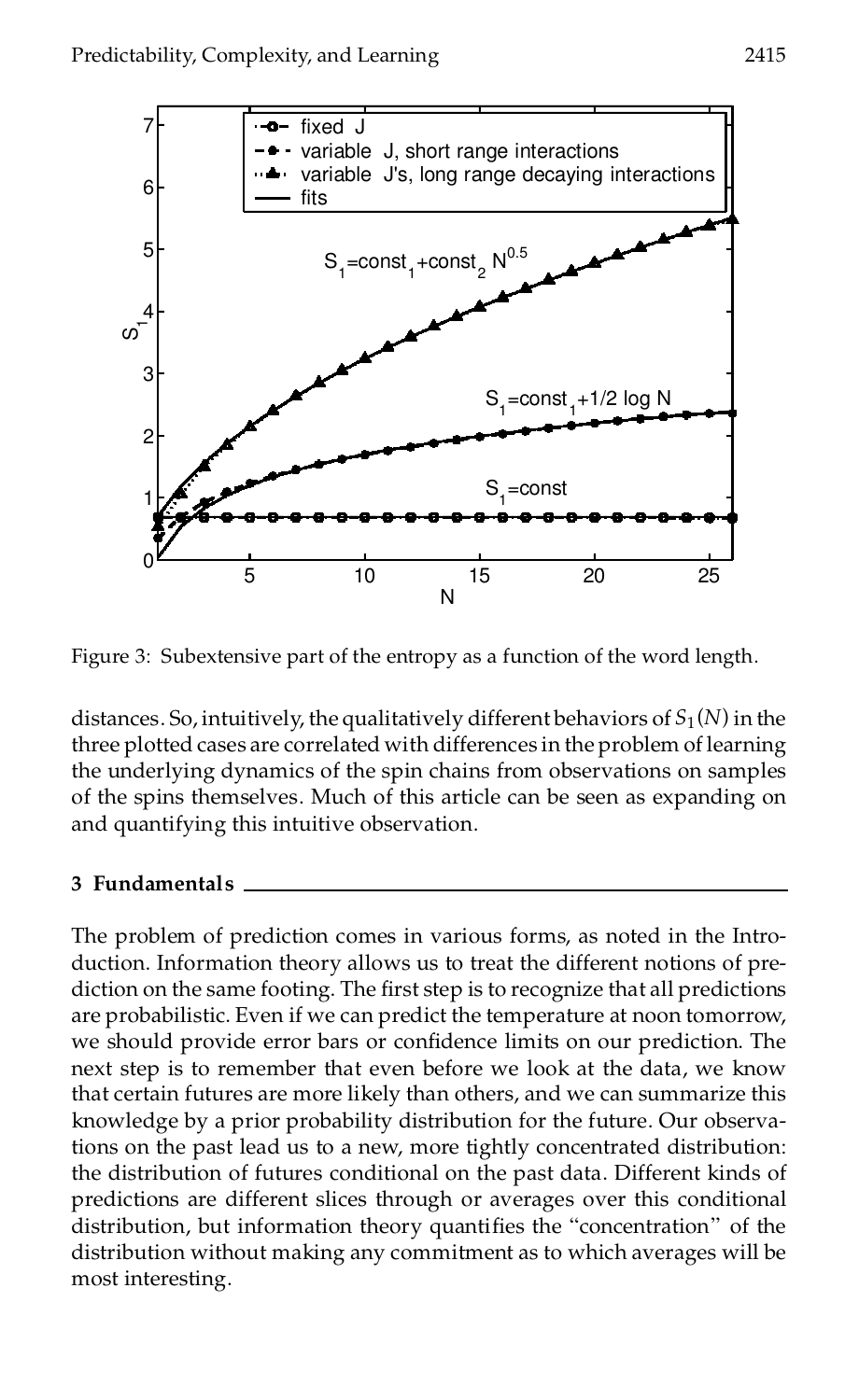Imagine that we observe a stream of data  $x(t)$  over a time interval  $-T <$  $t < 0$ . Let all of these past data be denoted by the shorthand  $x_{\text{past}}$ . We are interested in saying something about the future, so we want to know about the data  $x(t)$  that will be observed in the time interval  $0 < t < T'$ ; let these future data be called  $x_{\text{future}}$ . In the absence of any other knowledge, futures are drawn from the probability distribution  $P(x<sub>future</sub>)$ , and observations of particular past data  $x_{\text{past}}$  tell us that futures will be drawn from the conditional distribution  $P(x_{\text{future}}|x_{\text{past}})$ . The greater concentration of the conditional distribution can be quantified by the fact that it has smaller entropy than the prior distribution, and this reduction in entropy is Shannon's definition of the information that the past provides about the future. We can write the average of this predictive information as

$$
\mathcal{I}_{\text{pred}}(\mathcal{T}, \mathcal{T}') = \left\langle \log_2 \left[ \frac{P(x_{\text{future}} | x_{\text{past}})}{P(x_{\text{future}})} \right] \right\rangle \tag{3.1}
$$

$$
= -\langle \log_2 P(x_{\text{future}}) \rangle - \langle \log_2 P(x_{\text{past}}) \rangle
$$
  
- 
$$
\left[ -\langle \log_2 P(x_{\text{future}}, x_{\text{past}}) \rangle \right],
$$
 (3.2)

where  $\langle \cdots \rangle$  denotes an average over the joint distribution of the past and the future,  $P(x_{\text{future}}, x_{\text{past}})$ .

Each of the terms in equation 3.2 is an entropy. Since we are interested in predictability or generalization, which are associated with some features of the signal persisting forever, we may assume stationarity or invariance under time translations. Then the entropy of the past data depends only on the duration of our observations, so we can write  $-\langle \log_2 P(x_{\text{past}}) \rangle = S(T)$ , and by the same argument  $-\langle \log_2 P(x_{\text{future}}) \rangle = S(T')$ . Finally, the entropy of the past and the future taken together is the entropy of observations on a window of duration  $T + T'$ , so that  $-\langle \log_2 P(x_{\text{future}}, x_{\text{past}}) \rangle = S(T + T')$ . Putting these equations together, we obtain

$$
\mathcal{I}_{\text{pred}}(T, T') = S(T) + S(T') - S(T + T'). \tag{3.3}
$$

It is important to recall that mutual information is a symmetric quantity. Thus, we can view  $\mathcal{I}_\text{pred}(\mathit{T},\mathit{T}')$  as either the information that a data segment of duration *T* provides about the future of length *T* <sup>0</sup> *or* the information that a data segment of duration T' provides about the immediate past of duration *T*. This is a direct application of the definition of information but seems counterintuitive. Shouldn't it be more difficult to predict than to postdict? One can perhaps recover the correct intuition by thinking about a large en semble of question-answer pairs. Prediction corresponds to generating the answer to a given question, while postdiction corresponds to generating the question that goes with a given answer. We know that guessing questions given answers is also a hard problem<sup>3</sup> and can be just as challenging

<sup>3</sup> This is the basis of the popular American television game show *Jeopardy!* widely viewed as the most "intellectual" of its genre.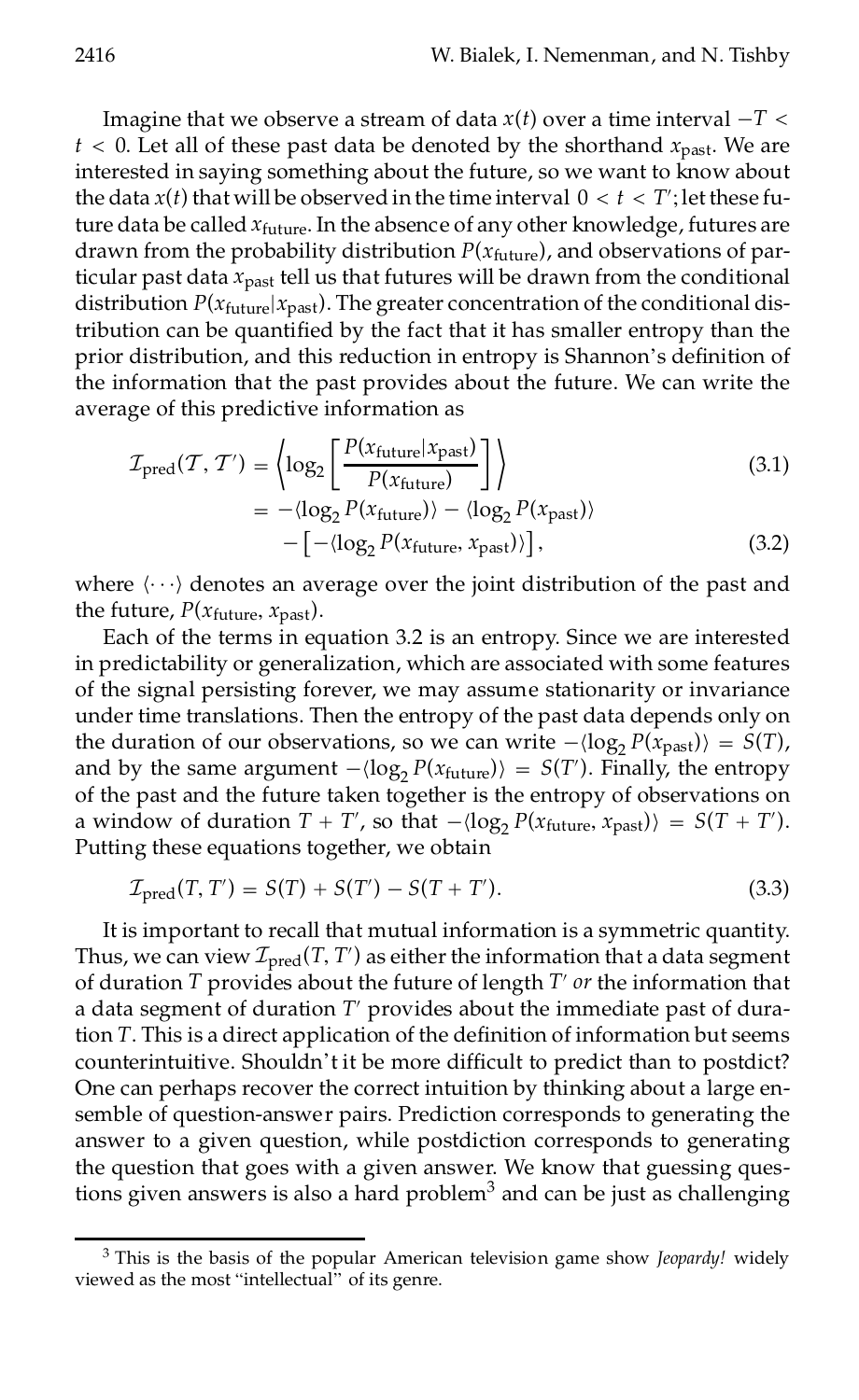as the more conventional problem of answering the questions themselves. Our focus here is on prediction because we want to make connections with the phenomenon of generalization in learning, but it is clear that generating a consistent interpretation of observed data may involve elements of both prediction and postdiction (see, for example, Eagleman & Sejnowski, 2000); it is attractive that the information-theoretic formulation treats these problems symmetrically.

In the same way that the entropy of a gas at fixed density is proportional to the volume, the entropy of a time series (asymptotically) is proportional to its duration, so that  $\lim_{T\to\infty} S(T)/T = S_0$ ; entropy is an extensive quantity. But from Equation 3.3, any extensive component of the entropy cancels in the computation of the predictive information: predictability is a deviation from extensivity. If we write  $S(T) = S_0T + S_1(T)$ , then equation 3.3 tells us that the predictive information is related only to the nonextensive term  $S_1(T)$ . Note that if we are observing a deterministic system, then  $S_0 = 0$ , but this is independent of questions about the structure of the subextensive term  $S_1(T)$ . It is attractive that information theory gives us a unified discussion of prediction in deterministic and probabilistic cases.

We know two general facts about the behavior of  $S_1(T)$ . First, the corrections to extensive behavior are positive,  $S_1(T) \geq 0$ . Second, the statement that entropy is extensive is the statement that the limit

$$
\lim_{T \to \infty} \frac{S(T)}{T} = \mathcal{S}_0 \tag{3.4}
$$

exists, and for this to be true we must also have

$$
\lim_{T \to \infty} \frac{S_1(T)}{T} = 0. \tag{3.5}
$$

Thus, the nonextensive terms in the entropy must be *sub*extensive, that is, they must grow with *T* less rapidly than a linear function. Taken together, these facts guarantee that the predictive information is positive and subextensive. Furthermore, if we let the future extend forward for a very long time,  $T' \rightarrow \infty$ , then we can measure the information that our sample provides about the entire future:

$$
I_{\text{pred}}(T) = \lim_{T' \to \infty} \mathcal{I}_{\text{pred}}(T, T') = S_1(T). \tag{3.6}
$$

Similarly, instead of increasing the duration of the future to infinity, we could have considered the mutual information between a sample of length *T* and all of the infinite past. Then the postdictive information also is equal to  $S_1(T)$ , and the symmetry between prediction and postdiction is even more profound; not only is there symmetry between questions and answers, but observations on a given period of time provide the same amount of infor mation about the historical path that led to our observations as about the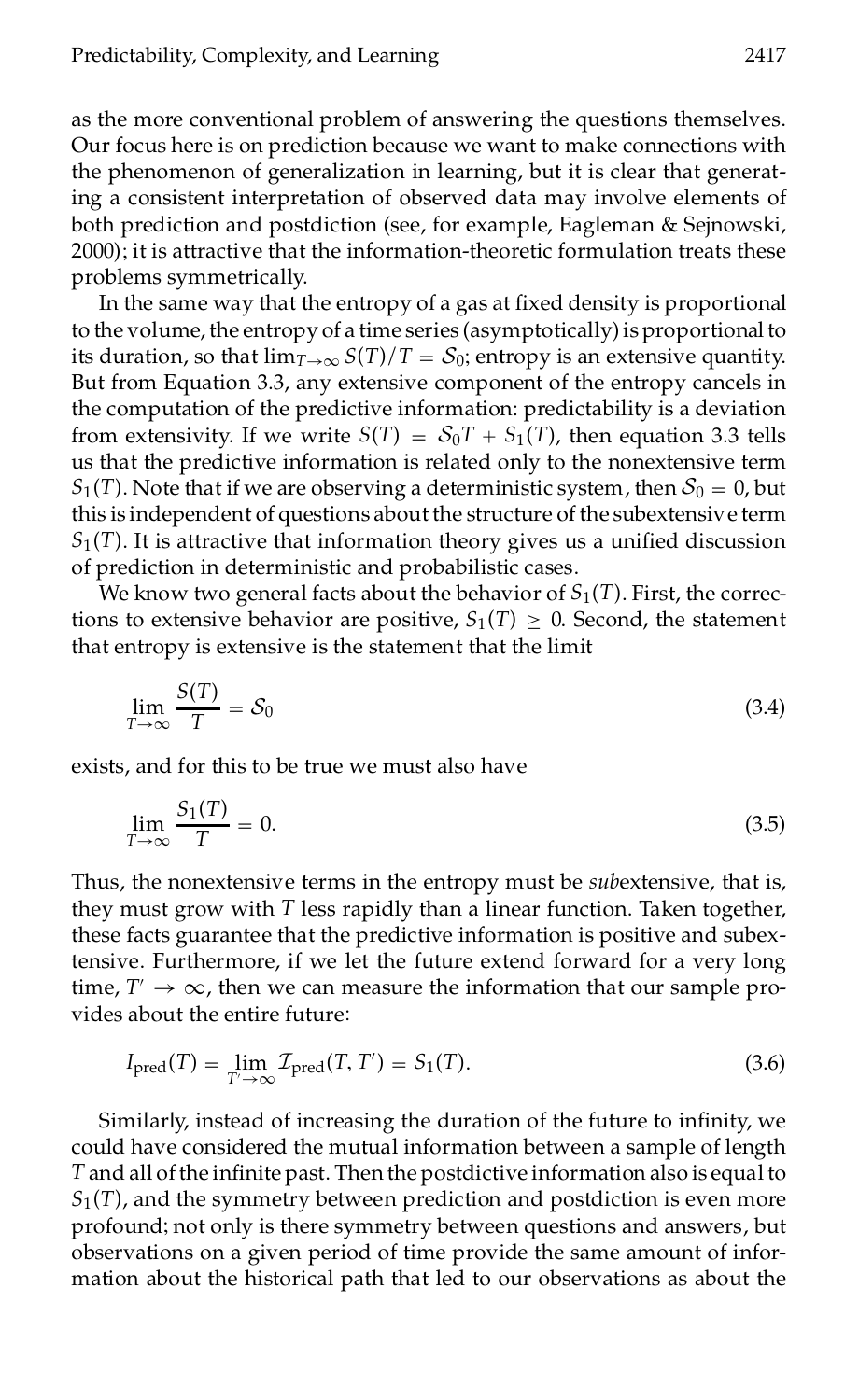future that will unfold from them. In some cases, this statement becomes even stronger. For example, if the subextensive entropy of a long, discontinuous observation of a total length *T* with a gap of a duration  $\delta T \ll T$  is equal to  $S_1(T) + O(\frac{\delta T}{T})$ , then the subextensive entropy of the present is not only its information about the past *or* the future, but also the information about the past *and* the future.

If we have been observing a time series for a (long) time *T*, then the total amount of data we have collected is measured by the entropy *S*(*T*), and at large *T* this is given approximately by  $S_0T$ . But the predictive information that we have gathered cannot grow linearly with time, even if we are making predictions about a future that stretches out to infinity. As a result, of the total information we have taken in by observing *x*past, only a vanishing fraction is of relevance to the prediction:

$$
\lim_{T \to \infty} \frac{\text{Predictive information}}{\text{Total information}} = \frac{I_{\text{pred}}(T)}{S(T)} \to 0. \tag{3.7}
$$

In this precise sense, most of what we observe is irrelevant to the problem of predicting the future.<sup>4</sup>

Consider the case where time is measured in discrete steps, so that we have seen *N* time points  $x_1, x_2, \ldots, x_N$ . How much have we learned about the underlying pattern in these data? The more we know, the more effectively we can predict the next data point  $x_{N+1}$  and hence the fewer bits we will need to describe the deviation of this data point from our prediction. Our accumulated knowledge about the time series is measured by the degree to which we can compress the description of new observations. On average, the length of the code word required to describe the point  $x_{N+1}$ , given that we have seen the previous *N* points, is given by

$$
\ell(N) = -\langle \log_2 P(x_{N+1} \mid x_1, x_2, \dots, x_N) \rangle \text{ bits, } (3.8)
$$

where the expectation value is taken over the joint distribution of all the  $N + 1$  points,  $P(x_1, x_2, \ldots, x_N, x_{N+1})$ . It is easy to see that

$$
\ell(N) = S(N+1) - S(N) \approx \frac{\partial S(N)}{\partial N}.
$$
\n(3.9)

As we observe for longer times, we learn more, and this word length de creases. It is natural to define a learning curve that measures this improvement. Usually we define learning curves by measuring the frequency or

<sup>&</sup>lt;sup>4</sup> We can think of equation 3.7 as a law of diminishing returns. Although we collect data in proportion to our observation time *T*, a smaller and smaller fraction of this information is useful in the problem of prediction. These diminishing returns are not due to a limited lifetime, since we calculate the predictive information assuming that we have a future extending forward to infinity. A senior colleague points out that this is an argument for changing fields before becoming too expert.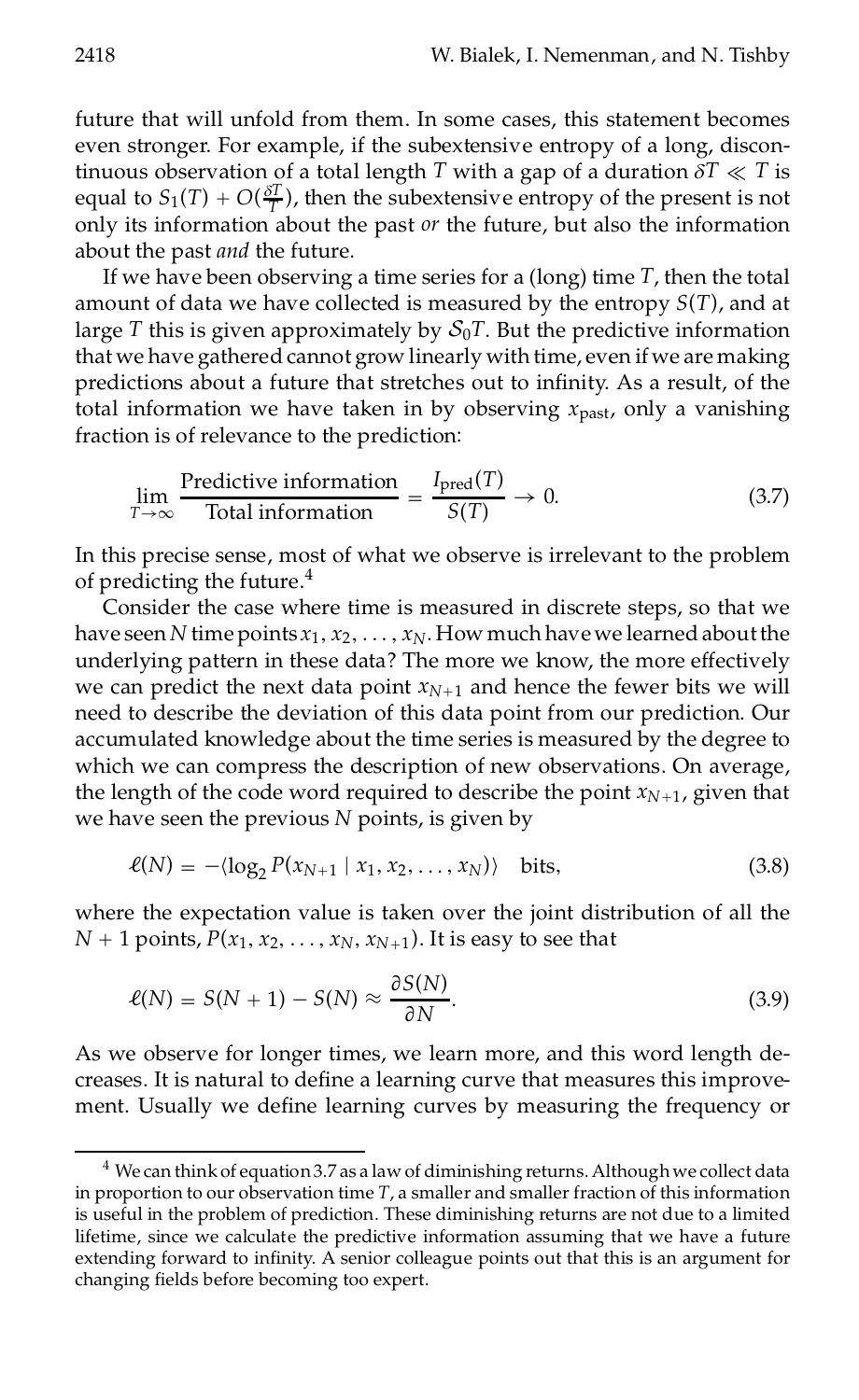costs of errors; here the cost is that our encoding of the point  $x_{N+1}$  is longer than it could be if we had perfect knowledge. This ideal encoding has a length that we can find by imagining that we observe the time series for an infinitely long time,  $\ell_{\text{ideal}} = \lim_{N \to \infty} \ell(N)$ , but this is just another way of defining the extensive component of the entropy  $S_0$ . Thus, we can define a learning curve

$$
\Lambda(N) \equiv \ell(N) - \ell_{\text{ideal}}
$$
\n
$$
= S(N+1) - S(N) - S_0
$$
\n
$$
= S_1(N+1) - S_1(N)
$$
\n
$$
\approx \frac{\partial S_1(N)}{\partial N} = \frac{\partial I_{\text{pred}}(N)}{\partial N},
$$
\n(3.11)

and we see once again that the extensive component of the entropy cancels.

It is well known that the problems of prediction and compression are related, and what we have done here is to illustrate one aspect of this con nection. Specifically, if we ask how much one segment of a time series can tell us about the future, the answer is contained in the subextensive behavior of the entropy. If we ask how much we are learning about the structure of the time series, then the natural and universally defined learning curve is related again to the subextensive entropy; the learning curve is the derivative of the predictive information.

This universal learning curve is connected to the more conventional learning curves in specific contexts. As an example (cf. section 4.1), consider fitting a set of data points  $\{x_n, y_n\}$  with some class of functions  $y = f(x; \alpha)$ , where  $\alpha$  are unknown parameters that need to be learned; we also allow for some gaussian noise in our observation of the  $y_n$ . Here the natural learning curve is the evolution of  $\chi^2$  for generalization as a function of the number of examples. Within the approximations discussed below, it is straightforward to show that as *N* becomes large,

$$
\left\langle \chi^2(N) \right\rangle = \frac{1}{\sigma^2} \left\{ \left[ y - f(x; \alpha) \right]^2 \right\} \to (2 \ln 2) \Lambda(N) + 1, \tag{3.12}
$$

where  $\sigma^2$  is the variance of the noise. Thus, a more conventional measure of performance at learning a function is equal to the universal learning curve defined purely by information-theoretic criteria. In other words, if a learning curve is measured in the right units, then its integral represents the amount of the useful information accumulated. Then the subextensivity of *S*<sub>1</sub> guarantees that the learning curve decreases to zero as *N*  $\rightarrow \infty$ . Different quantities related to the subextensive entropy have been dis-

cussed in several contexts. For example, the code length  $\ell(N)$  has been defined as a learning curve in the specific case of neural networks (Opper & Haussler, 1995) and has been termed the "thermodynamic dive" (Crutch field & Shalizi, 1999) and "Nth order block entropy" (Grassberger, 1986).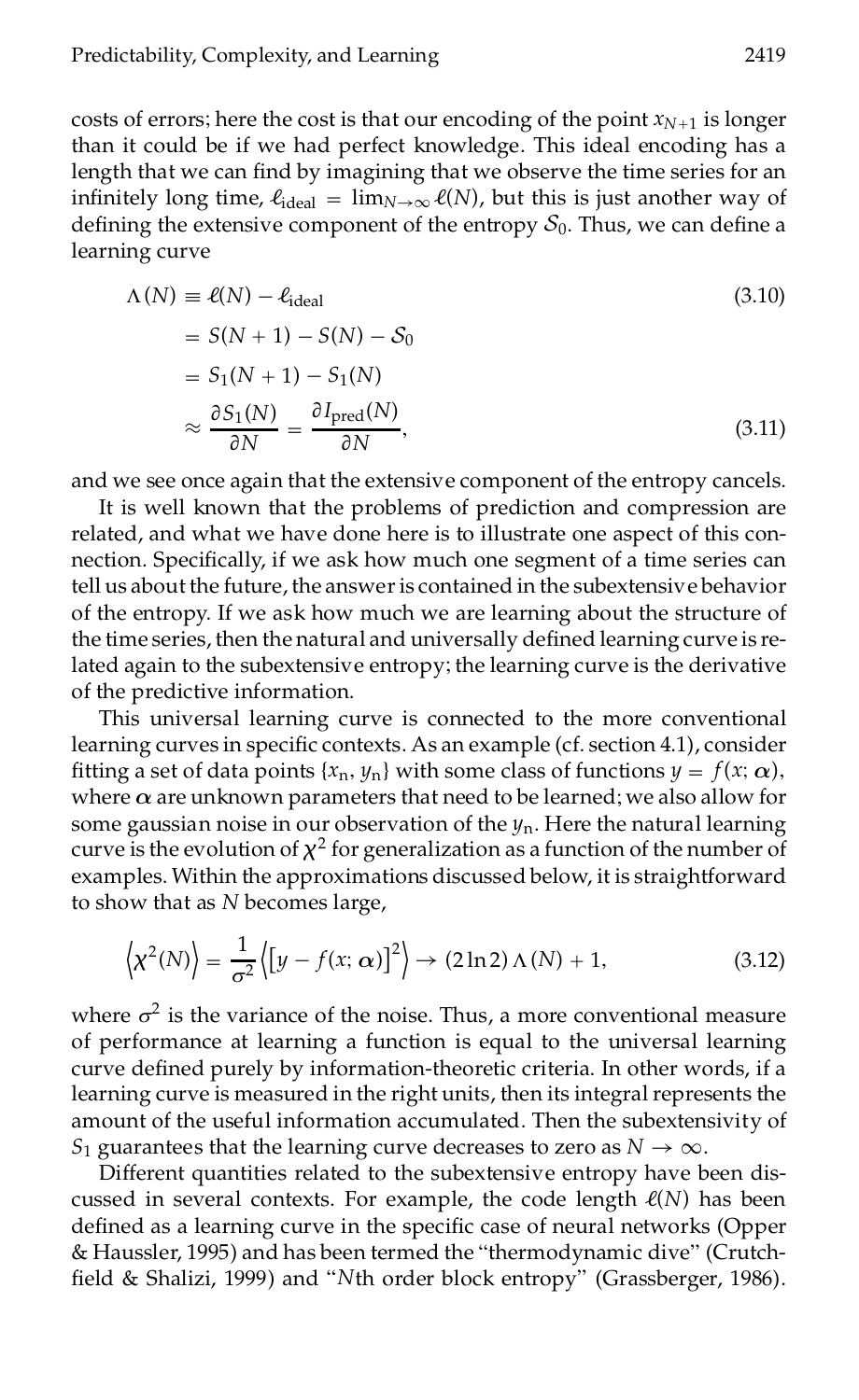The universal learning curve  $\Lambda$ ( $N$ ) has been studied as the expected instantaneous information gain by Haussler, Kearns, & Schapire (1994). Mutual information between all of the past and all of the future (both semi-infinite) is known also as the excess entropy, effective measure complexity, stored information, and so on (see Shalizi & Crutchfield, 1999, and references therein, as well as the discussion below). If the data allow a description by a model with a finite (and in some cases also infinite) number of parameters, then mutual information between the data and the parameters is of interest. This is easily shown to be equal to the predictive information about all of the future, and it is also the cumulative information gain (Haussler, Kearns,  $\&$ Schapire, 1994) or the cumulative relative entropy risk (Haussler & Opper, 1997). Investigation of this problem can be traced back to Renyi (1964) and Ibragimov and Hasminskii (1972), and some particular topics are still being discussed (Haussler & Opper, 1995; Opper & Haussler, 1995; Herschkowitz & Nadal, 1999). In certain limits, decoding a signal from a population of *N* neurons can be thought of as "learning" a parameter from *N* observations, with a parallel notion of information transmission (Brunel & Nadal, 1998; Kang & Sompolinsky, 2001). In addition, the subextensive component of the description length (Rissanen, 1978, 1989, 1996; Clarke & Barron, 1990) averaged over a class of allowed models also is similar to the predictive information. What is important is that the predictive information or subextensive entropy is related to all these quantities and that it can be defined for any process without a reference to a class of models. It is this universality that we find appealing, and this universality is strongest if we focus on the limit of long observation times. Qualitatively, in this regime ( $T \to \infty$ ) we expect the predictive information to behave in one of three different ways, as illustrated by the Ising models above: it may either stay finite or grow to infinity together with  $T$ ; in the latter case the rate of growth may be slow (logarithmic) or fast (sublinear power) (see Barron and Cover, 1991, for a similar classification in the framework of the minimal description length [MDL] analysis).

The first possibility,  $\lim_{T\to\infty} I_{pred}(T) = \text{constant}$ , means that no matter how long we observe, we gain only a finite amount of information about the future. This situation prevails, for example, when the dynamics are too regular. For a purely periodic system, complete prediction is possible once we know the phase, and if we sample the data at discrete times, this is a finite amount of information; longer period orbits intuitively are more complex and also have larger *I*pred, but this does not change the limiting behavior  $\lim_{T\to\infty} I_{\text{pred}}(T) = \text{constant}.$ 

Alternatively, the predictive information can be small when the dynamics are irregular, but the best predictions are controlled only by the immediate past, so that the correlation times of the observable data are finite (see, for example, Crutchfield & Feldman, 1997, and the fixed *J* case in Figure 3). Imagine, for example, that we observe *x*(*t*) at a series of discrete times  $\{t_n\}$ , and that at each time point we find the value *x*<sub>n</sub>. Then we always can write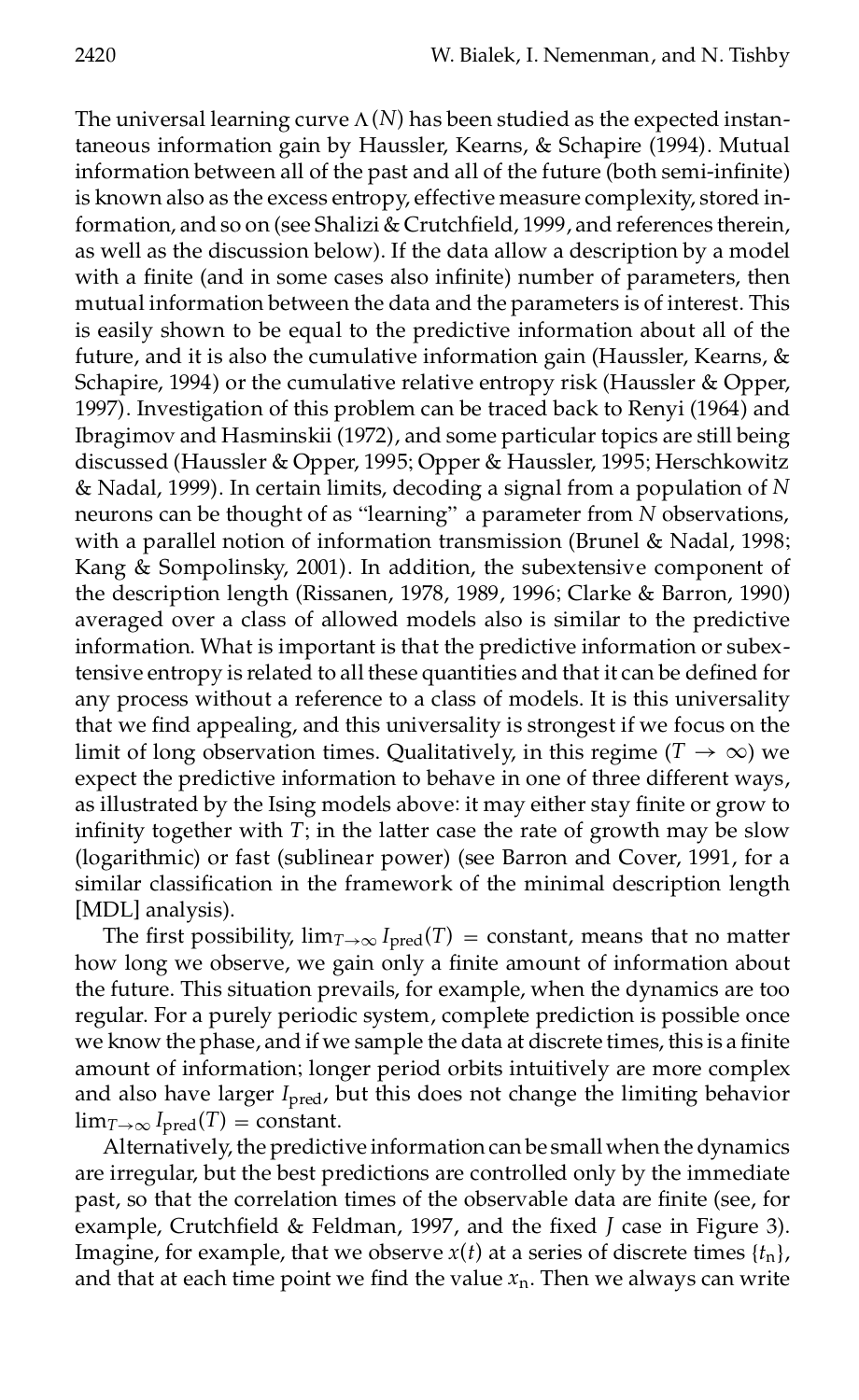the joint distribution of the *N* data points as a product,

$$
P(x_1, x_2, \dots, x_N) = P(x_1)P(x_2|x_1)P(x_3|x_2, x_1)\cdots
$$
\n(3.13)

For Markov processes, what we observe at *t*<sup>n</sup> depends only on events at the previous time step  $t_{n-1}$ , so that

$$
P(x_n|\{x_{1\leq i\leq n-1}\}) = P(x_n|x_{n-1}),\tag{3.14}
$$

and hence the predictive information reduces to

$$
I_{\text{pred}} = \left\langle \log_2 \left[ \frac{P(x_n | x_{n-1})}{P(x_n)} \right] \right\rangle. \tag{3.15}
$$

The maximum possible predictive information in this case is the entropy of the distribution of states at one time step, which is bounded by the loga rithm of the number of accessible states. To approach this bound, the system must maintain memory for a long time, since the predictive information is reduced by the entropy of the transition probabilities. Thus, systems with more states and longer memories have larger values of  $I_{\text{pred}}$ .

More interesting are those cases in which *I*pred(*T*) diverges at large *T*. In physical systems, we know that there are critical points where correlation times become infinite, so that optimal predictions will be influenced by events in the arbitrarily distant past. Under these conditions, the predictive information can grow without bound as *T* becomes large; for many systems, the divergence is logarithmic,  $I_{pred}(T \to \infty) \propto \ln T$ , as for the variable  $I_{ij}$ , short-range Ising model of Figures 2 and 3. Long-range correlations also are important in a time series where we can learn some underlying rules. It will turn out that when the set of possible rules can be described by a finite number of parameters, the predictive information again diverges logarithmically, and the coefficient of this divergence counts the number of parameters. Finally, a faster growth is also possible, so that  $I_{pred}(T \to \infty) \propto$  $T^{\alpha}$ , as for the variable *J*<sub>ij</sub> long-range Ising model, and we shall see that this behavior emerges from, for example, nonparametric learning problems.

#### **4 Learning and Predictability**

Learning is of interest precisely in those situations where correlations or associations persist over long periods of time. In the usual theoretical mod els, there is some rule underlying the observable data, and this rule is valid forever; examples seen at one time inform us about the rule, and this infor mation can be used to make predictions or generalizations. The predictive information quantifies the average generalization power of examples, and we shall see that there is a direct connection between the predictive infor mation and the complexity of the possible underlying rules.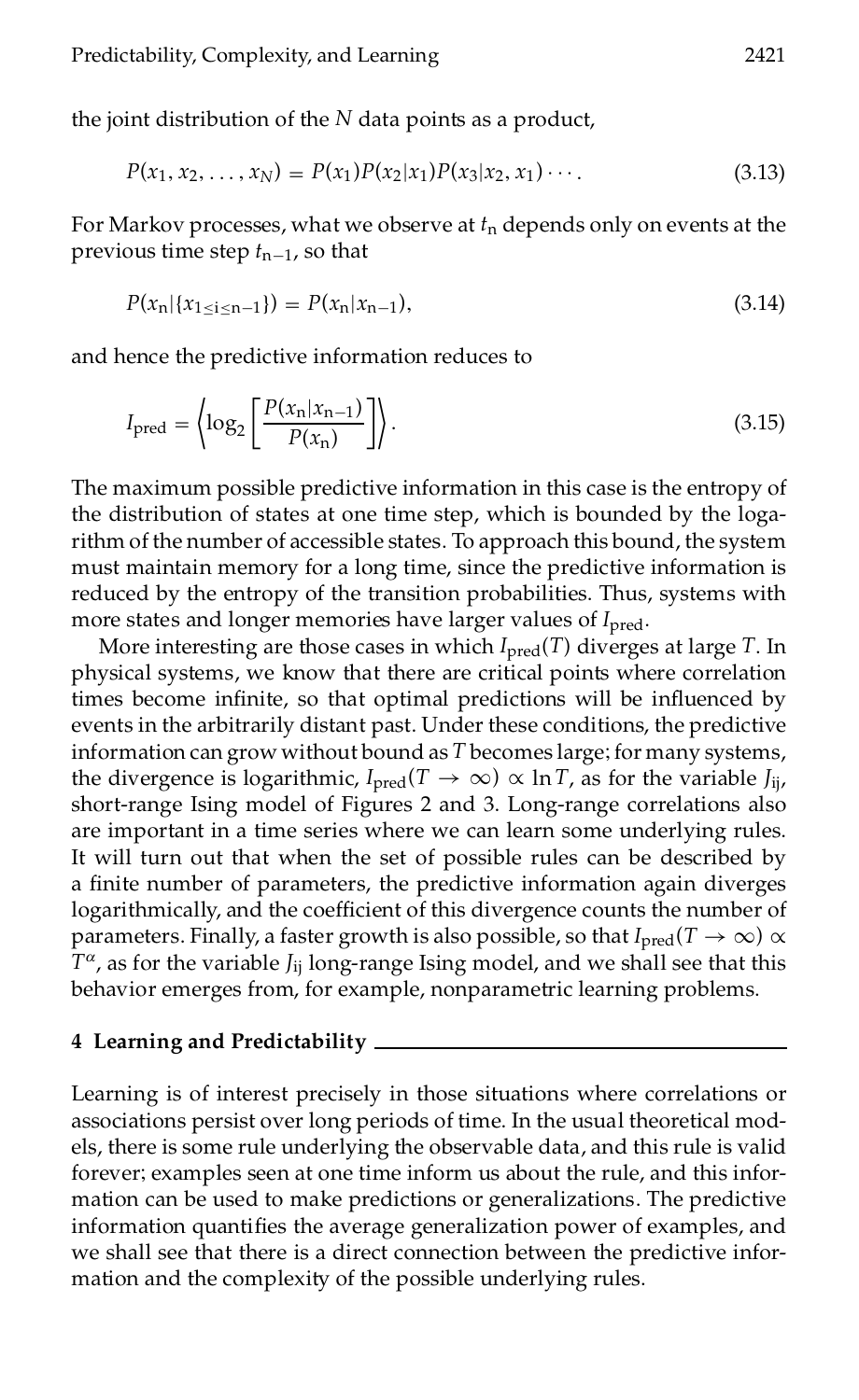**4.1 A Test Case.** Let us begin with a simple example, already referred to above. We observe two streams of data *x* and *y*, or equivalently a stream of pairs  $(x_1, y_1)$ ,  $(x_2, y_2)$ , ...,  $(x_N, y_N)$ . Assume that we know in advance that the *x*'s are drawn independently and at random from a distribution  $P(x)$ , while the *y*'s are noisy versions of some function acting on *x*,

$$
y_n = f(x_n; \alpha) + \eta_n, \tag{4.1}
$$

where  $f(x; \alpha)$  is a class of functions parameterized by  $\alpha$ , and  $\eta_n$  is noise, which for simplicity we will assume is gaussian with known standard devi ation  $\sigma$ . We can even start with a very simple case, where the function class is just a linear combination of basis functions, so that

$$
f(x; \alpha) = \sum_{\mu=1}^{K} \alpha_{\mu} \phi_{\mu}(x).
$$
 (4.2)

The usual problem is to estimate, from *N* pairs  $\{x_i, y_i\}$ , the values of the parameters  $\alpha$ . In favorable cases such as this, we might even be able to  $\overline{f}$  find an effective regression formula. We are interested in evaluating the predictive information, which means that we need to know the entropy *S*(*N*). We go through the calculation in some detail because it provides a model for the more general case.

To evaluate the entropy  $S(N)$ , we first construct the probability distribution  $P(x_1, y_1, x_2, y_2, \ldots, x_N, y_N)$ . The same set of rules applies to the whole data stream, which here means that the same parameters  $\alpha$  apply for all pairs { $x_i$ ,  $y_i$ }, but these parameters are chosen at random from a distribution  $P(\alpha)$  at the start of the stream. Thus we write

$$
P(x_1, y_1, x_2, y_2, \dots, x_N, y_N)
$$
  
= 
$$
\int d^K \alpha P(x_1, y_1, x_2, y_2, \dots, x_N, y_N | \alpha) \mathcal{P}(\alpha),
$$
 (4.3)

and now we need to construct the conditional distributions for fixed  $\alpha$ . By hypothesis, each *x* is chosen independently, and once we fix  $\alpha$ , each  $y_i$  is correlated only with the corresponding  $x_i$ , so that we have

$$
P(x_1, y_1, x_2, y_2, \dots, x_N, y_N | \alpha) = \prod_{i=1}^N [P(x_i) P(y_i | x_i; \alpha)].
$$
 (4.4)

Furthermore, with the simple assumptions above about the class of functions and gaussian noise, the conditional distribution of *y*<sup>i</sup> has the form

$$
P(y_i \mid x_i; \alpha) = \frac{1}{\sqrt{2\pi\sigma^2}} \exp\left[ -\frac{1}{2\sigma^2} \left( y_i - \sum_{\mu=1}^K \alpha_{\mu} \phi_{\mu}(x_i) \right)^2 \right].
$$
 (4.5)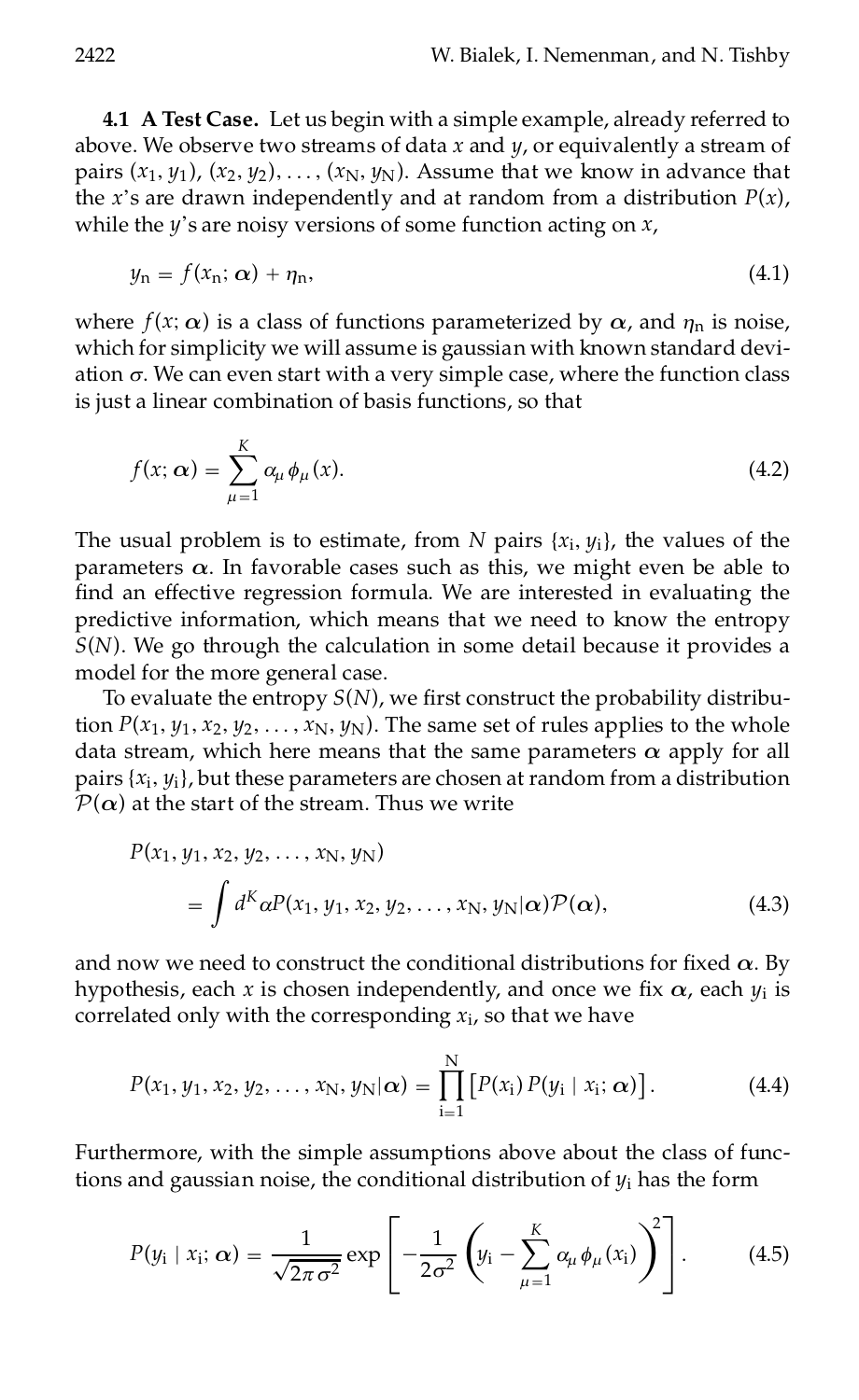Putting all these factors together,

$$
P(x_1, y_1, x_2, y_2, ..., x_N, y_N)
$$
  
=  $\left[ \prod_{i=1}^{N} P(x_i) \right] \left( \frac{1}{\sqrt{2\pi \sigma^2}} \right)^N \int d^K \alpha \mathcal{P}(\alpha) \exp \left[ -\frac{1}{2\sigma^2} \sum_{i=1}^{N} y_i^2 \right]$   
 $\times \exp \left[ -\frac{N}{2} \sum_{\mu,\nu=1}^{K} A_{\mu\nu}(\{x_i\}) \alpha_\mu \alpha_\nu + N \sum_{\mu=1}^{K} B_{\mu}(\{x_i, y_i\}) \alpha_\mu \right],$  (4.6)

where

$$
A_{\mu\nu}(\{x_i\}) = \frac{1}{\sigma^2 N} \sum_{i=1}^{N} \phi_{\mu}(x_i) \phi_{\nu}(x_i) \quad \text{and} \quad (4.7)
$$

$$
B_{\mu}(\{x_i, y_i\}) = \frac{1}{\sigma^2 N} \sum_{i=1}^{N} y_i \phi_{\mu}(x_i).
$$
 (4.8)

Our placement of the factors of *N* means that both  $A_{\mu\nu}$  and  $B_{\mu}$  are of order unity as  $N \to \infty$ . These quantities are empirical averages over the samples  ${x_i, y_i}$ , and if the  $\phi_\mu$  are well behaved, we expect that these empirical means converge to expectation values for most realizations of the series  ${x_i}$ :

$$
\lim_{N \to \infty} A_{\mu\nu}(\{x_i\}) = A_{\mu\nu}^{\infty} = \frac{1}{\sigma^2} \int dx P(x) \phi_{\mu}(x) \phi_{\nu}(x), \tag{4.9}
$$

$$
\lim_{N \to \infty} B_{\mu}(\{x_i, y_i\}) = B_{\mu}^{\infty} = \sum_{\nu=1}^{K} A_{\mu\nu}^{\infty} \bar{\alpha}_{\nu},
$$
\n(4.10)

where  $\bar{\alpha}$  are the parameters that actually gave rise to the data stream { $x_i$ ,  $y_i$ }. In fact, we can make the same argument about the terms in  $\sum y_i^2$ ,

$$
\lim_{N \to \infty} \sum_{i=1}^{N} y_i^2 = N \sigma^2 \left[ \sum_{\mu,\nu=1}^{K} \bar{\alpha}_{\mu} A_{\mu\nu}^{\infty} \bar{\alpha}_{\nu} + 1 \right]. \tag{4.11}
$$

Conditions for this convergence of empirical means to expectation values are at the heart of learning theory. Our approach here is first to assume that this convergence works, then to examine the consequences for the predictive information, and finally to address the conditions for and implications of this convergence breaking down.

Putting the different factors together, we obtain

$$
P(x_1, y_1, x_2, y_2, \dots, x_N, y_N) \stackrel{\sim}{\rightarrow} \left[ \prod_{i=1}^N P(x_i) \right] \left( \frac{1}{\sqrt{2\pi \sigma^2}} \right)^N \int d^K \alpha \mathcal{P}(\alpha)
$$

$$
\times \exp \left[ -N E_N(\alpha; \{x_i, y_i\}) \right], \qquad (4.12)
$$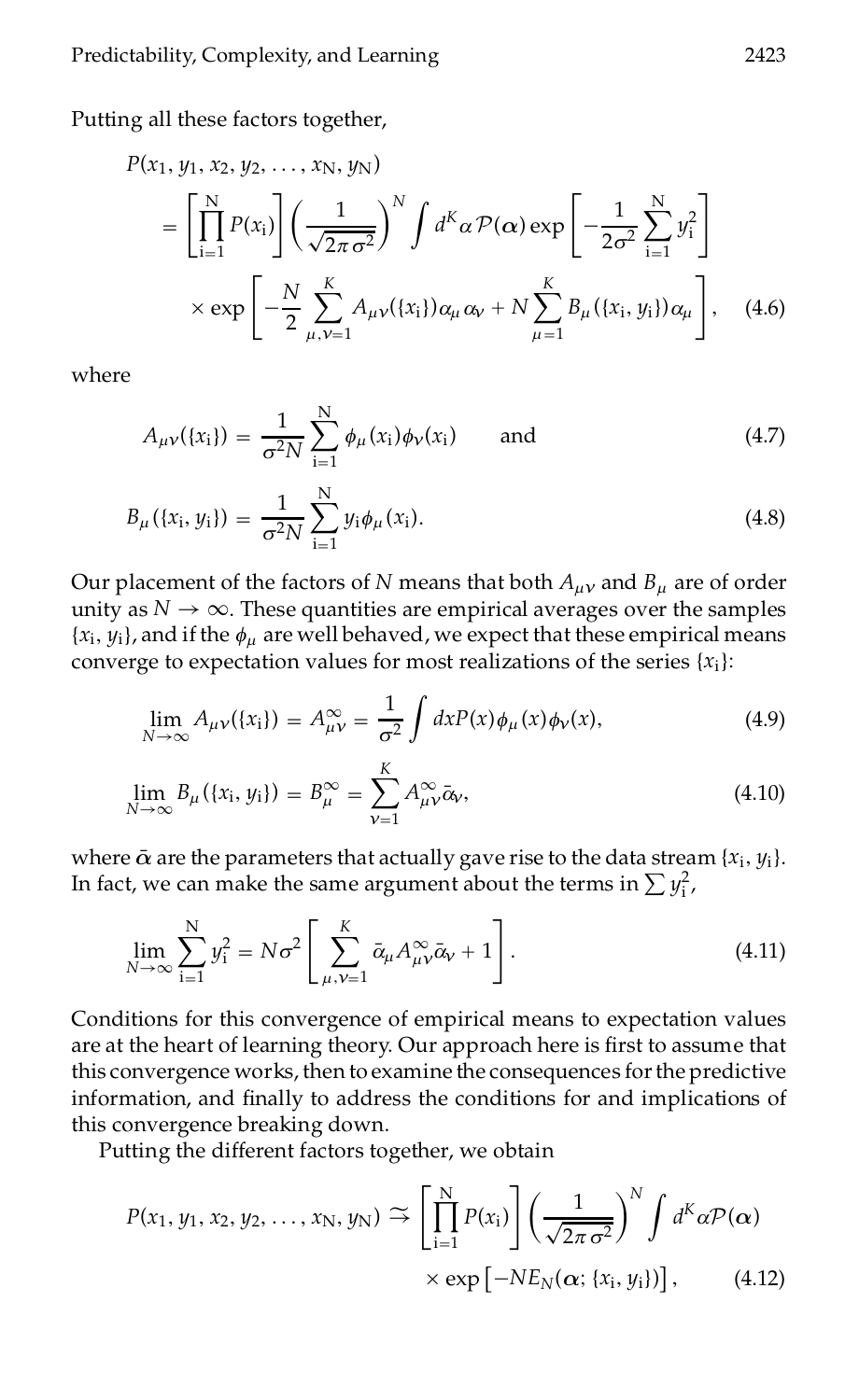where the effective "energy" per sample is given by

$$
E_N(\alpha; \{x_i, y_i\}) = \frac{1}{2} + \frac{1}{2} \sum_{\mu, \nu=1}^K (\alpha_{\mu} - \bar{\alpha}_{\mu}) A_{\mu \nu}^{\infty}(\alpha_{\nu} - \bar{\alpha}_{\nu}). \tag{4.13}
$$

Here we use the symbol  $\widetilde{\rightarrow}$  to indicate that we not only take the limit of large *N* but also neglect the fluctuations. Note that in this approximation, the dependence on the sample points themselves is hidden in the definition of  $\bar{\alpha}$  as being the parameters that generated the samples.<br>The integral that we need to do in equation 4.12 involves an exponential

with a large factor  $N$  in the exponent; the energy  $E_N$  is of order unity as  $N \to \infty$ . This suggests that we evaluate the integral by a saddle-point or steepest-descent approximation (similar analyses were performed by Clarke & Barron, 1990; MacKay, 1992; and Balasubramanian, 1997):

$$
\int d^{K} \alpha \mathcal{P}(\alpha) \exp \left[ -NE_{N}(\alpha; \{x_{i}, y_{i}\}) \right]
$$
  
\n
$$
\approx \mathcal{P}(\alpha_{cl}) \exp \left[ -NE_{N}(\alpha_{cl}; \{x_{i}, y_{i}\}) - \frac{K}{2} \ln \frac{N}{2\pi} - \frac{1}{2} \ln \det \mathcal{F}_{N} + \cdots \right],
$$
\n(4.14)

where  $\alpha_{\rm cl}$  is the "classical" value of  $\alpha$  determined by the extremal conditions

$$
\left. \frac{\partial E_N(\alpha; \{x_i, y_i\})}{\partial \alpha_\mu} \right|_{\alpha = \alpha_{cl}} = 0, \tag{4.15}
$$

the matrix  $\mathcal{F}_N$  consists of the second derivatives of  $E_N$ ,

$$
\mathcal{F}_N = \frac{\partial^2 E_N(\alpha; \{x_i, y_i\})}{\partial \alpha_\mu \partial \alpha_\nu}\bigg|_{\alpha = \alpha_{cl}},
$$
\n(4.16)

and  $\cdots$  denotes terms that vanish as  $N \to \infty$ . If we formulate the problem of estimating the parameters  $\alpha$  from the samples  $\{x_i, y_i\}$ , then as  $N \to \infty$ , the matrix  $N\mathcal{F}_N$  is the Fisher information matrix (Cover & Thomas, 1991); the eigenvectors of this matrix give the principal axes for the error ellipsoid in parameter space, and the (inverse) eigenvalues give the variances of parameter estimates along each of these directions. The classical  $\alpha_{cl}$  differs from  $\bar{\alpha}$  only in terms of order  $1/N$ ; we neglect this difference and further simplify the calculation of leading terms as *N* becomes large. After a little more algebra, we find the probability distribution we have been looking for:

$$
P(x_1, y_1, x_2, y_2, \dots, x_N, y_N)
$$
  
\n
$$
\widetilde{\rightarrow} \left[ \prod_{i=1}^N P(x_i) \right] \frac{1}{Z_A} \mathcal{P}(\bar{\alpha}) \exp \left[ -\frac{N}{2} \ln(2\pi \mathrm{e} \sigma^2) - \frac{K}{2} \ln N + \cdots \right], \quad (4.17)
$$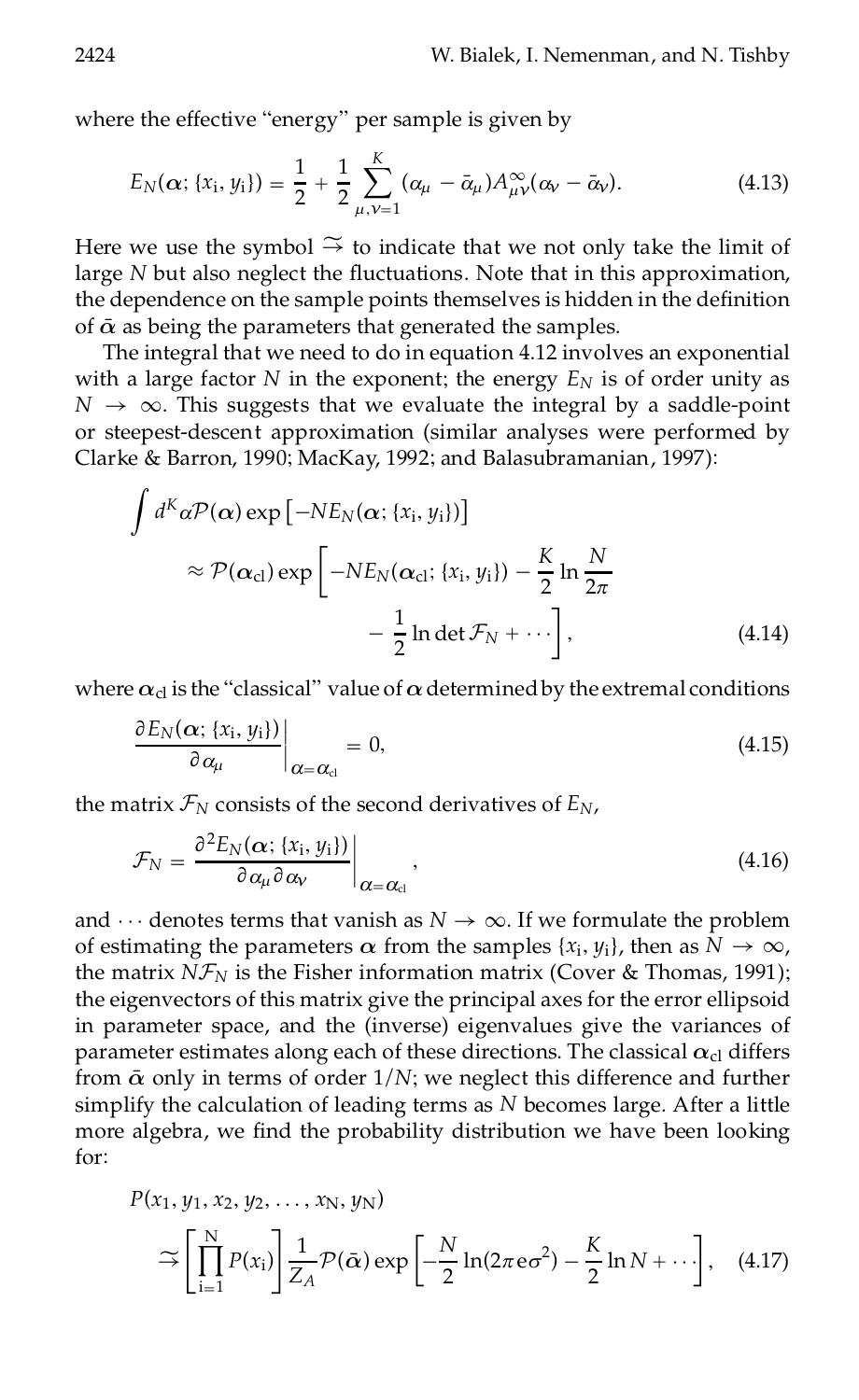where the normalization constant

$$
Z_A = \sqrt{(2\pi)^K \det A^\infty}.
$$
\n(4.18)

Again we note that the sample points  $\{x_i, y_i\}$  are hidden in the value of  $\bar{\alpha}$ that gave rise to these points.<sup>5</sup>

To evaluate the entropy *S*(*N*), we need to compute the expectation value of the (negative) logarithm of the probability distribution in equation 4.17; there are three terms. One is constant, so averaging is trivial. The second term depends only on the *x*i, and because these are chosen independently from the distribution  $P(x)$ , the average again is easy to evaluate. The third term involves  $\bar{\boldsymbol{\alpha}}$ , and we need to average this over the joint distribution  $P(x_1, y_1, x_2, y_2, \dots, x_N, y_N)$ . As above, we can evaluate this average in steps. First, we choose a value of the parameters  $\bar{\alpha}$ , then we average over the samples given these parameters, and finally we average over parameters. But because  $\bar{\alpha}$  is defined as the parameters that generate the samples, this stepwise procedure simplifies enormously. The end result is that

$$
S(N) = N \left[ S_x + \frac{1}{2} \log_2 \left( 2\pi \mathbf{e} \sigma^2 \right) \right] + \frac{K}{2} \log_2 N
$$
  
+ 
$$
S_\alpha + \left\langle \log_2 Z_A \right\rangle_\alpha + \cdots,
$$
 (4.19)

where  $\langle \cdots \rangle_{\alpha}$  means averaging over parameters,  $S_x$  is the entropy of the distribution of *x*,

$$
S_x = -\int dx P(x) \log_2 P(x),
$$
\n(4.20)

and similarly for the entropy of the distribution of parameters,

$$
S_{\alpha} = -\int d^{K} \alpha \mathcal{P}(\alpha) \log_2 \mathcal{P}(\alpha).
$$
 (4.21)

<sup>&</sup>lt;sup>5</sup> We emphasize once more that there are two approximations leading to equation 4.17. First, we have replaced empirical means by expectation values, neglecting fluctuations associated with the particular set of sample points  $\{x_i, y_i\}$ . Second, we have evaluated the average over parameters in a saddle-point approximation. At least under some conditions, both of these approximations become increasingly accurate as  $N \to \infty$ , so that this approach should yield the asymptotic behavior of the distribution and, hence, the subextensive entropy at large *N*. Although we give a more detailed analysis below, it is worth noting here how things can go wrong. The two approximations are independent, and we could imagine that fluctuations are important but saddle-point integration still works, for example. Controlling the fluctuations turns out to be exactly the question of whether our finite parameterization captures the true dimensionality of the class of models, as discussed in the classic work of Vapnik, Chervonenkis, and others (see Vapnik, 1998, for a review). The saddle-point approximation can break down because the saddle point becomes unstable or because multiple saddle points become important. It will turn out that instability is exponentially improbable as  $N \to \infty$ , while multiple saddle points are a real problem in certain classes of models, again when counting parameters does not really measure the complexity of the model class.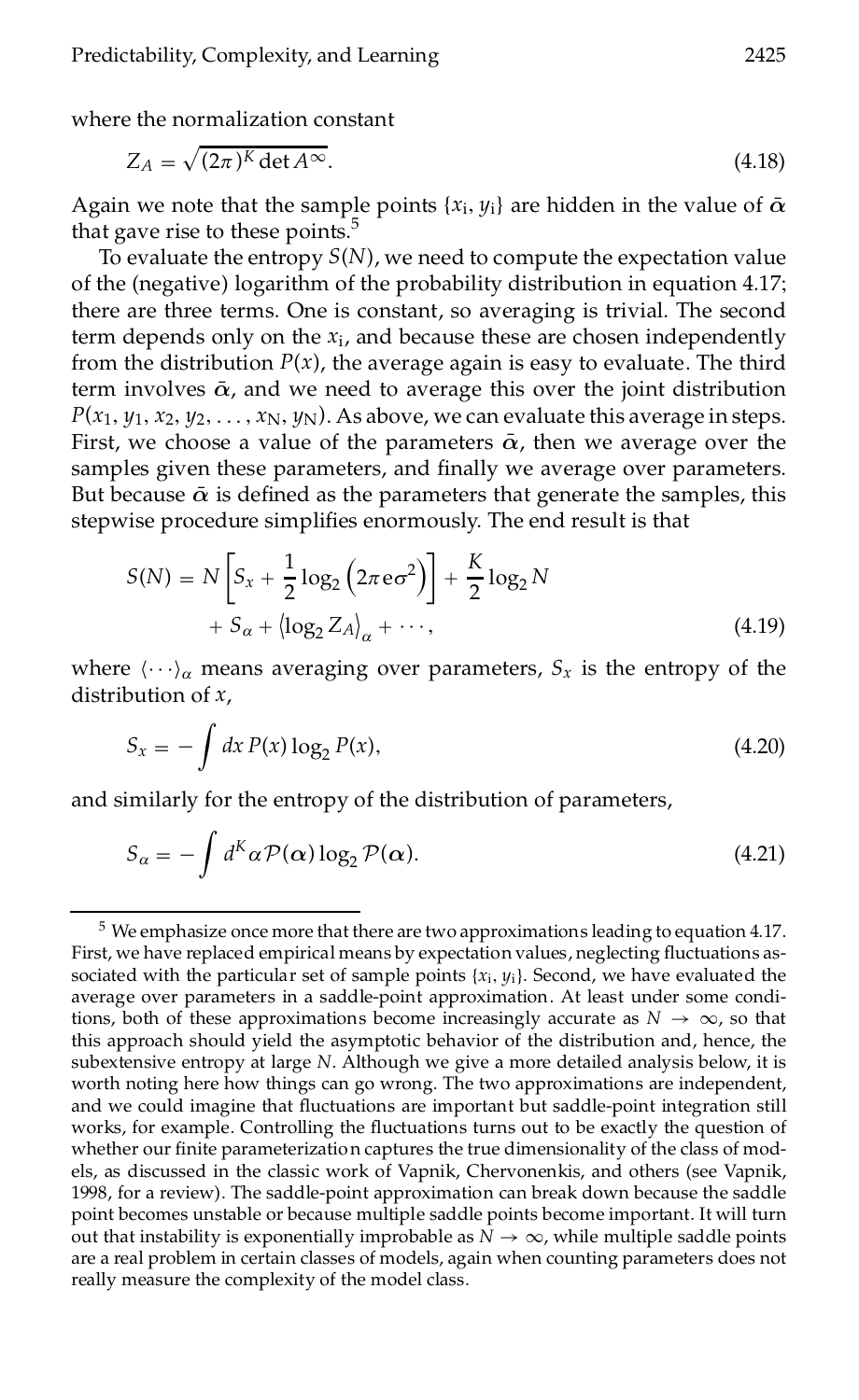The different terms in the entropy equation 4.19 have a straightforward interpretation. First, we see that the extensive term in the entropy,

$$
S_0 = S_x + \frac{1}{2} \log_2(2\pi e \sigma^2), \tag{4.22}
$$

reflects contributions from the random choice of  $x$  and from the gaussian noise in *y*; these extensive terms are independent of the variations in pa rameters  $\alpha$ , and these would be the only terms if the parameters were not varying (that is, if there were nothing to learn). There also is a term that reflects the entropy of variations in the parameters themselves,  $S_{\alpha}$ . This entropy is not invariant with respect to coordinate transformations in the parameter space, but the term  $\langle \log_2 Z_A \rangle_\alpha$  compensates for this noninvariance. Finally, and most interesting for our purposes, the subextensive piece of the entropy is dominated by a logarithmic divergence,

$$
S_1(N) \to \frac{K}{2} \log_2 N \quad \text{(bits)}.\tag{4.23}
$$

The coefficient of this divergence counts the number of parameters independent of the coordinate system that we choose in the parameter space. Furthermore, this result does not depend on the set of basis functions  $\{\phi_{\mu}(x)\}$ .<br>This is a hint that the result in equation 4.23 is more universal than our simple example.

**4.2 Learning a Parameterized Distribution.** The problem discussed above is an example of supervised learning. We are given examples of how the points  $x_n$  map into  $y_n$ , and from these examples we are to induce the association or functional relation between  $x$  and  $y$ . An alternative view is that the pair of points  $(x, y)$  should be viewed as a vector  $\vec{x}$ , and what we are learning is the distribution of this vector. The problem of learning a distri bution usually is called unsupervised learning, but in this case, supervised learning formally is a special case of unsupervised learning; if we admit that all the functional relations or associations that we are trying to learn have an element of noise or stochasticity, then this connection between supervised and unsupervised problems is quite general.

Suppose a series of random vector variables  $\{\vec{x}_i\}$  is drawn independently from the same probability distribution  $Q(\vec{x}|\alpha)$ , and this distribution depends on a (potentially infinite dimensional) vector of parameters  $\alpha$ . As above, the parameters are unknown, and before the series starts, they are chosen randomly from a distribution  $\mathcal{P}(\alpha)$ . With no constraints on the densities  $\mathcal{P}(\alpha)$  or  $\mathcal{Q}(\vec{x}|\alpha)$ , it is impossible to derive any regression formulas for parameter estimation, but one can still say something about the entropy of the data series and thus the predictive information. For a finite-dimensional vector of parameters  $\alpha$ , the literature on bounding similar quantities is especially rich (Haussler, Kearns, & Schapire, 1994; Wong & Shen, 1995; Haussler & Opper, 1995, 1997, and references therein), and related asymptotic calculations have been done (Clarke & Barron, 1990; MacKay, 1992; Balasubramanian, 1997).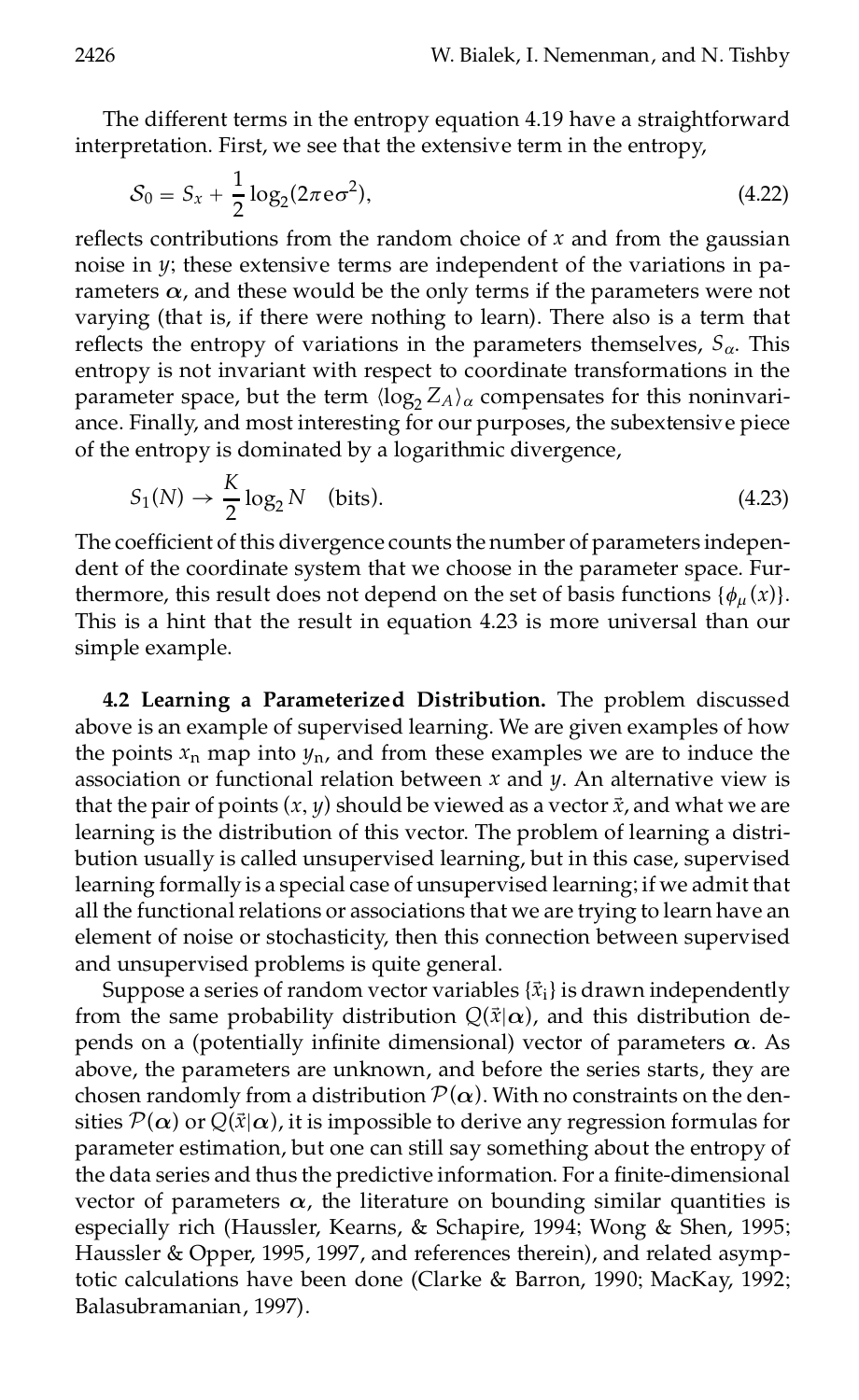We begin with the definition of entropy:

$$
S(N) \equiv S[\{\vec{x}_i\}]
$$
  
=  $-\int d\vec{x}_1 \cdots d\vec{x}_N P(\vec{x}_1, \vec{x}_2, \dots, \vec{x}_N) \log_2 P(\vec{x}_1, \vec{x}_2, \dots, \vec{x}_N).$  (4.24)

By analogy with equation 4.3, we then write

$$
P(\vec{x}_1, \vec{x}_2, \dots, \vec{x}_N) = \int d^K \alpha \mathcal{P}(\alpha) \prod_{i=1}^N \mathcal{Q}(\vec{x}_i | \alpha).
$$
 (4.25)

Next, combining the equations 4.24 and 4.25 and rearranging the order of integration, we can rewrite  $S(N)$  as

$$
S(N) = -\int d^{K} \bar{\alpha} \mathcal{P}(\bar{\alpha})
$$

$$
\times \left\{ \int d\vec{x}_{1} \cdots d\vec{x}_{N} \prod_{j=1}^{N} Q(\vec{x}_{j} | \bar{\alpha}) \log_{2} P(\{\vec{x}_{i}\}) \right\}.
$$
(4.26)

Equation 4.26 allows an easy interpretation. There is the "true" set of parameters  $\bar{\boldsymbol{\alpha}}$  that gave rise to the data sequence  $\bar{x}_1, \ldots, \bar{x}_N$  with the probability  $\prod_{j=1}^N Q(\vec{x}_j|\bar{\alpha})$ . We need to average  $\log_2 P(\vec{x}_1,\ldots,\vec{x}_N)$  first over all possible realizations of the data keeping the true parameters fixed, and then over the parameters  $\bar{\alpha}$  themselves. With this interpretation in mind, the joint prob- ability density, the logarithm of which is being averaged, can be rewritten in the following useful way:

$$
P(\vec{x}_1, ..., \vec{x}_N) = \prod_{j=1}^{N} Q(\vec{x}_j \mid \bar{\boldsymbol{\alpha}}) \int d^K \alpha \mathcal{P}(\boldsymbol{\alpha}) \prod_{i=1}^{N} \left[ \frac{Q(\vec{x}_i | \boldsymbol{\alpha})}{Q(\vec{x}_i | \bar{\boldsymbol{\alpha}})} \right]
$$
  
= 
$$
\prod_{j=1}^{N} Q(\vec{x}_j \mid \bar{\boldsymbol{\alpha}}) \int d^K \alpha \mathcal{P}(\boldsymbol{\alpha}) \exp \left[ -N \mathcal{E}_N(\boldsymbol{\alpha}; \{\vec{x}_i\}) \right], \quad (4.27)
$$

$$
\mathcal{E}_N(\boldsymbol{\alpha}; \{\vec{x}_i\}) = -\frac{1}{N} \sum_{i=1}^N \ln \left[ \frac{Q(\vec{x}_i | \boldsymbol{\alpha})}{Q(\vec{x}_i | \bar{\boldsymbol{\alpha}})} \right]. \tag{4.28}
$$

Since by our interpretation,  $\bar{\alpha}$  are the true parameters that gave rise to the particular data  $\{\vec{x}_i\}$ , we may expect that the empirical average in equation 4.28 will converge to the corresponding expectation value, so that

$$
\mathcal{E}_N(\boldsymbol{\alpha};\{\vec{x}_i\}) = -\int d^D x Q(x \mid \bar{\boldsymbol{\alpha}}) \ln \left[ \frac{Q(\vec{x}|\boldsymbol{\alpha})}{Q(\vec{x}|\bar{\boldsymbol{\alpha}})} \right] - \psi(\boldsymbol{\alpha},\bar{\boldsymbol{\alpha}};\{x_i\}), \quad (4.29)
$$

where  $\psi \to 0$  as  $N \to \infty$ ; here we neglect  $\psi$  and return to this term below.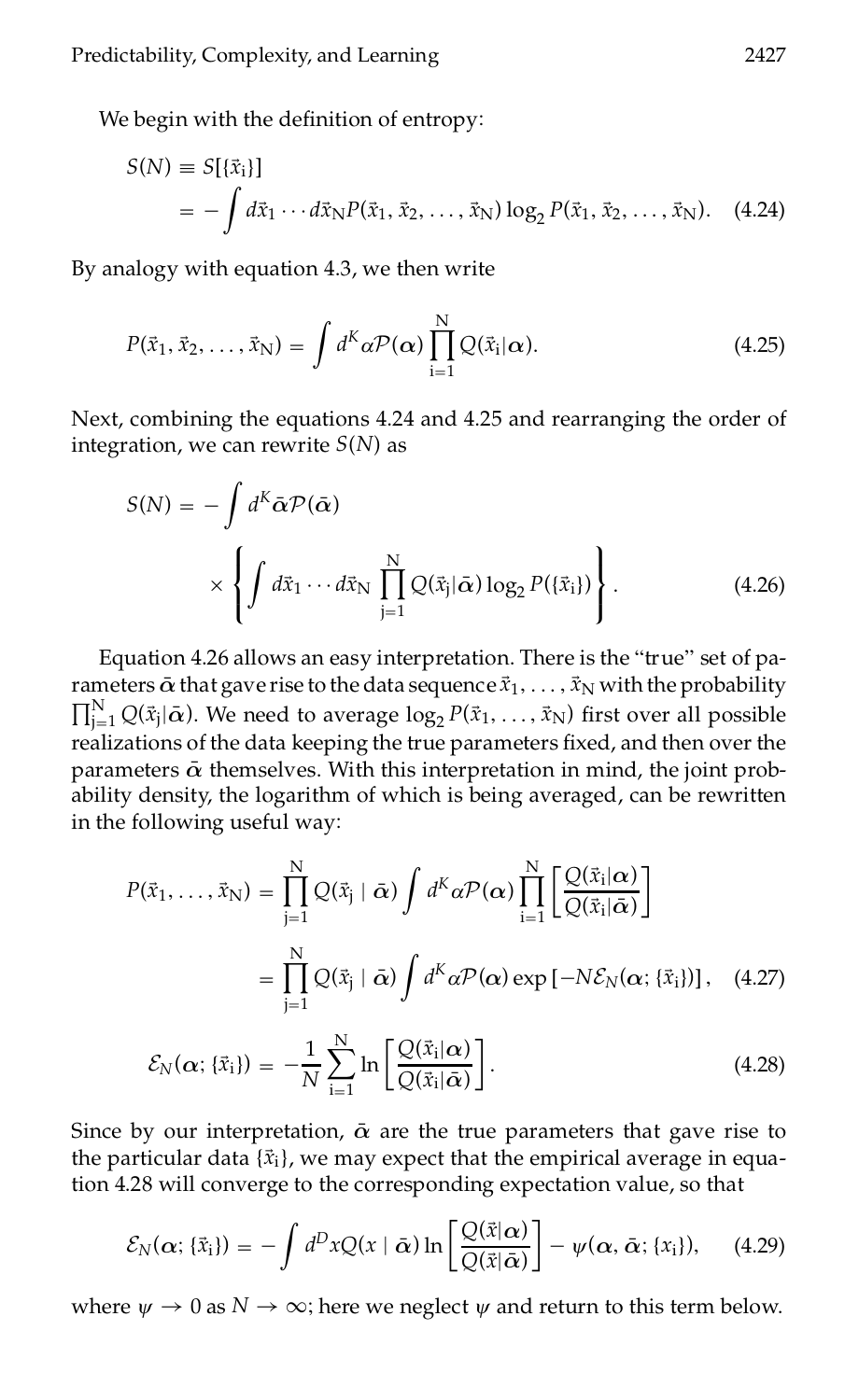The first term on the right-hand side of equation 4.29 is the Küllback-Leibler (KL) divergence,  $D_{KL}(\bar{\alpha}||\alpha)$ , between the true distribution characterized by parameters  $\bar{\alpha}$  and the possible distribution characterized by  $\alpha$ . Thus, at large *N*, we have

$$
P(\vec{x}_1, \vec{x}_2, ..., \vec{x}_N)
$$
  
\n
$$
\approx \prod_{j=1}^N Q(\vec{x}_j | \vec{\alpha}) \int d^K \alpha \mathcal{P}(\alpha) \exp [-ND_{KL}(\vec{\alpha} || \alpha)],
$$
\n(4.30)

where again the notation  $\widetilde{\rightarrow}$  reminds us that we are not only taking the limit of large N but also making another approximation in neglecting fluctuations. By the same arguments as above, we can proceed (formally) to compute the entropy of this distribution. We find

$$
S(N) \approx S_0 \cdot N + S_1^{(a)}(N),\tag{4.31}
$$

$$
S_0 = \int d^K \alpha \mathcal{P}(\alpha) \left[ -\int d^D x Q(\vec{x}|\alpha) \log_2 Q(\vec{x}|\alpha) \right], \text{ and } (4.32)
$$

$$
S_1^{(a)}(N) = -\int d^K \bar{\alpha} \mathcal{P}(\bar{\alpha}) \log_2 \left[ \int d^K \alpha P(\alpha) e^{-ND_{\text{KL}}(\bar{\alpha}||\alpha)} \right]. \tag{4.33}
$$

Here  $S_1^{(a)}$  is an approximation to  $S_1$  that neglects fluctuations  $\psi$ . This is the same as the annealed approximation in the statistical mechanics of disor dered systems, as has been used widely in the study of supervised learning problems (Seung, Sompolinsky, & Tishby, 1992). Thus, we can identify the particular data sequence  $\vec{x}_1, \ldots, \vec{x}_N$  with the disorder,  $\mathcal{E}_N(\alpha; {\{\vec{x}_i\}})$  with the energy of the quenched system, and  $D_{KL}(\bar{\boldsymbol{\alpha}}\|\boldsymbol{\alpha})$  with its annealed analog.

The extensive term  $S_0$ , equation 4.32, is the average entropy of a distribution in our family of possible distributions, generalizing the result of equation 4.22. The subextensive terms in the entropy are controlled by the *N* dependence of the partition function

$$
Z(\bar{\boldsymbol{\alpha}}; N) = \int d^{K} \alpha \mathcal{P}(\boldsymbol{\alpha}) \exp\left[-ND_{\mathrm{KL}}(\bar{\boldsymbol{\alpha}} \|\boldsymbol{\alpha})\right],\tag{4.34}
$$

and  $S_1^a(N) = -\langle \log_2 Z(\bar{\boldsymbol{\alpha}}; N) \rangle_{\bar{\boldsymbol{\alpha}}}$  is analogous to the free energy. Since what is important in this integral is the KL divergence between different distributions, it is natural to ask about the density of models that are KL divergence *D* away from the target  $\bar{\alpha}$ ,

$$
\rho(D; \bar{\boldsymbol{\alpha}}) = \int d^{K} \alpha \mathcal{P}(\boldsymbol{\alpha}) \delta[D - D_{\mathrm{KL}}(\bar{\boldsymbol{\alpha}} || \boldsymbol{\alpha})]. \tag{4.35}
$$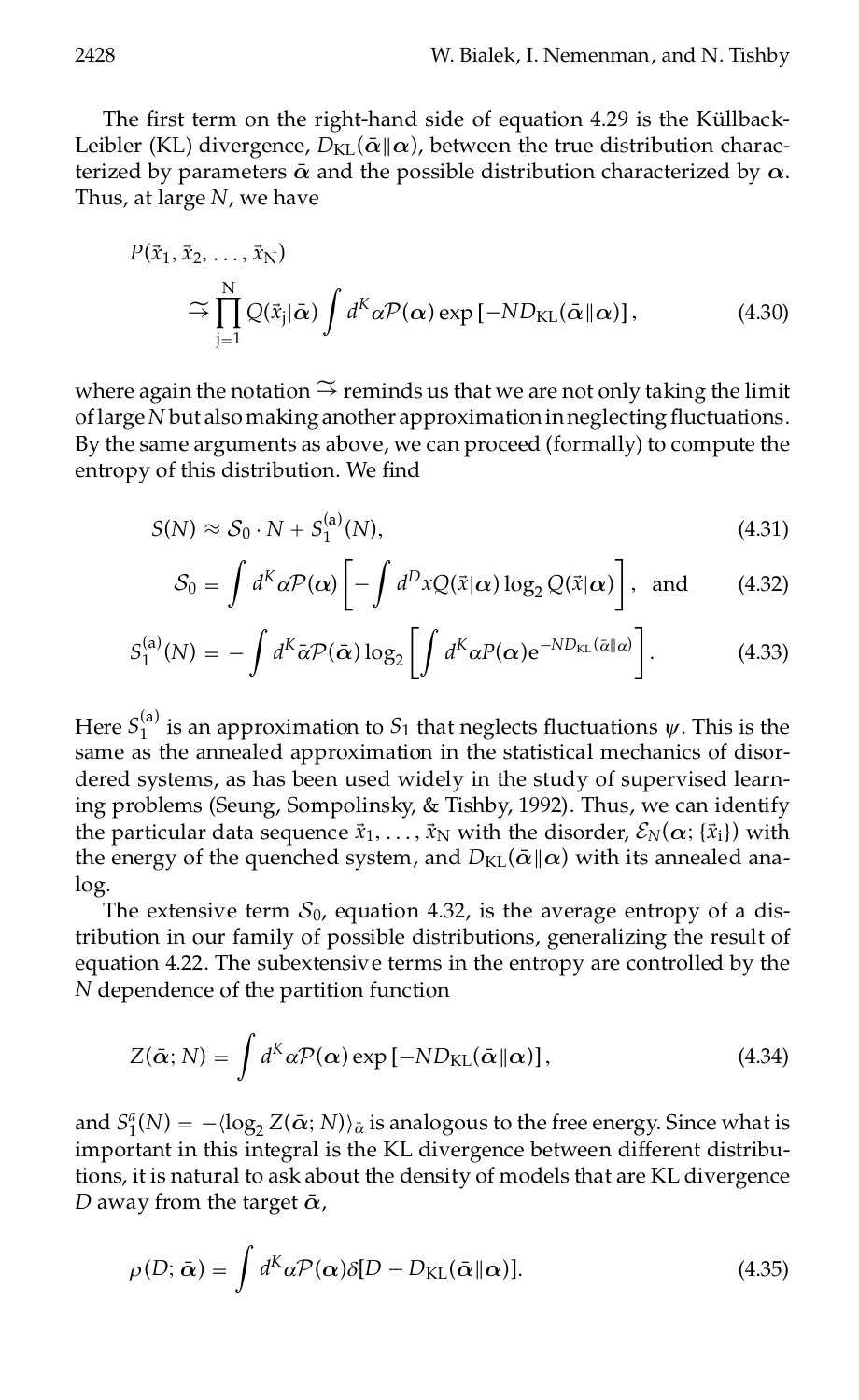This density could be very different for different targets.<sup>6</sup> The density of divergences is normalized because the original distribution over parameter space,  $P(\alpha)$ , is normalized,

$$
\int dD\rho(D; \bar{\alpha}) = \int d^{K} \alpha \mathcal{P}(\alpha) = 1.
$$
\n(4.36)

Finally, the partition function takes the simple form

$$
Z(\bar{\alpha}; N) = \int dD\rho(D; \bar{\alpha}) \exp[-ND]. \qquad (4.37)
$$

We recall that in statistical mechanics, the partition function is given by

$$
Z(\beta) = \int dE \rho(E) \exp[-\beta E], \qquad (4.38)
$$

where  $\rho(E)$  is the density of states that have energy *E* and  $\beta$  is the inverse temperature. Thus, the subextensive entropy in our learning problem is analogous to a system in which energy corresponds to the KL divergence relative to the target model, and temperature is inverse to the number of examples. As we increase the length *N* of the time series we have observed, we "cool" the system and hence probe models that approach the target; the dynamics of this approach is determined by the density of low-energy states, that is, the behavior of  $\rho(D; \bar{\boldsymbol{\alpha}})$  as  $D \rightarrow 0.7$ 

The structure of the partition function is determined by a competition between the (Boltzmann) exponential term, which favors models with small *D*, and the density term, which favorsvalues of *D*that can be achieved by the largest possible number of models. Because there (typically) are many pa rameters, there are very few models with  $D \to 0$ . This picture of competition between the Boltzmann factor and a density of states has been emphasized in previous work on supervised learning (Haussler et al., 1996).

The behavior of the density of states,  $\rho(D; \bar{\alpha})$ , at small *D* is related to the more intuitive notion of dimensionality. In a parameterized family of distributions, the KL divergence between two distributions with nearby parameters is approximately a quadratic form,

$$
D_{\text{KL}}\left(\bar{\alpha}\|\alpha\right) \approx \frac{1}{2} \sum_{\mu\nu} \left(\bar{\alpha}_{\mu} - \alpha_{\mu}\right) \mathcal{F}_{\mu\nu} \left(\bar{\alpha}_{\nu} - \alpha_{\nu}\right) + \cdots, \tag{4.39}
$$

 $^6$  If parameter space is compact, then a related description of the space of targets based on metric entropy, also called Kolmogorov's  $\epsilon$ -entropy, is used in the literature (see, for example, Haussler & Opper, 1997). Metric entropy is the logarithm of the smallest number of disjoint parts of the size not greater than  $\epsilon$  into which the target space can be partitioned.

 $<sup>7</sup>$  It may be worth emphasizing that this analogy to statistical mechanics emerges from</sup> the analysis of the relevant probability distributions rather than being imposed on the problem through some assumptions about the nature of the learning algorithm.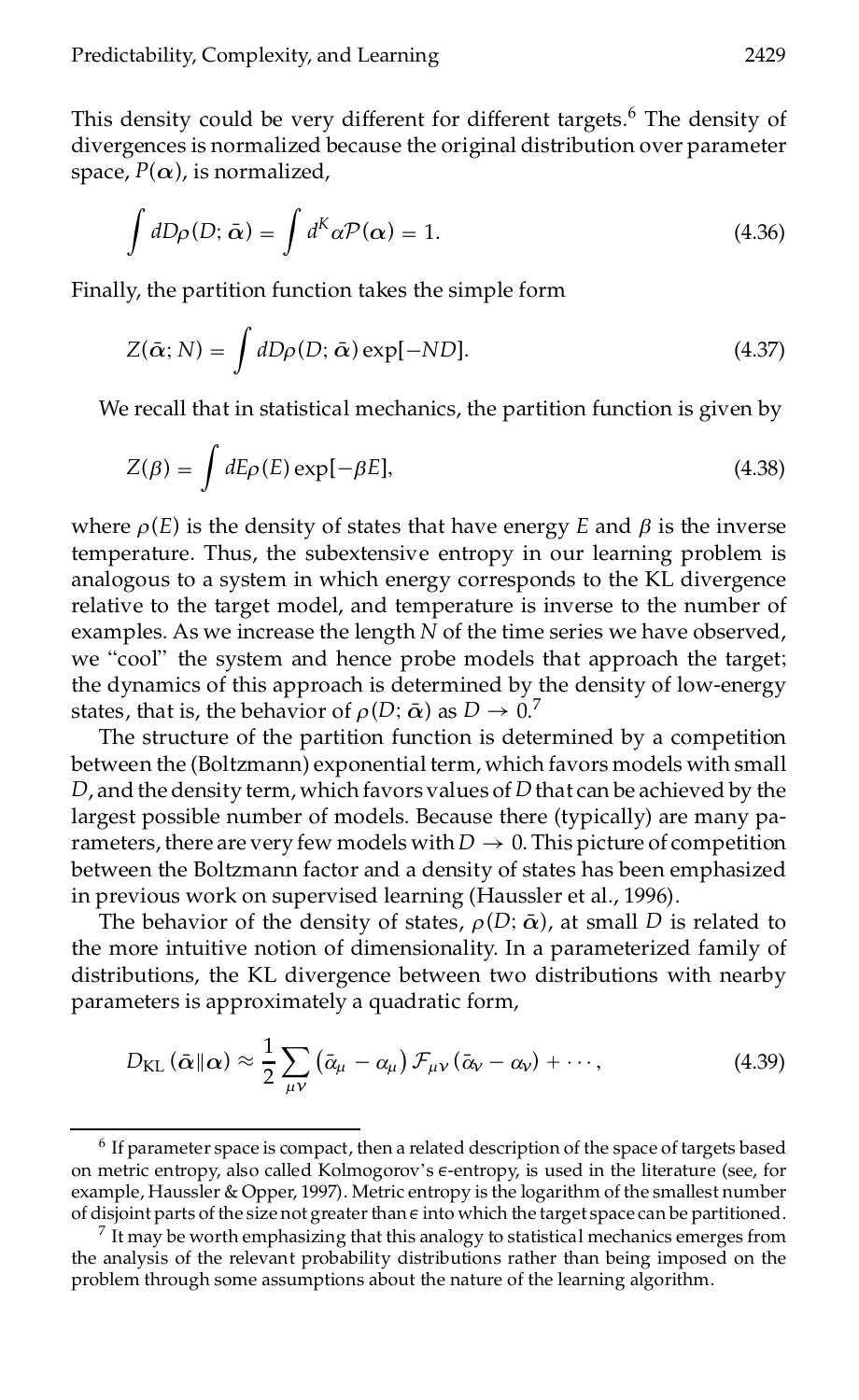where  $N\mathcal{F}$  is the Fisher information matrix. Intuitively, if we have a reasonable parameterization of the distributions, then similar distributions will be nearby in parameter space, and, more important, points that are far apart in parameter space will never correspond to similar distributions; Clarke and Barron (1990) refer to this condition as the parameterization forming a "sound" family of distributions. If this condition is obeyed, then we can approximate the low *D* limit of the density  $\rho(D; \bar{\boldsymbol{\alpha}})$ :

$$
\rho(D; \bar{\alpha}) = \int d^{K} \alpha \mathcal{P}(\alpha) \delta[D - D_{\text{KL}}(\bar{\alpha} || \alpha)]
$$
  
\n
$$
\approx \int d^{K} \alpha \mathcal{P}(\alpha) \delta[D - \frac{1}{2} \sum_{\mu \nu} (\bar{\alpha}_{\mu} - \alpha_{\mu}) \mathcal{F}_{\mu \nu} (\bar{\alpha}_{\nu} - \alpha_{\nu})]
$$
  
\n
$$
= \int d^{K} \alpha \mathcal{P}(\bar{\alpha} + \mathcal{U} \cdot \xi) \delta[D - \frac{1}{2} \sum_{\mu} \Lambda_{\mu} \xi_{\mu}^{2}], \qquad (4.40)
$$

where  $U$  is a matrix that diagonalizes  $\mathcal{F}$ ,

$$
(\mathcal{U}^{\mathcal{T}} \cdot \mathcal{F} \cdot \mathcal{U})_{\mu\nu} = \Lambda_{\mu} \delta_{\mu\nu}.
$$
 (4.41)

The delta function restricts the components of  $\xi$  in equation 4.40 to be of order  $\sqrt{D}$  or less, and so if *P*( $\alpha$ ) is smooth, we can make a perturbation expansion. After some algebra, the leading term becomes

$$
\rho(D \to 0; \bar{\alpha}) \approx \mathcal{P}(\bar{\alpha}) \frac{2\pi^{K/2}}{\Gamma(K/2)} (\det \mathcal{F})^{-1/2} D^{(K-2)/2}.
$$
 (4.42)

Here as before, *K* is the dimensionality of the parameter vector. Computing the partition function from equation 4.37, we find

$$
Z(\bar{\alpha}; N \to \infty) \approx f(\bar{\alpha}) \cdot \frac{\Gamma(K/2)}{N^{K/2}},
$$
\n(4.43)

where  $f(\bar{\alpha})$  is some function of the target parameter values. Finally, this allows us to evaluate the subextensive entropy, from equations 4.33 and 4.34:

$$
S_1^{(a)}(N) = -\int d^K \bar{\alpha} \mathcal{P}(\bar{\alpha}) \log_2 Z(\bar{\alpha}; N)
$$
 (4.44)

$$
\rightarrow \frac{K}{2} \log_2 N + \cdots \quad \text{(bits)},\tag{4.45}
$$

where  $\cdots$  are finite as  $N \rightarrow \infty$ . Thus, general *K*-parameter model classes have the same subextensive entropy as for the simplest example considered in the previous section. To the leading order, this result is independent even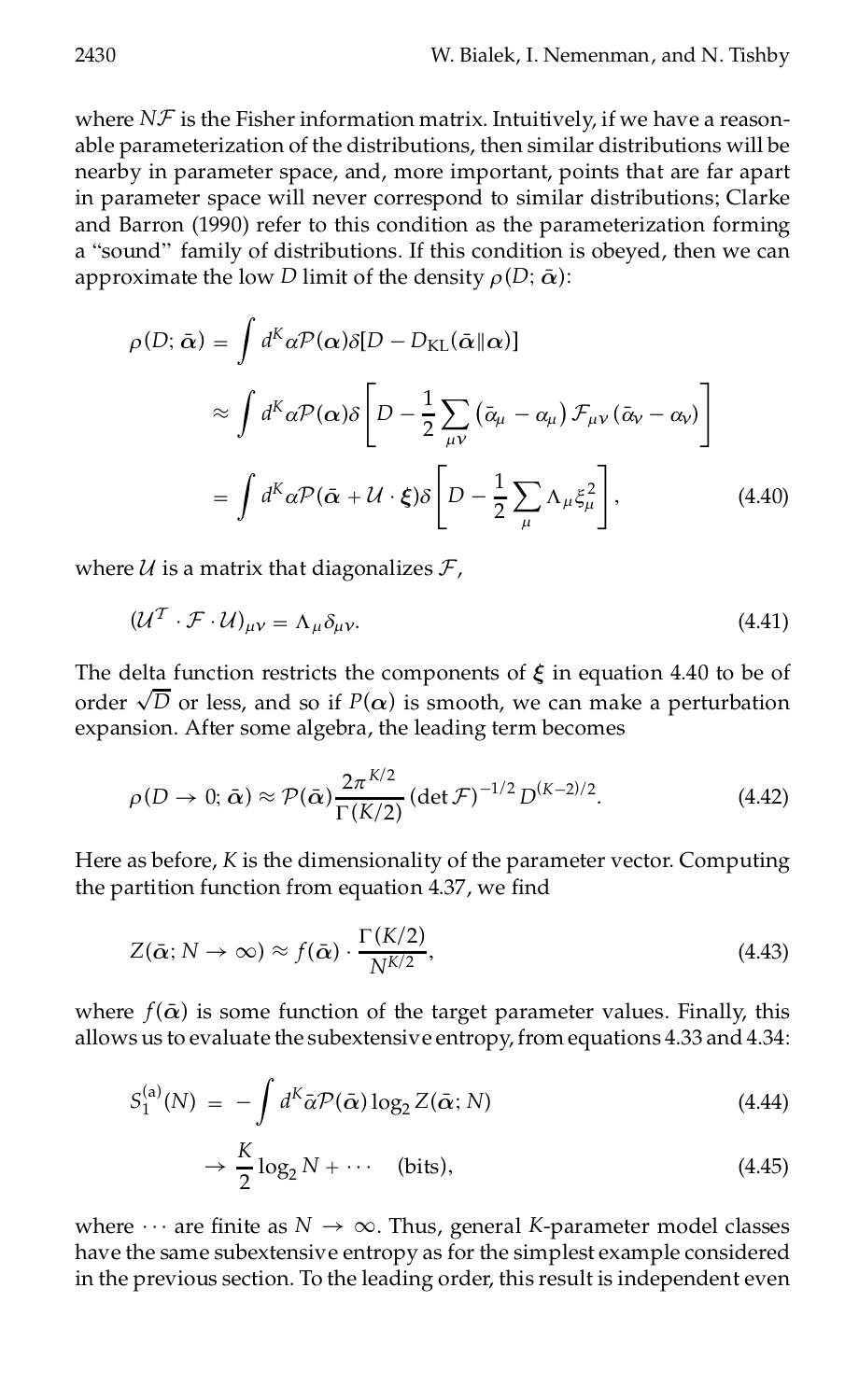of the prior distribution  $\mathcal{P}(\alpha)$  on the parameter space, so that the predictive information seems to count the number of parameters under some very general conditions (cf. Figure 3 for a very different numerical example of the logarithmic behavior).

Although equation 4.45 is true under a wide range of conditions, this cannot be the whole story. Much of modern learning theory is concerned with the fact that counting parameters is not quite enough to characterize the complexity of a model class; the naive dimension of the parameter space *K* should be viewed in conjunction with the pseudodimension (also known as the shattering dimension or Vapnik-Chervonenkis dimension  $d_{\text{VC}}$ ), which measures capacity of the model class, and with the phase-space dimension *d*, which accounts for volumes in the space of models (Vapnik, 1998; Opper, 1994). Both of these dimensions can differ from the number of parameters. One possibility is that  $d_{\text{VC}}$  is infinite when the number of parameters is finite, a problem discussed below. Another possibility is that the determinant of  $\mathcal F$ is zero, and hence both  $d_{\text{VC}}$  and  $d$  are smaller than the number of parameters because we have adopted a redundant description. This sort of degeneracy could occur over a finite fraction but not all, of the parameter space, and this is one way to generate an effective fractional dimensionality. One can imagine multifractal models such that the effective dimensionality varies continuously over the parameter space, but it is not obvious where this would be relevant. Finally, models with  $d < d_{\text{VC}} < \infty$  also are possible (see, for example, Opper, 1994), and this list probably is not exhaustive.

Equation 4.42 lets us actually define the phase-space dimension through the exponent in the small  $D_{KL}$  behavior of the model density,

$$
\rho(D \to 0; \bar{\boldsymbol{\alpha}}) \propto D^{(d-2)/2},\tag{4.46}
$$

and then  $d$  appears in place of  $K$  as the coefficient of the log divergence in *S*1(*N*) (Clarke & Barron, 1990; Opper, 1994). However, this simple con clusion can fail in two ways. First, it can happen that the density  $\rho(D; \bar{\boldsymbol{\alpha}})$ accumulates a macroscopic weight at some nonzero value of *D*, so that the small *D* behavior is irrelevant for the large *N* asymptotics. Second, the fluctuations neglected here may be uncontrollably large, so that the asymptotics are never reached. Since controllability of fluctuations is a function of  $d_{\text{VC}}$ (see Vapnik, 1998; Haussler, Kearns, & Schapire, 1994; and later in this arti cle), we may summarize this in the following way. Provided that the small *D* behavior of the density function is the relevant one, the coefficient of the logarithmic divergence of *I*<sub>pred</sub> measures the phase-space or the scaling dimension *d* and nothing else. This asymptote is valid, however, only for  $N \gg d_{\text{VC}}$ . It is still an open question whether the two pathologies that can violate this asymptotic behavior are related.

**4.3 Learning a Parameterized Process.** Consider a process where sam ples are not independent, and our task is to learn their joint distribution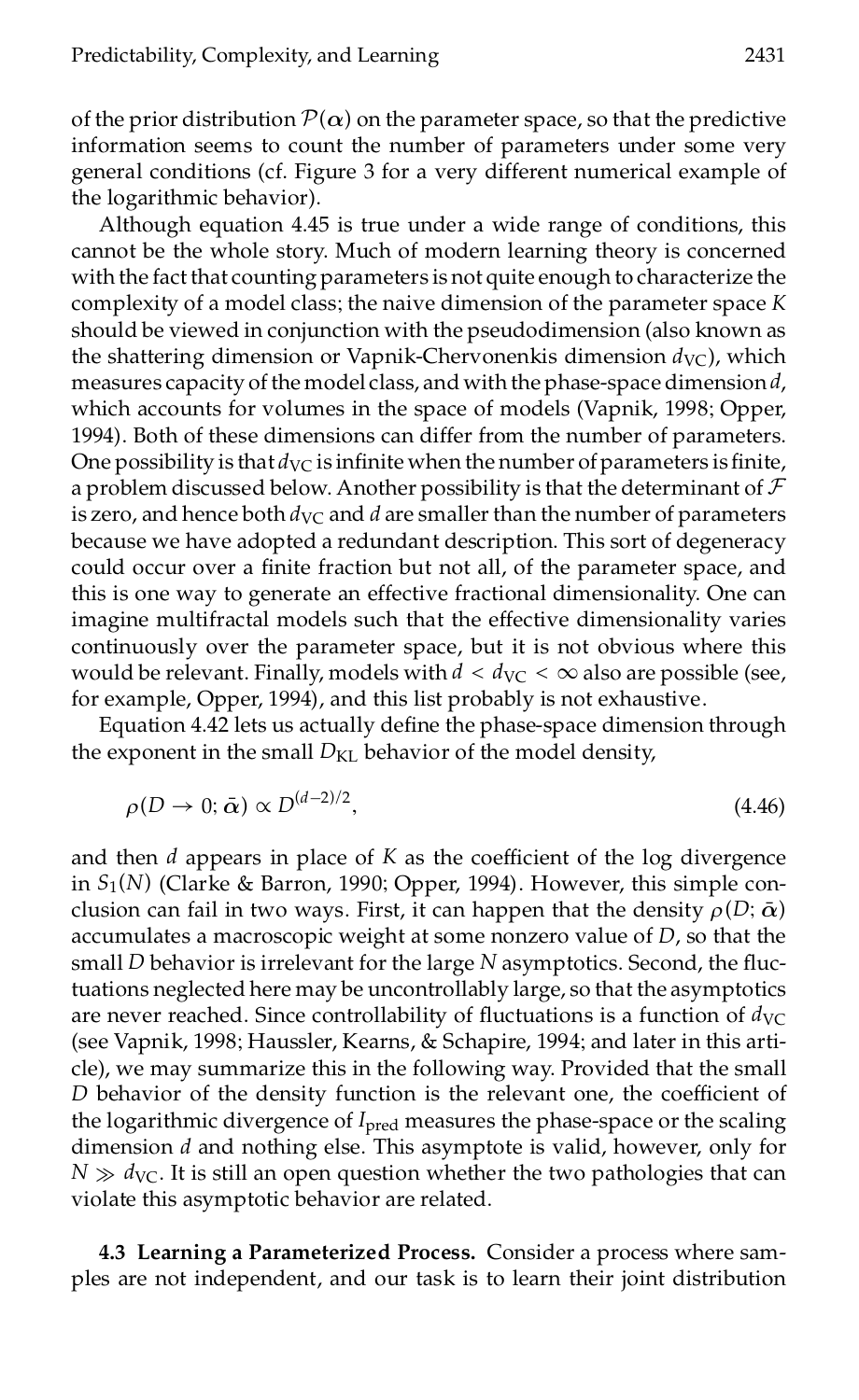$Q(\vec{x}_1, \ldots, \vec{x}_N|\alpha)$ . Again,  $\alpha$  is an unknown parameter vector chosen randomly at the beginning of the series. If  $\alpha$  is a *K*-dimensional vector, then one still tries to learn just *K* numbers, and there are still *N* examples, even if there are correlations. Therefore, although such problems are much more general than those already considered, it is reasonable to expect that the predictive information still is measured by  $(K/2)$  log<sub>2</sub> *N* provided that some conditions are met.

One might suppose that conditions for simple results on the predictive information are very strong, for example, that the distribution  $Q$  is a finiteorder Markov model. In fact, all we really need are the following two con ditions:

$$
S[\{\vec{x}_i\} \mid \boldsymbol{\alpha}] \equiv -\int d^N \vec{x} Q(\{\vec{x}_i\} \mid \boldsymbol{\alpha}) \log_2 Q(\{\vec{x}_i\} \mid \boldsymbol{\alpha})
$$

$$
\rightarrow NS_0 + S_0^*; \qquad S_0^* = O(1), \tag{4.47}
$$

 $D_{\text{KL}}[Q(\{\vec{x}_i\} \mid \bar{\boldsymbol{\alpha}}) \| Q(\{\vec{x}_i\} | \boldsymbol{\alpha})] \rightarrow N \mathcal{D}_{\text{KL}}(\bar{\boldsymbol{\alpha}} \| \boldsymbol{\alpha}) + o(N).$  (4.48)

Here the quantities  $S_0$ ,  $S_0^*$ , and  $\mathcal{D}_{KL}(\bar{\boldsymbol{\alpha}}\|\boldsymbol{\alpha})$  are defined by taking limits  $N \to \infty$  in both equations. The first of the constraints limits deviations from extensivity to be of order unity, so that if  $\alpha$  is known, there are no long-range correlations in the data. All of the long-range predictability is associated with learning the parameters. $8$  The second constraint, equation 4.48, is a less restrictive one, and it ensures that the "energy" of our statistical system is an extensive quantity.

With these conditions, it is straightforward to show that the results of the previous subsection carry over virtually unchanged.With the same cautious statements about fluctuations and the distinction between  $K$ ,  $d$ , and  $d_{\text{VC}}$ , one arrives at the result:

$$
S(N) = S_0 \cdot N + S_1^{(a)}(N), \tag{4.49}
$$

$$
S_1^{(a)}(N) = \frac{K}{2}\log_2 N + \cdots \quad \text{(bits)},\tag{4.50}
$$

where  $\cdots$  stands for terms of order one as  $N \to \infty$ . Note again that for the result of equation 4.50 to be valid, the process considered is not required to be a finite-order Markov process. Memory of all previous outcomes may be kept, provided that the accumulated memory does not contribute a diver gent term to the subextensive entropy.

<sup>8</sup> Suppose that we observe a gaussian stochastic process and try to learn the power spectrum. If the class of possible spectra includes ratios of polynomials in the frequency (rational spectra), then this condition is met. On the other hand, if the class of possible spectra includes  $1/f$  noise, then the condition may not be met. For more on long-range correlations, see below.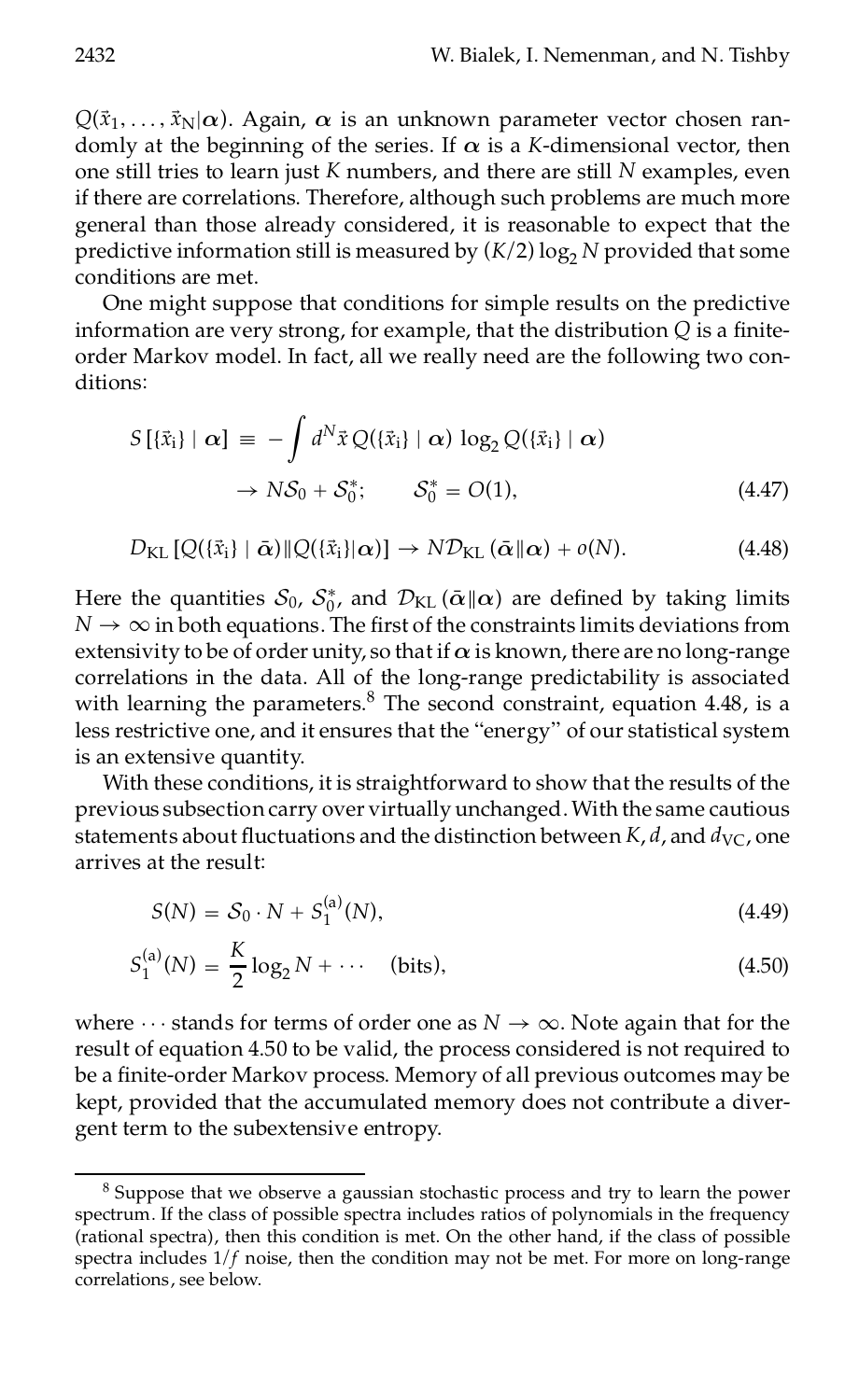It is interesting to ask what happens if the condition in equation 4.47 is violated, so thatthere are long-range correlations even in the conditional distribution  $Q(\vec{x}_1, ..., \vec{x}_N | \alpha)$ . Suppose, for example, that  $S_0^* = (K^*/2) \log_2 N$ .<br>Then the subextensive entropy becomes

$$
S_1^{(a)}(N) = \frac{K + K^*}{2} \log_2 N + \cdots \quad \text{(bits)}.
$$
 (4.51)

We see that the subextensive entropy makes no distinction between pre dictability that comes from unknown parameters and predictability that comes from intrinsic correlations in the data; in this sense, two models with the same  $K$  +  $K^*$  are equivalent. This actually  $must$  be so. As an example, consider a chain of Ising spins with long-range interactions in one dimension. This system can order (magnetize) and exhibit long-range correlations, and so the predictive information will diverge at the transition to ordering. In one view, there is no global parameter analogous to  $\alpha$ —just the long-range interactions. On the other hand, there are regimes in which we can approxi mate the effect of these interactions by saying that all the spins experience a mean field that is constant across the whole length of the system, and then formally we can think of the predictive information as being carried by the mean field itself. In fact, there are situations in which this is not just an approximation but an exact statement. Thus, we can trade a description in terms of long-range interactions ( $K^* \neq 0$ , but  $K = 0$ ) for one in which there are unknown parameters describing the system, but given these parameters, there are no long-range correlations ( $K \neq 0$ ,  $K^* = 0$ ). The two descriptions are equivalent, and this is captured by the subextensive entropy.<sup>9</sup>

**4.4 Taming the Fluctuations.** The preceding calculations of the subextensive entropy  $S_1$  are worthless unless we prove that the fluctuations  $\psi$  are controllable. We are going to discuss when and if this indeed happens. We limit the discussion to the case of finding a probability density (section 4.2); the case of learning a process (section 4.3) is very similar.

Clarke and Barron (1990) solved essentially the same problem. They did not make a separation into the annealed and the fluctuation term, and the quantity they were interested in was a bit different from ours, but, inter preting loosely, they proved that, modulo some reasonable technical as sumptions on differentiability of functions in question, the fluctuation term always approaches zero. However, they did not investigate the speed of this approach, and we believe that they therefore missed some important qualitative distinctions between different problems that can arise due to a difference between  $d$  and  $d_{\text{VC}}$ . In order to illuminate these distinctions, we here go through the trouble of analyzing fluctuations all over again.

 $9$  There are a number of interesting questions about how the coefficients in the diverging predictive information relate to the usual critical exponents, and we hope to return to this problem in a later article.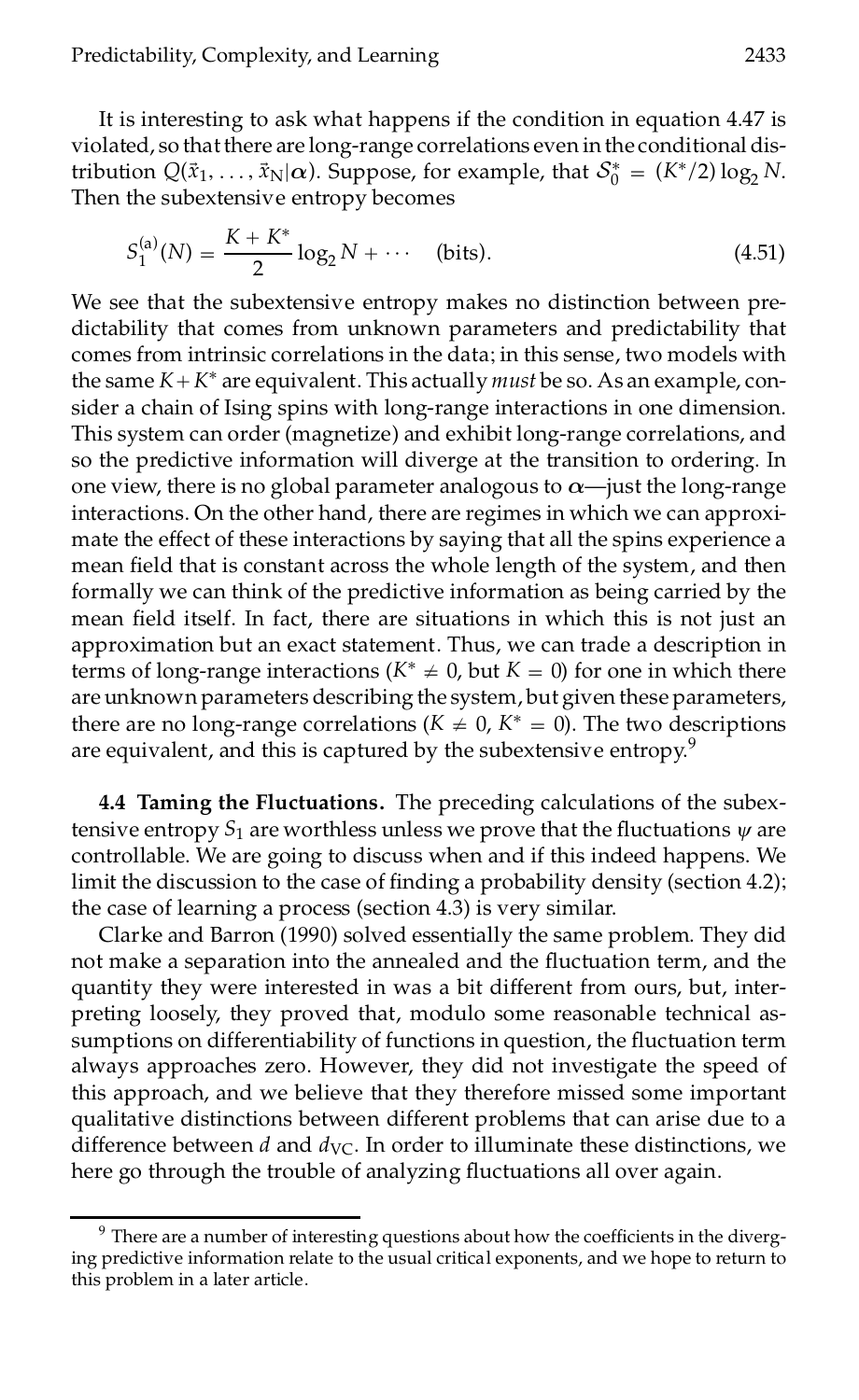Returning to equations  $4.27$ ,  $4.29$  and the definition of entropy, we can write the entropy *S*(*N*) exactly as

$$
S(N) = -\int d^{K} \bar{\alpha} \mathcal{P}(\bar{\alpha}) \int \prod_{j=1}^{N} \left[ d\bar{x}_{j} \mathcal{Q}(\bar{x}_{j} | \bar{\alpha}) \right]
$$

$$
\times \log_{2} \left[ \prod_{i=1}^{N} \mathcal{Q}(\bar{x}_{i} | \bar{\alpha}) \int d^{K} \alpha \mathcal{P}(\alpha) \right]
$$

$$
\times e^{-ND_{KL}(\bar{\alpha} || \alpha) + N_{\Psi}(\alpha, \bar{\alpha}(\bar{x}_{i}))} \right].
$$
(4.52)

This expression can be decomposed into the terms identified above, plus a new contribution to the subextensive entropy that comes from the fluctuations alone,  $S_1^{(f)}(N)$ :

$$
S(N) = S_0 \cdot N + S_1^{(a)}(N) + S_1^{(f)}(N),
$$
\n
$$
S_1^{(f)} = -\int d^K \bar{\alpha} \mathcal{P}(\bar{\alpha}) \prod_{j=1}^N \left[ d\bar{x}_j \mathcal{Q}(\bar{x}_j | \bar{\alpha}) \right]
$$
\n
$$
(4.53)
$$

$$
\times \log_2 \left[ \int \frac{d^K \alpha \mathcal{P}(\alpha)}{Z(\bar{\alpha}; N)} e^{-ND_{\text{KL}}(\bar{\alpha} || \alpha) + N\psi(\alpha, \bar{\alpha}; {\{\bar{x}_i\}})} \right], \tag{4.54}
$$

where  $\psi$  is defined as in equation 4.29, and *Z* as in equation 4.34.

Some loose but useful bounds can be established. First, the predictive information is a positive (semidefinite) quantity, and so the fluctuation term may not be smaller (more negative) than the value of  $-S_1^{(a)}$  as calculated in equations 4.45 and 4.50. Second, since fluctuations make it more difficult to generalize from samples, the predictive information should *always* be reduced by fluctuations, so that  $S^{(f)}$  is negative. This last statement corresponds to the fact that for the statistical mechanics of disordered systems, the annealed free energy always is less than the average quenched free en ergy and may be proven rigorously by applying Jensen's inequality to the (concave) logarithm function in equation 4.54; essentially the same argu ment was given by Haussler and Opper(1997). A related Jensen's inequality argument allows us to show that the total  $S_1(N)$  is bounded,

$$
S_1(N) \le N \int d^K \alpha \int d^K \bar{\alpha} \mathcal{P}(\alpha) \mathcal{P}(\bar{\alpha}) D_{KL}(\bar{\alpha} \|\alpha)
$$
  

$$
\equiv \langle N D_{KL}(\bar{\alpha} \|\alpha) \rangle_{\bar{\alpha}, \alpha},
$$
 (4.55)

so that if we have a class of models (and a prior  $\mathcal{P}(\alpha)$ ) such that the average KL divergence among pairs of models is finite, then the subextensive entropy necessarily is properly defined. In its turn, finiteness of the average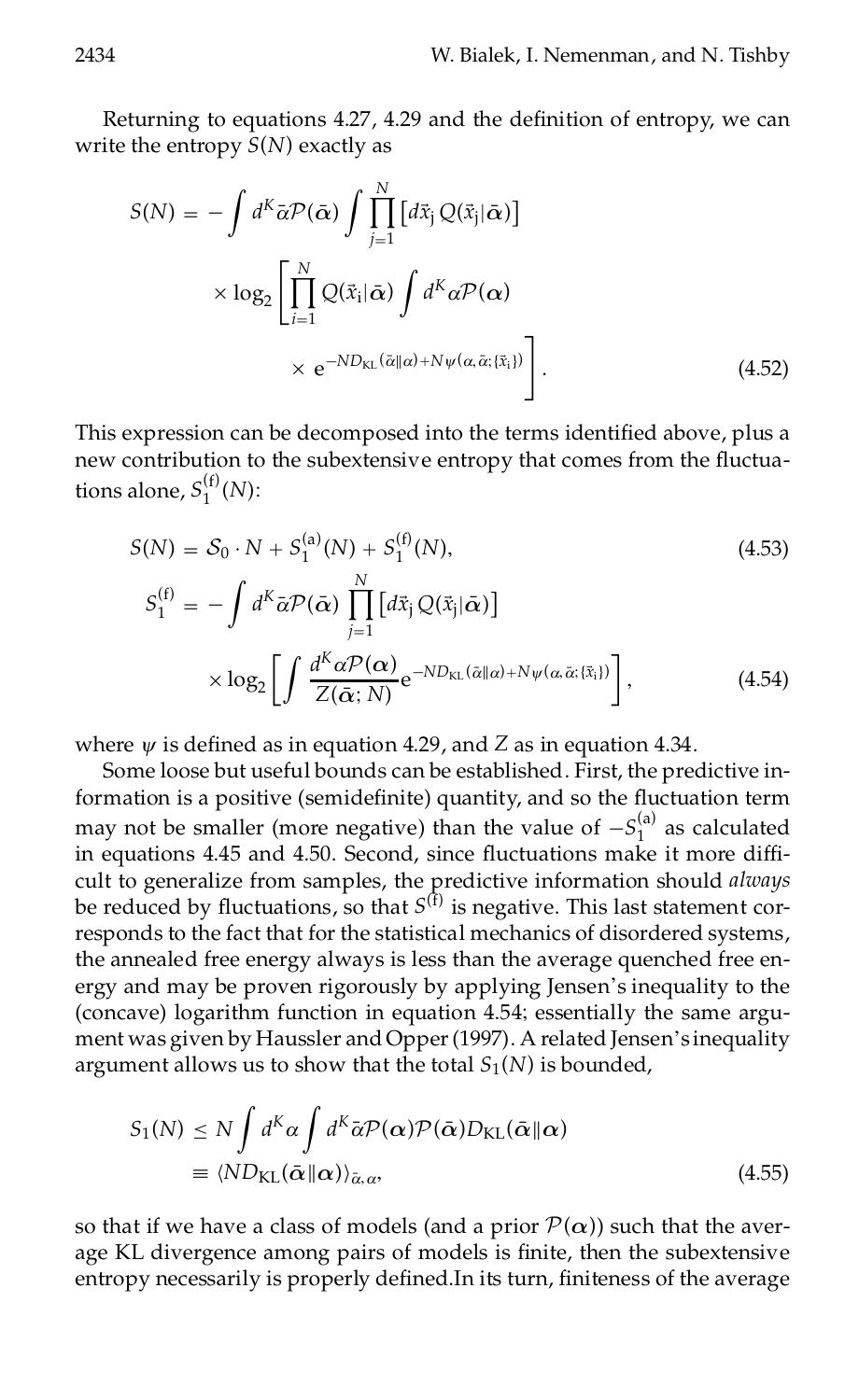KL divergence or of similar quantities is a usual constraint in the learning problems of this type (see, for example, Haussler & Opper, 1997). Note also that  $\langle D_{KL}(\bar{\alpha}||\alpha)\rangle_{\bar{\alpha},\alpha}$  includes  $S_0$  as one of its terms, so that usually  $S_0$  and  $S_1$  are well or ill defined together.

Tighter bounds require nontrivial assumptions about the class of distri butions considered. The fluctuation term would be zero if  $\psi$  were zero, and  $\psi$  is the difference between an expectation value (KL divergence) and the corresponding empirical mean. There is a broad literature that deals with this type of difference (see, for example, Vapnik, 1998).

We start with the case when the pseudodimension  $(d_{\text{VC}})$  of the set of probability densities  $\{Q(\vec{x} \mid \alpha)\}\$ is finite. Then for any reasonable function  $F(\vec{x}; \beta)$ , deviations of the empirical mean from the expectation value can be bounded by probabilistic bounds of the form

$$
P\left\{\sup_{\beta}\left|\frac{\frac{1}{N}\sum_{j}F(\vec{x}_{j};\beta)-\int d\vec{x}Q(\vec{x}\mid\vec{\alpha})F(\vec{x};\beta)}{L[F]}\right|>\epsilon\right\}
$$
  
<  $M(\epsilon, N, d_{\text{VC}})e^{-cN\epsilon^{2}}$ , (4.56)

where *c* and *L*[*F*] depend on the details of the particular bound used. Typi cally, *c* is a constant of order one, and *L*[*F*] either is some moment of *F* or the range of its variation. In our case, *F* is the log ratio of two densities, so that *L*[*F*] may be assumed bounded for almost all  $\beta$  without loss of generality in view of equation 4.55. In addition,  $M(\epsilon, N, d_{\text{VC}})$  is finite at zero, grows at most subexponentially in its first two arguments, and depends exponentially on  $d_{\text{VC}}$ . Bounds of this form may have different names in different contexts—for example, Glivenko-Cantelli, Vapnik-Chervonenkis, Hoeffding, Chernoff, (for review see Vapnik, 1998, and the references therein).

To start the proof of finiteness of  $S_1^{(f)}$  in this case, we first show that only the region  $\alpha \approx \bar{\alpha}$  is important when calculating the inner integral in equation 4.54. This statement is equivalent to saying that at large values of  $\alpha - \bar{\alpha}$ , the KL divergence almost always dominates the fluctuation term, that is, the contribution of sequences of  $\{\vec{x}_i\}$  with atypically large fluctuations is negligible (atypicality is defined as  $\psi \geq \delta$ , where  $\delta$  is some small constant independent of *N*). Since the fluctuations decrease as  $1/\sqrt{N}$  (see equation 4.56) and  $D_{KL}$  is of order one, this is plausible. To show this, we bound the logarithm in equation 4.54 by *N* times the supremum value of *y*. Then we realize that the averaging over  $\bar{\alpha}$  and  $\{\bar{x}_i\}$  is equivalent to integration over all possible values of the fluctuations. The worst-case density of the fluctuations may be estimated by differentiating equation 4.56 with respect to  $\epsilon$  (this brings down an extra factor of *N* $\epsilon$ ). Thus the worst-case contribution of these atypical sequences is

$$
S_1^{(\text{f}),\text{atypical}} \sim \int_{\delta}^{\infty} d\epsilon \, N^2 \epsilon^2 M(\epsilon) e^{-cN\epsilon^2} \sim e^{-cN\delta^2} \ll 1 \text{ for large } N. \tag{4.57}
$$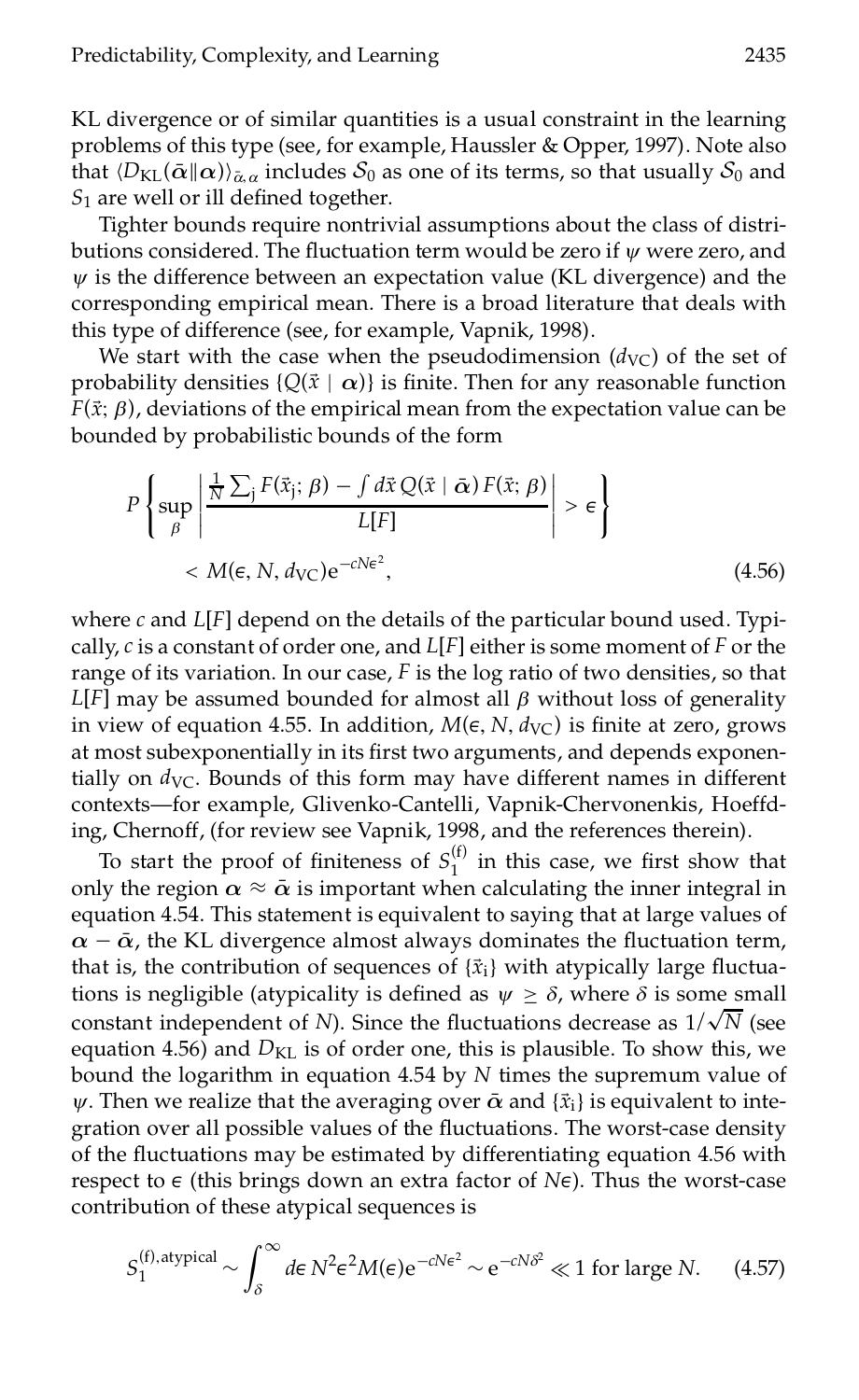This bound lets us focus our attention on the region  $\alpha \approx \bar{\alpha}$ . We expand the exponent of the integrand of equation 4.54 around this point and perform a simple gaussian integration. In principle, large fluctuations might lead to an instability (positive or zero curvature) at the saddle point, but this is atypical and therefore is accounted for already. Curvatures at the saddle points of both numerator and denominator are of the same order, and throwing away unimportant additive and multiplicative constants of order unity, we obtain the following result for the contribution of typical sequences:

$$
S_1^{(\text{f}),\text{typical}} \sim \int d^K \bar{\alpha} \mathcal{P}(\bar{\alpha}) d^N \bar{x} \prod_j Q(\bar{x}_j | \bar{\alpha}) N (\mathbf{B} \mathcal{A}^{-1} \mathbf{B});
$$
  
\n
$$
B_{\mu} = \frac{1}{N} \sum_i \frac{\partial \log Q(\bar{x}_i | \bar{\alpha})}{\partial \bar{\alpha}_{\mu}}, \quad \langle \mathbf{B} \rangle_{\bar{x}} = 0;
$$
  
\n
$$
(\mathcal{A})_{\mu\nu} = \frac{1}{N} \sum_i \frac{\partial^2 \log Q(\bar{x}_i | \bar{\alpha})}{\partial \bar{\alpha}_{\mu} \partial \bar{\alpha}_{\nu}}, \quad \langle \mathcal{A} \rangle_{\bar{x}} = \mathcal{F}.
$$
 (4.58)

Here  $\langle \cdots \rangle_{\vec{x}}$  means an averaging with respect to all  $\vec{x}_i$ 's keeping  $\vec{\alpha}$  constant. One immediately recognizes that **B** and  $\overline{A}$  are, respectively, first and second derivatives of the empirical KL divergence that was in the exponent of the inner integral in equation 4.54.

We are dealing now with typical cases. Therefore, large deviations of A from  $\mathcal F$  are not allowed, and we may bound equation 4.58 by replacing  $\mathcal A^{-1}$ with  $\mathcal{F}^{-1}(1+\delta)$ , where  $\delta$  again is independent of  $N.$  Now we have to average a bunch of products like

$$
\frac{\partial \log Q(\vec{x}_{i}|\bar{\alpha})}{\partial \bar{\alpha}_{\mu}} (\mathcal{F}^{-1})_{\mu\nu} \frac{\partial \log Q(\vec{x}_{j}|\bar{\alpha})}{\partial \bar{\alpha}_{\nu}}
$$
(4.59)

over all  $\vec{x}_i$ 's. Only the terms with  $i = j$  survive the averaging. There are  $K^2N$  such terms, each contributing of order  $N^{-1}$ . This means that the total contribution of the typical fluctuations is bounded by a number of order one and does not grow with *N*.

This concludes the proof of controllability of fluctuations for  $d_{\text{VC}} < \infty$ .<br>One may notice that we never used the specific form of *M*( $\epsilon$ , *N*,  $d_{\text{VC}}$ ), which is the only thing dependent on the precise value of the dimension. Actually, a more thorough look at the proof shows that we do not even need the strict uniform convergence enforced by the Glivenko-Cantelli bound. With some modifications, the proof should still hold if there exist some a priori improbable values of  $\alpha$  and  $\bar{\alpha}$  that lead to violation of the bound. That is, if the prior  $\mathcal{P}(\alpha)$  has sufficiently narrow support, then we may still expect fluctuations to be unimportant even for VC-infinite problems.

A proof of this can be found in the realm of the structural risk mini mization (SRM) theory (Vapnik, 1998). SRM theory assumes that an infinite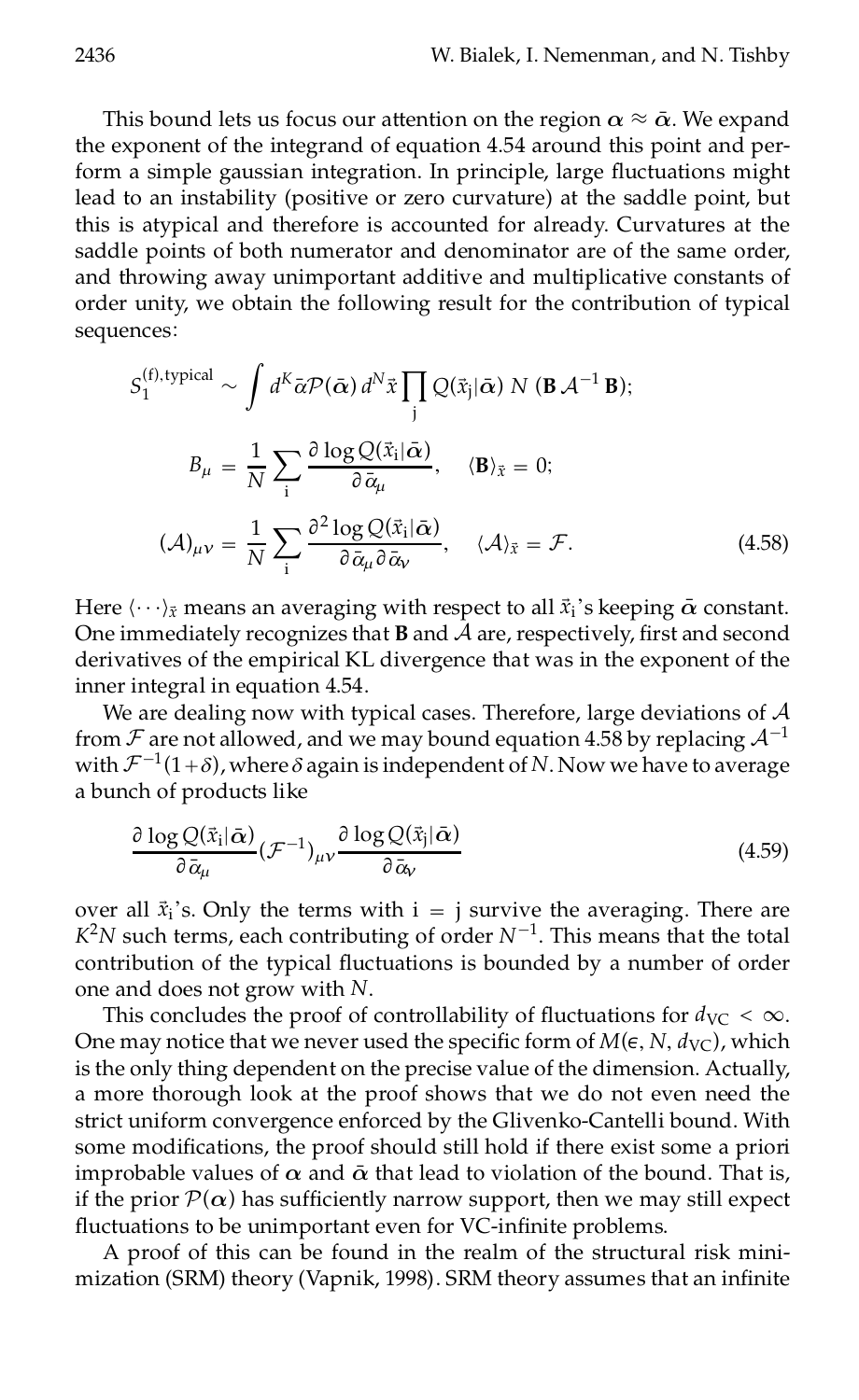structure C of nested subsets  $C_1 \subset C_2 \subset C_3 \subset \cdots$  can be imposed onto the set *C* of all admissible solutions of a learning problem, such that  $C = \bigcup C_n$ . The idea is that having a finite number of observations *N*, one is confined to the choices within some particular structure element  $C_n$ ,  $n = n(N)$  when looking for an approximation to the true solution; this prevents overfitting and poor generalization. As the number of samples increases and one is able to distinguish within more and more complicated subsets, n grows. If  $d_{\rm VC}$  for learning in any  $C_{\rm n}$ ,  $n < \infty$ , is finite, then one can show convergence of the estimate to the true value as well as the absolute smallness of fluctuations (Vapnik, 1998). It is remarkable that this result holds even if the capacity of the whole set *C* is not described by a finite  $d_{\text{VC}}$ .

In the context of SRM, the role of the prior  $P(\alpha)$  is to induce a structure on the set of all admissible densities, and the fight between the number of samples *N* and the narrowness of the prior is precisely what determines how the capacity of the current element of the structure  $C_n$ ,  $n = n(N)$ , grows with *N*. A rigorous proof of smallness of the fluctuations can be constructed based on well-known results, as detailed elsewhere (Nemenman, 2000). Here we focus on the question of how narrow the prior should be so that every structure element is of finite VC dimension, and one can guarantee eventual convergence of fluctuations to zero.

Consider two examples. A variable *x* is distributed according to the following probability density functions:

$$
Q(x|\alpha) = \frac{1}{\sqrt{2\pi}} \exp\left[-\frac{1}{2}(x-\alpha)^2\right], \quad x \in (-\infty; +\infty); \tag{4.60}
$$

$$
Q(x|\alpha) = \frac{\exp(-\sin \alpha x)}{\int_0^{2\pi} dx \exp(-\sin \alpha x)}, \quad x \in [0; 2\pi). \tag{4.61}
$$

Learning the parameter in the first case is a *d*<sub>VC</sub> = 1 problem; in the second case, *d*<sub>VC</sub> =  $\infty$ . In the first example, as we have shown, one may construct *a* uniform bound on fluctuations irrespective of the prior  $P(\alpha)$ . The second one does not allow this. Suppose that the prior is uniform in a box  $0 < \alpha < \alpha_{\text{max}}$  and zero elsewhere, with  $\alpha_{\text{max}}$  rather large. Then for not too many sample points  $N$ , the data would be better fitted not by some value in the vicinity of the actual parameter, but by some much larger value, for which almost all data points are at the crests of  $-\sin \alpha x$ . Adding a new data point would not help, until that best, but wrong, parameter estimate is less than  $\alpha_{\text{max}}$ .<sup>10</sup> So the fluctuations are large, and the predictive information is

 $10$  Interestingly, since for the model equation 4.61 KL divergence is bounded from below and from above, for  $\alpha_{\text{max}} \to \infty$  the weight in  $\rho(D; \bar{\alpha})$  at small  $D_{\text{KL}}$  vanishes, and a finite weight accumulates at some nonzero value of *D*. Thus, even putting the fluctuations aside, the asymptotic behavior based on the phase-space dimension is invalidated, as mentioned above.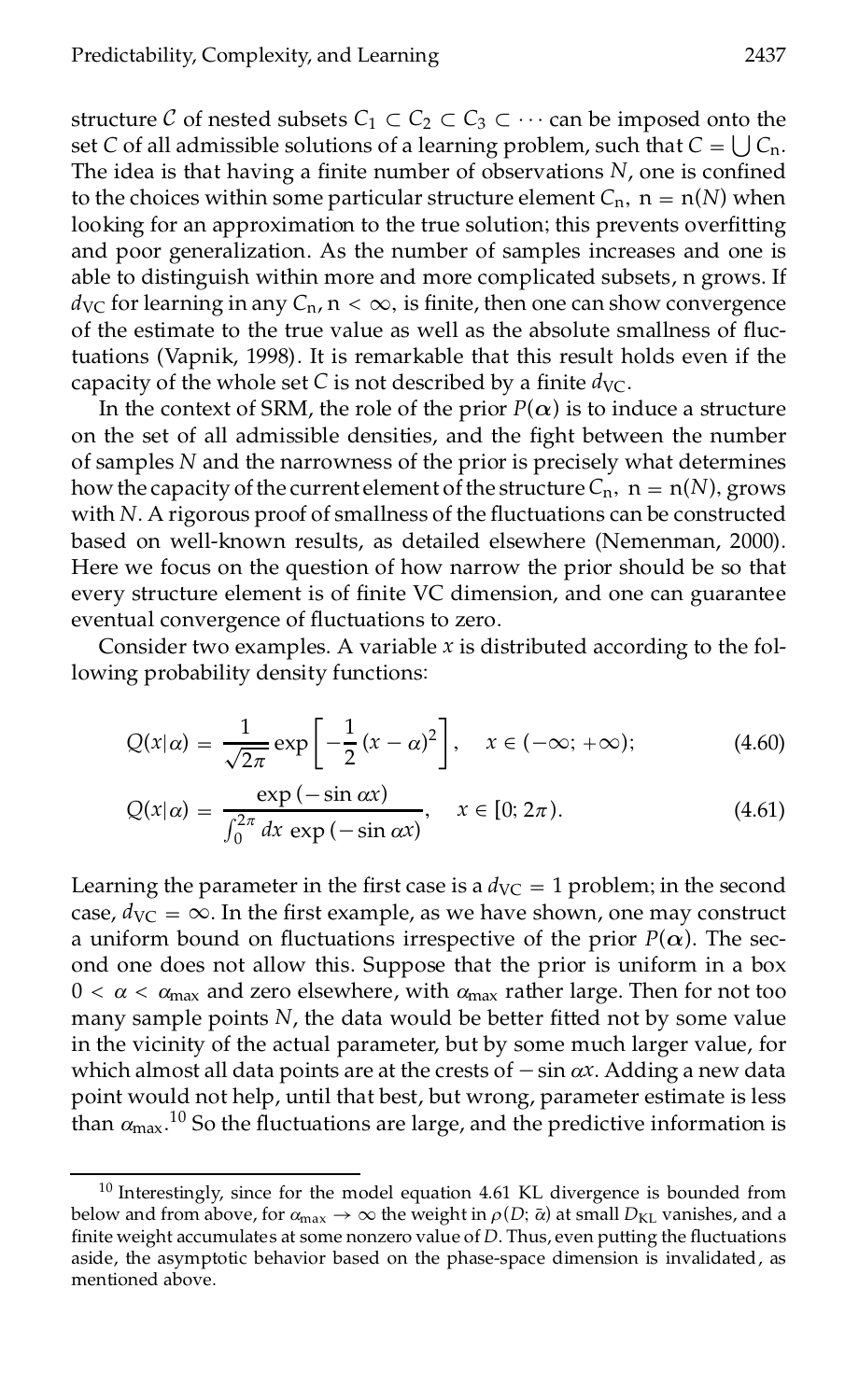small in this case. Eventually, however, data points would overwhelm the box size, and the best estimate of  $\alpha$  would swiftly approach the actual value. At this point the argument of Clarke and Barron would become applicable, and the leading behavior of the subextensive entropy would converge to its asymptotic value of (1/2) log*N*. On the other hand, there is no uniform bound on the value of *N* for which this convergence will occur; it is guaranteed only for  $N \gg d_{\text{VC}}$ , which is never true if  $d_{\text{VC}} = \infty$ . For some sufficiently wide priors, this asymptotically correct behavior would never be reached in practice. Furthermore, if we imagine a thermodynamic limit where the box size and the number of samples both become large, then by anal ogy with problems in supervised learning (Seung, Sompolinsky, & Tishby, 1992; Haussler et al., 1996), we expect that there can be sudden changes in performance as a function of the number of examples. The arguments of Clarke and Barron cannot encompass these phase transitions or "Aha!" phenomena. A further bridge between VC dimension and the informationtheoretic approach to learning may be found in Haussler, Kearns, & Schapire (1994), where the authors bounded predictive information-like quantities with loose but useful bounds explicitly proportional to  $d_{\text{VC}}$ .

While much of learning theory has focused on problems with finite VC dimension, it might be that the conventional scenario in which the number of examples eventually overwhelms the number of parameters or dimensions is too weak to deal with many real-world problems. Certainly in the present context, there is not only a quantitative but also a qualitative difference between reaching the asymptotic regime in just a few measurements or in many millions of them. Finitely parameterizable models with finite or infinite  $d_{\text{VC}}$  fall in essentially different universality classes with respect to the predictive information.

**4.5 Beyond Finite Parameterization:General Considerations.** The previous sections have considered learning from time series where the underlying class of possible models is described with a finite number of parameters. If the number of parameters is not finite, then in principle it is impossible to learn anything unless there is some appropriate regularization of the problem. If we let the number of parameters stay finite but become large, then there is more to be learned and, correspondingly, the predictive information grows in proportion to this number, as in equation 4.45. On the other hand, if the number of parameters becomes infinite without regularization, then the predictive information should go to zero since nothing can be learned. We should be able to see this happen in a regularized problem as the regularization weakens. Eventually the regularization would be insufficient and the predictive information would vanish. The only way this can happen is if the subextensive term in the entropy grows more and more rapidly with *N* as we weaken the regularization, until finally it becomes extensive at the point where learning becomes impossible. More precisely, if this scenario for the breakdown of learning is to work, there must be situations in which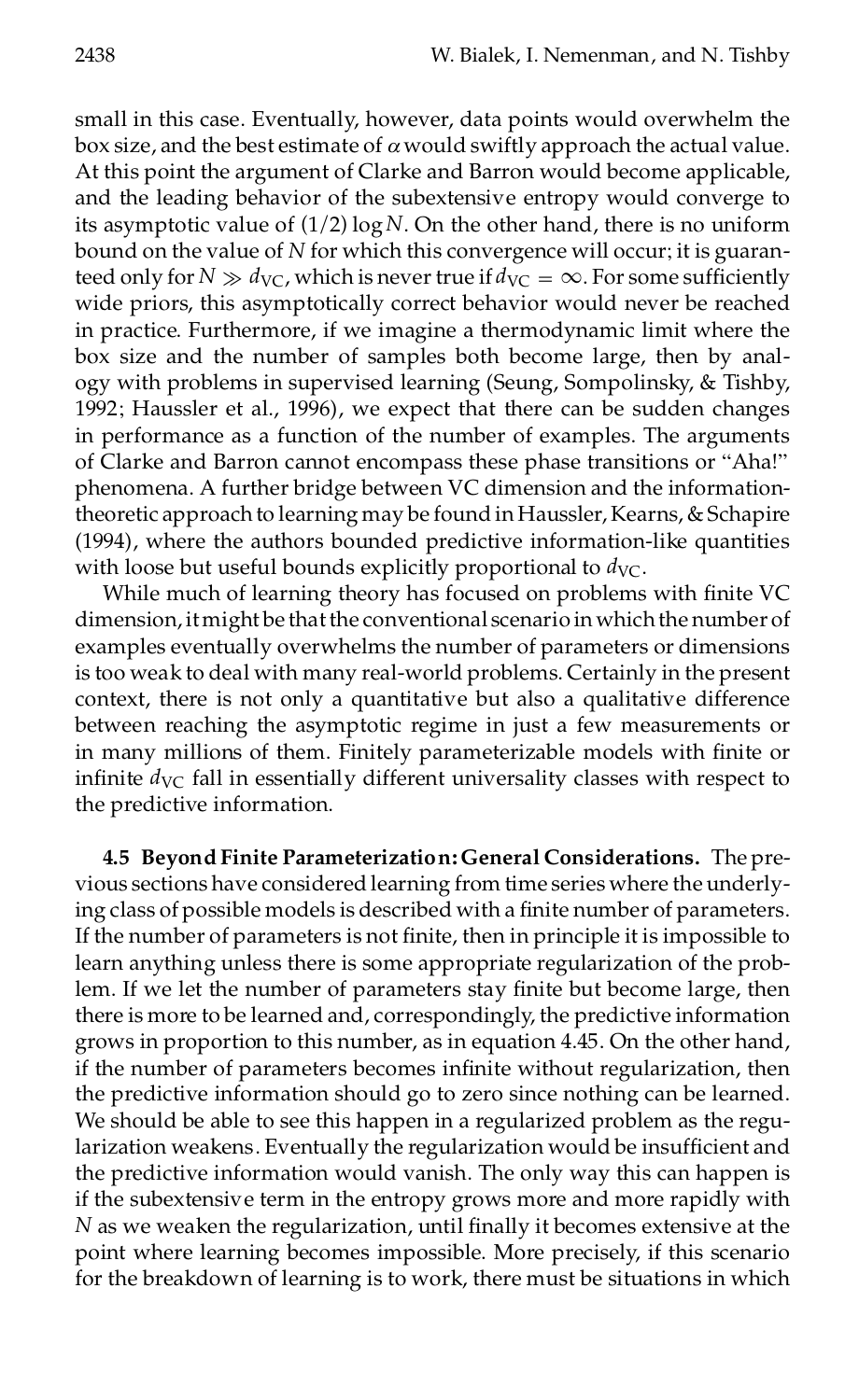the predictive information grows with *N* more rapidly than the logarithmic behavior found in the case of finite parameterization.

Subextensive terms in the entropy are controlled by the density of models as a function of their KL divergence to the target model. If the models have finite VC and phase-space dimensions, then this density vanishes for small divergences as  $\rho \sim D^{(d-2)/2}$ . Phenomenologically, if we let the number of parameters increase, the density vanishes more and more rapidly. We can imagine that beyond the class of finitely parameterizable problems, there is a class of regularized infinite dimensional problems in which the density  $\rho(D \to 0)$  vanishes more rapidly than any power of *D*. As an example, we could have

$$
\rho(D \to 0) \approx A \exp\left[-\frac{B}{D^{\mu}}\right], \quad \mu > 0,
$$
\n(4.62)

that is, an essential singularity at  $D = 0$ . For simplicity, we assume that the constants *A* and *B* can depend on the target model but that the nature of the essential singularity  $(\mu)$  is the same everywhere. Before providing an explicit example, let us explore the consequences of this behavior.

From equation 4.37, we can write the partition function as

$$
Z(\bar{\alpha}; N) = \int dD\rho(D; \bar{\alpha}) \exp[-ND]
$$
  
\n
$$
\approx A(\bar{\alpha}) \int dD \exp\left[-\frac{B(\bar{\alpha})}{D^{\mu}} - ND\right]
$$
  
\n
$$
\approx \tilde{A}(\bar{\alpha}) \exp\left[-\frac{1}{2}\frac{\mu+2}{\mu+1}\ln N - C(\bar{\alpha})N^{\mu/(\mu+1)}\right],
$$
(4.63)

where in the last step we use a saddle-point or steepest-descent approximation that is accurate at large  $N$ , and the coefficients are

$$
\tilde{A}(\bar{\alpha}) = A(\bar{\alpha}) \left[ \frac{2\pi \mu^{1/(\mu+1)}}{\mu+1} \right]^{1/2} \cdot [B(\bar{\alpha})]^{1/(2\mu+2)} \tag{4.64}
$$

$$
C(\bar{\boldsymbol{\alpha}}) = [B(\bar{\boldsymbol{\alpha}})]^{1/(\mu+1)} \left[ \frac{1}{\mu^{\mu/(\mu+1)}} + \mu^{1/(\mu+1)} \right]. \tag{4.65}
$$

Finally we can use equations 4.44 and 4.63 to compute the subextensive term in the entropy, keeping only the dominant term at large *N*,

$$
S_1^{(a)}(N) \to \frac{1}{\ln 2} \langle C(\bar{\alpha}) \rangle_{\bar{\alpha}} N^{\mu/(\mu+1)} \quad \text{(bits)},\tag{4.66}
$$

where  $\langle \cdots \rangle_{\bar{\alpha}}$  denotes an average over all the target models.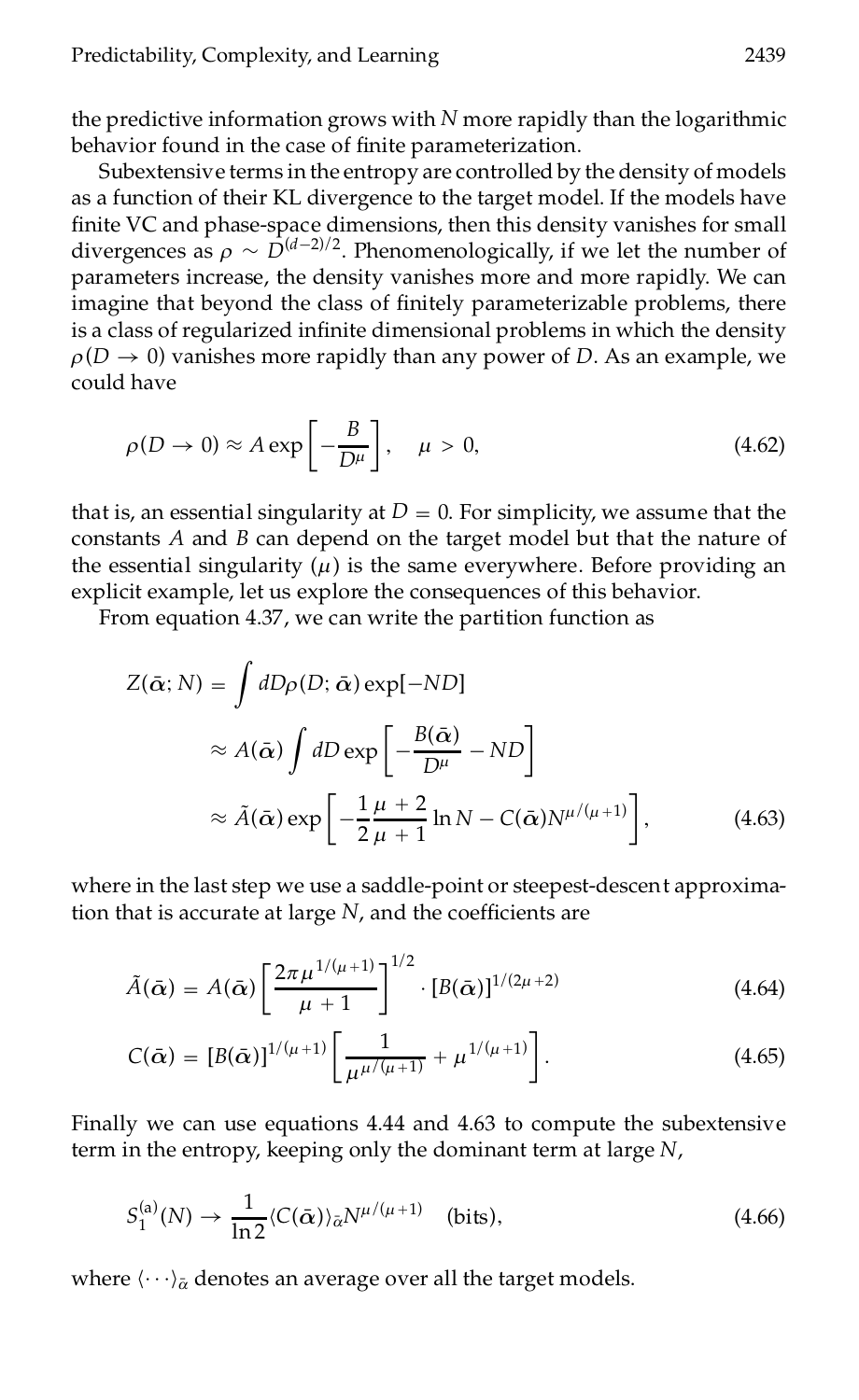This behavior of the first subextensive term is qualitatively different from everything we have observed so far. A power-law divergence is much stronger than a logarithmic one. Therefore, a lot more predictive information is accumulated in an "infinite parameter" (or nonparametric) system; the system is intuitively and quantitatively much richer and more complex.

Subextensive entropy also grows as a power law in a finitely parameterizable system with a growing number of parameters. For example, suppose that we approximate the distribution of a random variable by a histogram with *K* bins, and we let *K* grow with the quantity of available samples as  $K \sim N^{\nu}$ . A straightforward generalization of equation 4.45 seems to imply then that  $S_1(N) \sim N^{\gamma} \log N$  (Hall & Hannan, 1988; Barron & Cover, 1991).<br>While not necessarily wrong, analogies of this type are dangerous. If the number of parameters grows constantly, then the scenario where the data overwhelm all the unknowns is far from certain. Observations may provide much less information about features that were introduced into the model at some large N than about those that have existed since the very first measurements. Indeed, in a *K*-parameter system, the *N*th sample point contributes  $\sim K/2N$  bits to the subextensive entropy (cf. equation 4.45). If *K* changes as mentioned, the *N*th example then carries  $\sim N^{\nu-1}$  bits. Summing this up over all samples, we find  $S_1^{(a)} \sim N^{\nu}$ , and if we let  $\nu = \mu/(\mu + 1)$ , we obtain equation 4.66; note that the growth of the number of parameters is slower than *N* ( $v = \mu/(\mu + 1) < 1$ ), which makes sense. Rissanen, Speed, and Yu (1992) made a similar observation. According to them, for models with in creasing number of parameters, predictive codes, which are optimal at each particular *N* (cf. equation 3.8), provide a strictly shorter coding length than nonpredictive codes optimized for all data simultaneously. This has to be contrasted with the finite-parameter model classes, for which these codes are asymptotically equal.

Power-law growth of the predictive information illustrates the point made earlier about the transition from learning more to finally learning nothing as the class of investigated models becomes more complex. As  $\mu$  increases, the problem becomes richer and more complex, and this is expressed in the stronger divergence of the first subextensive term of the entropy; for fixed large  $\bar{N}$ , the predictive information increases with  $\mu$ . However, if  $\mu \to \infty$ , the problem is too complex for learning; in our model example, the number of bins grows in proportion to the number of samples, which means that we are trying to find too much detail in the underlying distribution. As a result, the subextensive term becomes extensive and stops contributing to predictive information. Thus, at least to the leading order, predictability is lost, as promised.

**4.6 Beyond Finite Parameterization: Example.** While literature on problems in the logarithmic class is reasonably rich, the research on establishing the power-law behavior seems to be in its early stages. Some authors have found specific learning problems for which quantities similar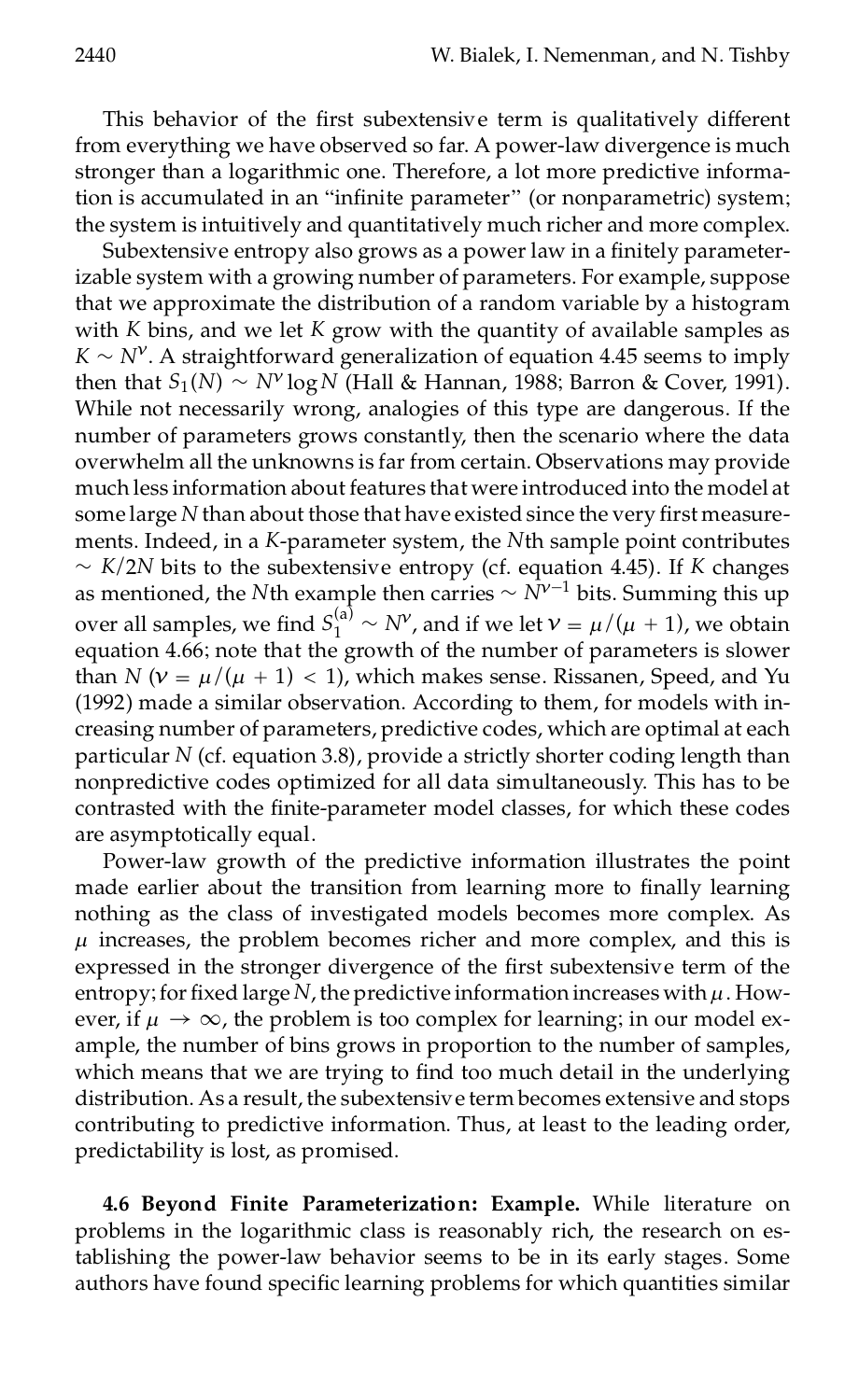to, but sometimes very nontrivially related to  $S<sub>1</sub>$ , are bounded by power– law functions (Haussler & Opper, 1997, 1998; Cesa-Bianchi & Lugosi, in press). Others have chosen to study finite-dimensional models, for which the optimal number of parameters (usually determined by the MDL crite rion of Rissanen, 1989) grows as a power law (Hall & Hannan, 1988; Rissanen et al., 1992). In addition to the questions raised earlier about the danger of copying finite-dimensional intuition to the infinite-dimensional setup, these are not examples of truly nonparametric Bayesian learning. Instead, these authors make use of a priori constraints to restrict learning to codes of particular structure (histogram codes), while a non-Bayesian inference is conducted within the class. Without Bayesian averaging and with restrictions on the coding strategy, it may happen that a realization of the code length is substantially different from the predictive information. Similar conceptual problems plague even true nonparametric examples, as consid ered, for example, by Barron and Cover (1991). In summary, we do not know of a complete calculation in which a family of power-law scalings of the predictive information is derived from a Bayesian formulation.

The discussion in the previous section suggests that we should look for power-law behavior of the predictive information in learning problems where, rather than learning ever more precise values for a fixed set of parameters, we learn a progressively more detailed description—effectively increasing the number of parameters—as we collect more data. One example of such a problem is learning the distribution  $Q(x)$  for a continuous variable *x*, but rather than writing a parametric form of  $Q(x)$ , we assume only that this function itself is chosen from some distribution that enforces a degree of smoothness. There are some natural connections of this problem to the methods of quantum field theory (Bialek, Callan, & Strong, 1996), which we can exploit to give a complete calculation of the predictive information, at least for a class of smoothness constraints.

We write  $Q(x) = (1/l_0) \exp[-\phi(x)]$  so that the positivity of the distribution is automatic, and then smoothness may be expressed by saying that the "energy" (or action) associated with a function  $\phi(x)$  is related to an integral over its derivatives, like the strain energy in a stretched string. The simplest possibility following this line of ideas is that the distribution of functions is given by

$$
\mathcal{P}[\phi(x)] = \frac{1}{\mathcal{Z}} \exp\left[-\frac{l}{2} \int dx \left(\frac{\partial \phi}{\partial x}\right)^2\right] \delta\left[\frac{1}{l_0} \int dx \,\mathrm{e}^{-\phi(x)} - 1\right],\qquad(4.67)
$$

where  $\mathcal Z$  is the normalization constant for  $\mathcal P[\phi]$ , the delta function ensures that each distribution  $Q(x)$  is normalized, and  $l$  sets a scale for smoothness. If distributions are chosen from this distribution, then the optimal Bayesian estimate of  $Q(x)$  from a set of samples  $x_1, x_2, \ldots, x_N$  converges to the correct answer, and the distribution at finite  $N$  is nonsingular, so that the regularization provided by this prior is strong enough to prevent the devel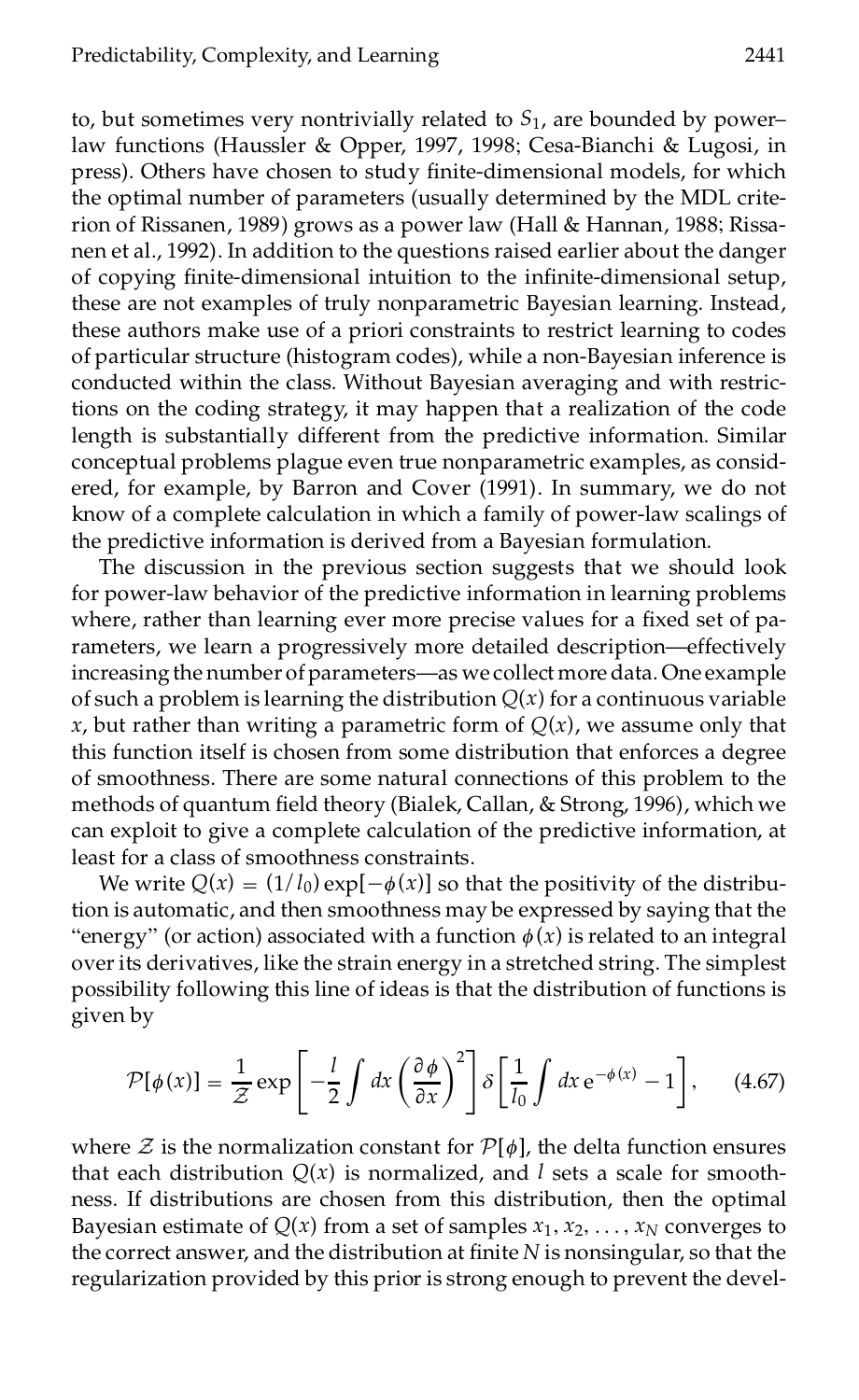opment of singular peaks at the location of observed data points (Bialek et al., 1996). Further developments of the theory, including alternative choices of *P*[*w* (*x*)], have been given by Periwal (1997, 1998), Holy (1997), Aida (1999), and Schmidt (2000); for a detailed numerical investigation of this problem see Nemenman and Bialek (2001). Our goal here is to be illustrative rather than exhaustive. $11$ 

From the discussion above, we know that the predictive information is related to the density of KL divergences and that the power-law behavior we are looking for comes from an essential singularity in this density function. Thus, we calculate  $\rho(D, \bar{\phi})$  in the model defined by equation 4.67.

With  $Q(x) = (1/l_0) \exp[-\phi(x)]$ , we can write the KL divergence as

$$
D_{\text{KL}}[\bar{\phi}(x) \| \phi(x)] = \frac{1}{l_0} \int dx \exp[-\bar{\phi}(x)][\phi(x) - \bar{\phi}(x)]. \tag{4.68}
$$

We want to compute the density,

$$
\rho(D; \bar{\phi}) = \int [d\phi(x)] \mathcal{P}[\phi(x)] \delta(D - D_{\text{KL}}[\bar{\phi}(x) || \phi(x)]) \qquad (4.69)
$$

$$
= M \int [d\phi(x)] \mathcal{P}[\phi(x)] \delta \left( MD - MD_{\mathrm{KL}}[\bar{\phi}(x) || \phi(x)] \right), \qquad (4.70)
$$

where we introduce a factor *M*, which we will allow to become large so that we can focus our attention on the interesting limit  $D \to 0$ . To compute this integral over all functions  $\phi(x)$ , we introduce a Fourier representation for the delta function and then rearrange the terms:

$$
\rho(D; \bar{\phi}) = M \int \frac{dz}{2\pi} \exp(izMD) \int [d\phi(x)] \mathcal{P}[\phi(x)] \exp(-izMD_{\text{KL}}) \quad (4.71)
$$

$$
= M \int \frac{dz}{2\pi} \exp\left(izMD + \frac{izM}{l_0} \int dx \,\bar{\phi}(x) \exp[-\bar{\phi}(x)]\right)
$$

$$
\times \int [d\phi(x)] \mathcal{P}[\phi(x)]
$$

$$
\times \exp\left(-\frac{izM}{l_0} \int dx \,\phi(x) \exp[-\bar{\phi}(x)]\right). \tag{4.72}
$$

The inner integral over the functions  $\phi(x)$  is exactly the integral evaluated in the original discussion of this problem (Bialek, Callan, & Strong, 1996); in the limit that *zM* is large, we can use a saddle-point approximation, and standard field-theoreticmethods allow us to compute the fluctuations

<sup>&</sup>lt;sup>11</sup> We caution that our discussion in this section is less self-contained than in other sections. Since the crucial steps exactly parallel those in the earlier work, here we just give references.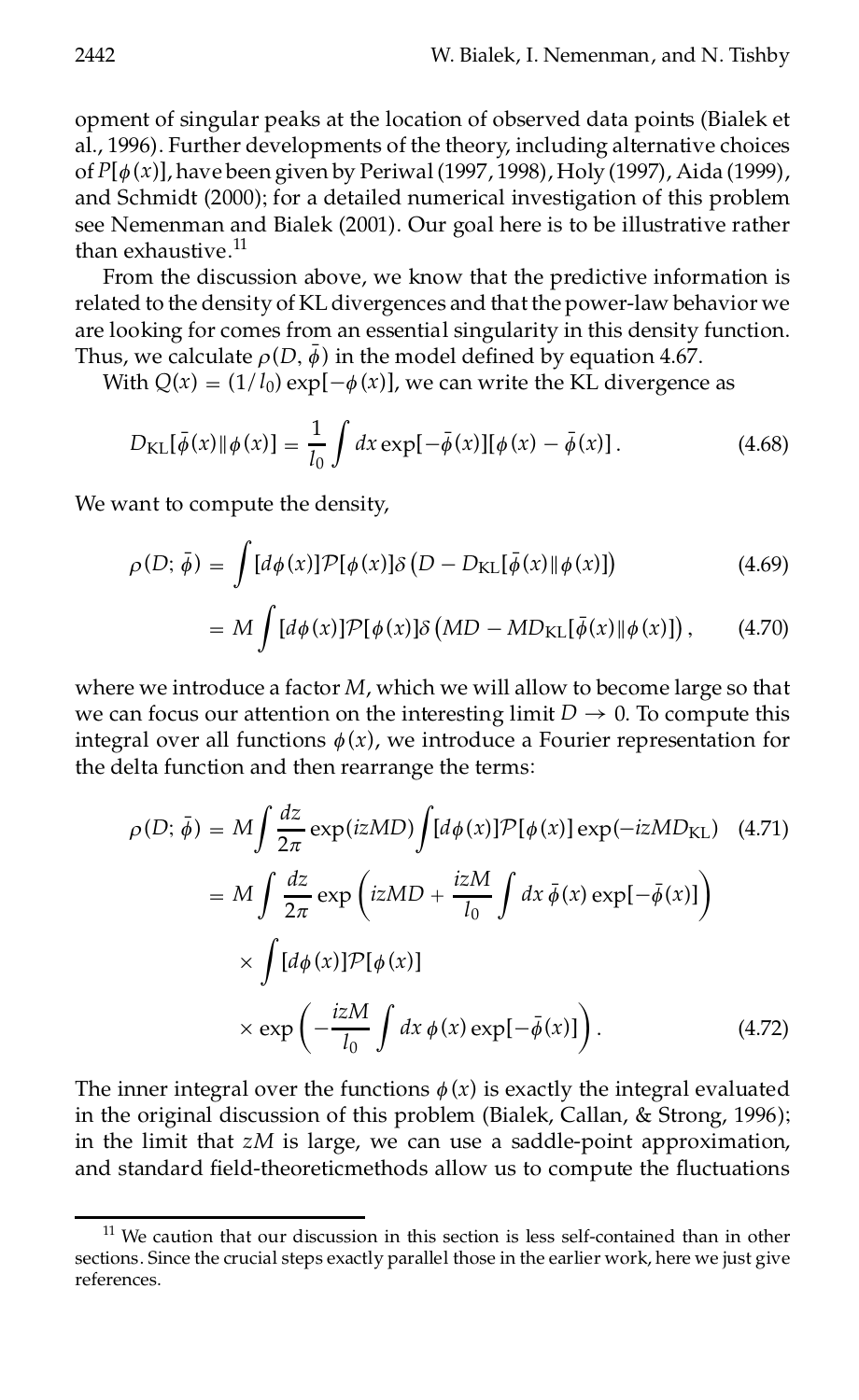around the saddle point. The result is that

$$
\int [d\phi(x)] \mathcal{P}[\phi(x)] \exp\left(-\frac{izM}{l_0} \int dx \phi(x) \exp[-\bar{\phi}(x)]\right)
$$
  
=  $\exp\left(-\frac{izM}{l_0} \int dx \bar{\phi}(x) \exp[-\bar{\phi}(x)] - S_{\text{eff}}[\bar{\phi}(x); zM]\right)$ , (4.73)

$$
S_{\text{eff}}[\bar{\phi}; zM] = \frac{l}{2} \int dx \left(\frac{\partial \bar{\phi}}{\partial x}\right)^2 + \frac{1}{2} \left(\frac{izM}{ll_0}\right)^{1/2} \int dx \exp[-\bar{\phi}(x)/2]. \quad (4.74)
$$

Now we can do the integral over *z*, again by a saddle-point method. The two saddle-point approximations are both valid in the limit that  $D \to 0$  and  $MD^{3/2} \rightarrow \infty$ ; we are interested precisely in the first limit, and we are free to set *M* as we wish, so this gives us a good approximation for  $\rho(D \to 0; \bar{\phi})$ .<br>This results in

$$
\rho(D \to 0; \bar{\phi}) = A[\bar{\phi}(x)]D^{-3/2} \exp\left(-\frac{B[\bar{\phi}(x)]}{D}\right),\tag{4.75}
$$
\n
$$
A[\bar{\phi}(x)] = \frac{1}{\sqrt{16\pi l l_0}} \exp\left[-\frac{l}{2} \int dx \left(\partial_x \bar{\phi}\right)^2\right]
$$
\n
$$
\times \int dx \exp[-\bar{\phi}(x)/2],\tag{4.76}
$$

$$
B[\bar{\phi}(x)] = \frac{1}{16ll_0} \left( \int dx \exp[-\bar{\phi}(x)/2] \right)^2.
$$
 (4.77)

Except for the factor of  $D^{-3/2}$ , this is exactly the sort of essential singularity that we considered in the previous section, with  $\mu = 1$ . The  $D^{-3/2}$  prefactor does not change the leading large *N* behavior of the predictive information, and we find that

$$
S_1^{(a)}(N) \sim \frac{1}{2\ln 2\sqrt{l_0}} \left\langle \int dx \exp[-\bar{\phi}(x)/2] \right\rangle_{\bar{\phi}} N^{1/2},\tag{4.78}
$$

where  $\langle \cdots \rangle_{\bar{\phi}}$  denotes an average over the target distributions  $\bar{\phi}(x)$  weighted once again by  $\mathcal{P}[\bar{\phi}(x)]$ . Notice that if *x* is unbounded, then the average in equation 4.78 is infrared divergent;ifinstead we letthe variable *x* range from 0 to *L*, then this average should be dominated by the uniform distribution. Replacing the average by its value at this point, we obtain the approximate result

$$
S_1^{(a)}(N) \sim \frac{1}{2\ln 2} \sqrt{N} \left(\frac{L}{l}\right)^{1/2} \quad \text{bits.} \tag{4.79}
$$

To understand the result in equation 4.79, we recall that this field-theoretic approach is more or less equivalent to an adaptive binning procedure in which we divide the range of *x* into bins of local size  $\sqrt{1/NQ(x)}$  (Bialek,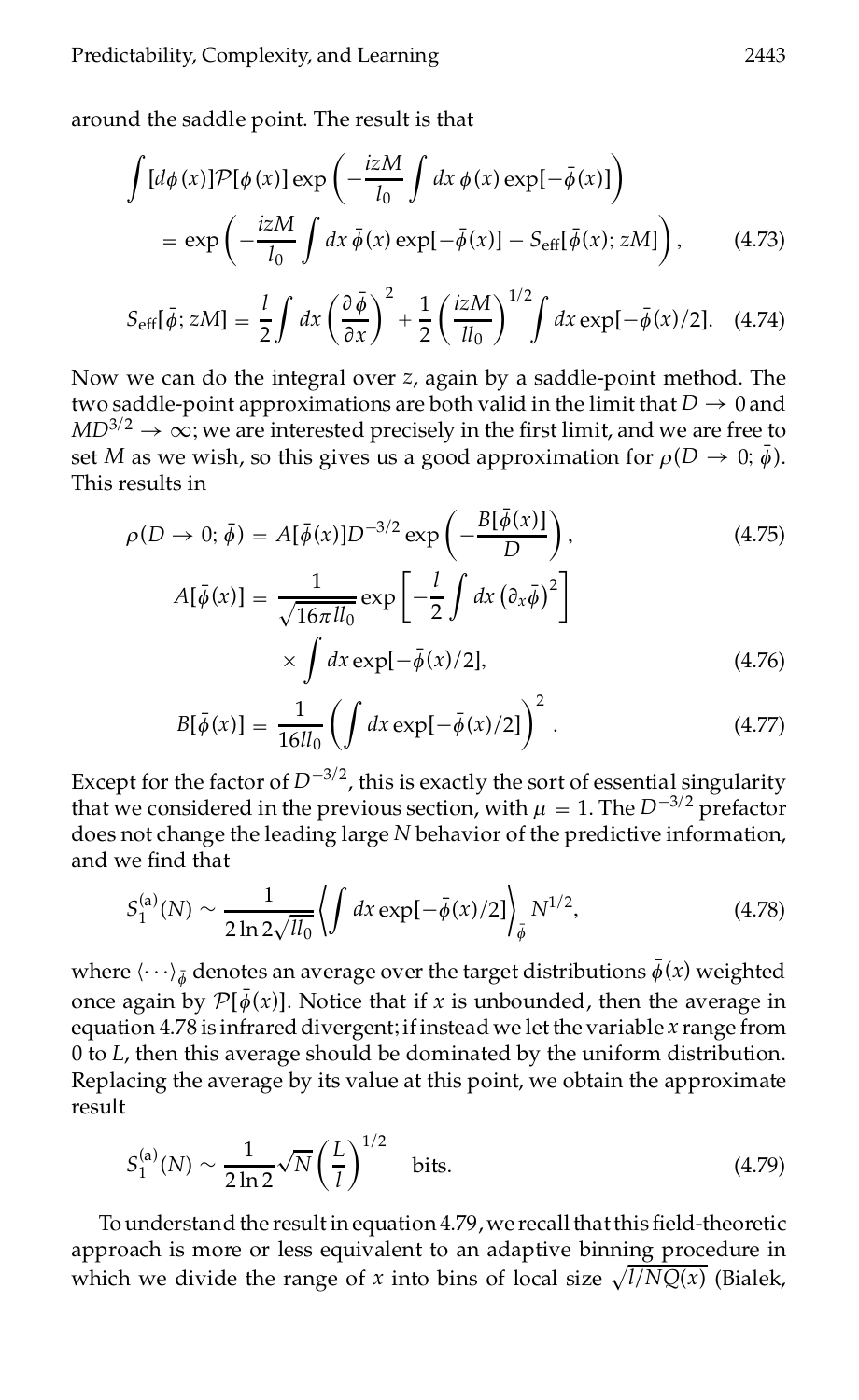Callan, & Strong, 1996). From this point of view, equation 4.79 makes perfect sense: the predictive information is directly proportional to the number of bins that can be put in the range of *x*. This also is in direct accord with a comment in the previous section that power-law behavior of predictive information arises from the number of parameters in the problem depending on the number of samples.

This counting of parameters allows a schematic argument about the smallness of fluctuations in this particular nonparametric problem. If we take the hint that at every step  $\sim \sqrt{N}$  bins are being investigated, then we can imagine that the field-theoretic prior in equation 4.67 has imposed a structure  $C$  on the set of all possible densities, so that the set  $C_n$  is formed of all continuous piecewise linear functions that have not more than n kinks. Learning such functions for finite n is a  $d_{\text{VC}} = n$  problem. Now, as *N* grows, the elements with higher capacities  $n \sim \sqrt{N}$  are admitted. The fluctuations in such a problem are known to be controllable (Vapnik, 1998), as discussed in more detail elsewhere (Nemenman, 2000).

One thing that remains troubling is that the predictive information de pends on the arbitrary parameter *l* describing the scale of smoothness in the distribution. In the original work, it was proposed that one should integrate over possible values of *l* (Bialek, Callan, & Strong, 1996). Numerical simulations demonstrate that this parameter can be learned from the data themselves (Nemenman & Bialek, 2001), but perhaps even more interesting is a formulation of the problem by Periwal (1997, 1998), which recovers complete coordinate invariance by effectively allowing *l* to vary with *x*. In this case, the whole theory has no length scale, and there also is no need to confine the variable  $x$  to a box (here of size  $L$ ). We expect that this coordinate invariant approach will lead to a universal coefficient multiplying  $\sqrt{N}$  in the analog of equation 4.79, but this remains to be shown.

In summary, the field-theoretic approach to learning a smooth distribution in one dimension provides us with a concrete, calculable example of a learning problem with power-law growth of the predictive information. The scenario is exactly as suggested in the previous section, where the density of KL divergences develops an essential singularity. Heuristic con siderations (Bialek, Callan, & Strong, 1996; Aida, 1999) suggest that different smoothness penalties and generalizations to higher-dimensional problems will have sensible effects on the predictive information—all have powerlaw growth, smoother functions have smaller powers (less to learn), and higher-dimensional problems have larger powers (more to learn)—but real calculations for these cases remain challenging.

#### **5** *I*pred **as a Measure of Complexity**

The problem of quantifying complexity is very old (see Grassberger, 1991, for a short review). Solomonoff (1964), Kolmogorov (1965), and Chaitin (1975) investigated a mathematically rigorous notion of complexity that measures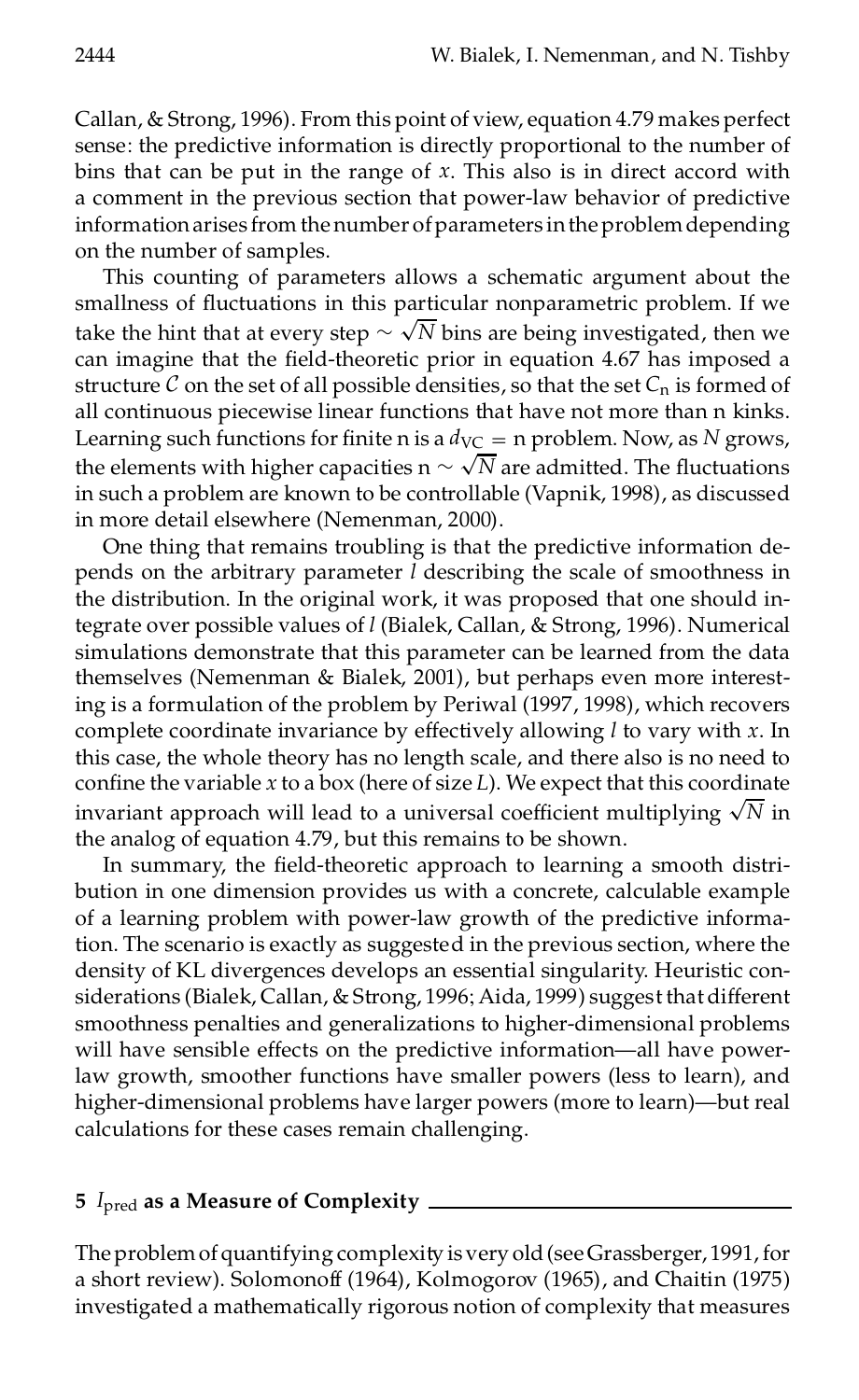(roughly) the minimum length of a computer program that simulates the observed time series (see also Li & Vitányi, 1993). Unfortunately there is no algorithm that can calculate the Kolmogorov complexity of all data sets. In addition, algorithmic or Kolmogorov complexity is closely related to the Shannon entropy, which means that it measures something closer to our intuitive concept of randomness than to the intuitive concept of complexity (as discussed, for example, by Bennett, 1990). These problems have fueled continued research along two different paths, representing two major motivations for defining complexity. First, one would like to make precise an impression that some systems—such as life on earth or a turbulent fluid flow—evolve toward a state of higher complexity, and one would like to be able to classify those states. Second, in choosing among different models that describe an experiment, one wants to quantify a preference for simpler explanations or, equivalently, provide a penalty for complex models that can be weighed against the more conventional goodness-of-fit criteria. We bring our readers up to date with some developments in both of these di rections and then discuss the role of predictive information as a measure of complexity. This also gives us an opportunity to discuss more carefully the relation of our results to previous work.

**5.1 Complexity of Statistical Models.** The construction of complexity penalties for model selection is a statistics problem. As far as we know, how ever, the first discussions of complexity in this context belong to the philosophical literature. Even leaving aside the early contributions of William of Occam on the need for simplicity, Hume on the problem of induction, and Popper on falsifiability, Kemeney (1953) suggested explicitly that it would be possible to create a model selection criterion that balances goodness of fit versus complexity. Wallace and Boulton (1968) hinted that this balance may result in the model with "the briefest recording of all attribute information." Although he probably had a somewhat different motivation, Akaike  $(1974a, 1974b)$  made the first quantitative step along these lines. His ad hoc complexity term was independent of the number of data points and was proportional to the number of free independent parameters in the model.

These ideas were rediscovered and developed systematically by Rissa nen in a series of papers starting from 1978. He has emphasized strongly (Rissanen, 1984, 1986, 1987, 1989) that fitting a model to data represents an encoding of those data, or predicting future data, and that in searching for an efficient code, we need to measure not only the number of bits required to describe the deviations of the data from the model's predictions (goodness of fit), but also the number of bits required to specify the parameters of the model (complexity). This specification has to be done to a precision supported by the data.<sup>12</sup> Rissanen (1984) and Clarke and Barron (1990) in full

<sup>&</sup>lt;sup>12</sup> Within this framework, Akaike's suggestion can be seen as coding the model to (suboptimal) fixed precision.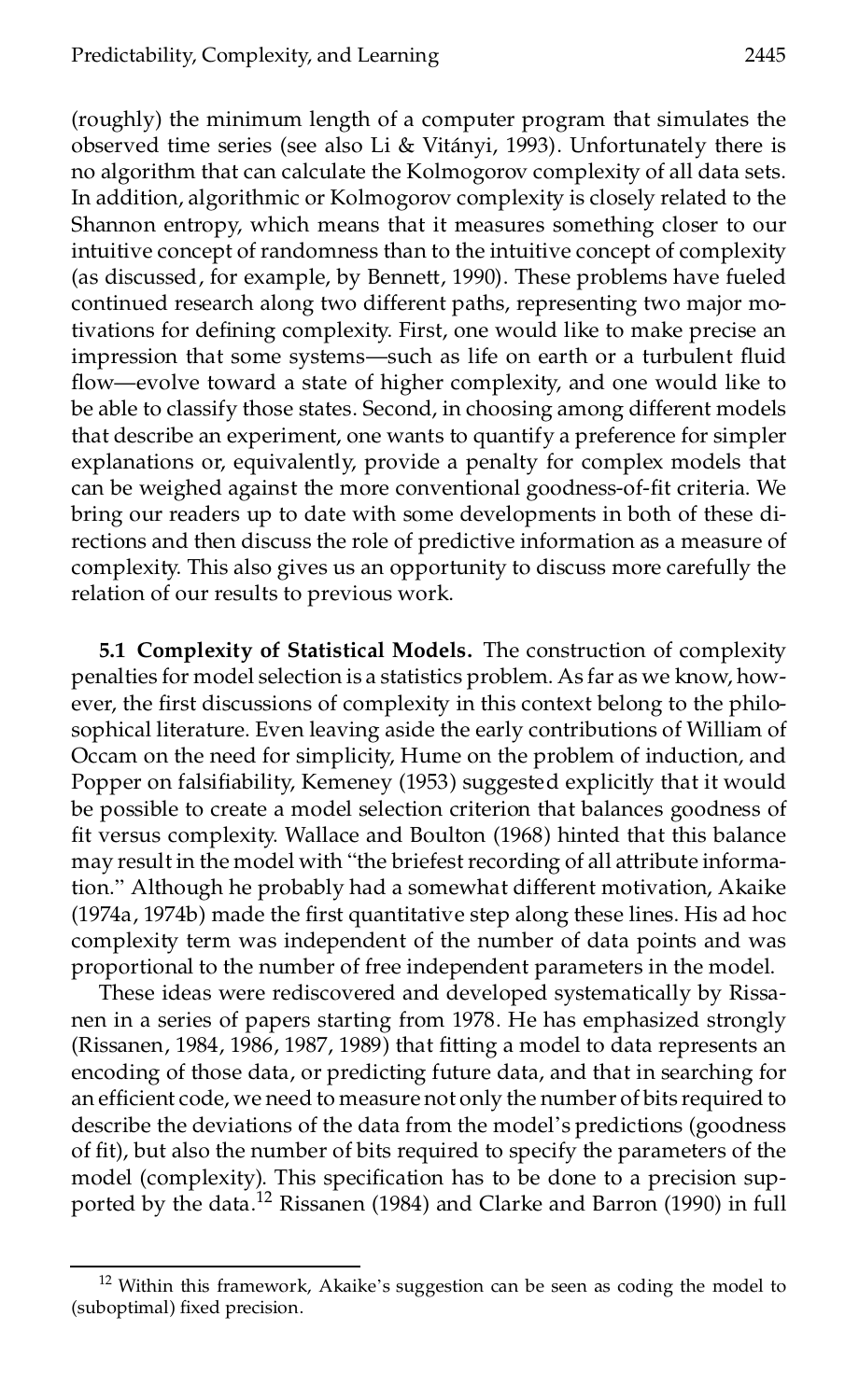generality were able to prove that the optimal encoding of a model requires a code with length asymptotically proportional to the number of independent parameters and logarithmically dependent on the number of data points we have observed. The minimal amount of space one needs to encode a data string (minimum description length, or MDL) within a certain assumed model class was termed by Rissanen *stochastic complexity*, and in recent work he refers to the piece of the stochastic complexity required for coding the parameters as the *model complexity* (Rissanen, 1996). This approach was further strengthened by a recent result (Vitányi & Li, 2000) that an estimation of parameters using the MDL principle is equivalent to Bayesian parameter estimations with a "universal" prior (Li & Vitányi, 1993).

There should be a close connection between Rissanen's ideas of encoding the data stream and the subextensive entropy. We are accustomed to the idea that the average length of a code word for symbols drawn from a distribution P is given by the entropy of that distribution; thus, it is tempting to say that an encoding of a stream  $x_1, x_2, \ldots, x_N$  will require an amount of space equal to the entropy of the joint distribution  $P(x_1, x_2, \ldots, x_N)$ . The situation here is a bit more subtle, because the usual proofs of equivalence between code length and entropy rely on notions of typicality and asymptotics as we try to encode sequences of many symbols. Here we already have *N* symbols, and so it does not really make sense to talk about a stream of streams. One can argue, however, that atypical sequences are not truly random within a considered distribution since their codingby themethods optimized forthe distribution is not optimal. So atypical sequences are better considered as typical ones coming from a different distribution (a point also made by Grassberger, 1986). This allows us to identify properties of an observed (long) string with the properties of the distribution it comes from, as Vitányi and Li(2000)did. If we accept this identification of entropy with code length, then Rissanen's stochastic complexity should be the entropy of the distribution  $P(x_1, x_2, \ldots, x_N)$ .

As emphasized by Balasubramanian (1997), the entropy of the joint distribution of *N* points can be decomposed into pieces that represent noise or errors in the model's local predictions—an extensive entropy—and the space required to encode the model itself, which must be the subexten sive entropy. Since in the usual formulation all long-term predictions are associated with the continued validity of the model parameters, the domi nant component of the subextensive entropy must be this parameter coding (or model complexity, in Rissanen's terminology). Thus, the subextensive entropy should be the model complexity, and in simple cases where we can describe the data by a *K*-parameter model, both quantities are equal to

 $(K/2) \log_2 N$  bits to the leading order.<br>The fact that the subextensive entropy or predictive information agrees with Rissanen's model complexity suggests that *I*<sub>pred</sub> provides a reasonable measure of complexity in learning problems. This agreement might lead the reader to wonder if all we have done is to rewrite the results of Rissanen et al. in a different notation. To calm these fears, we recall again that our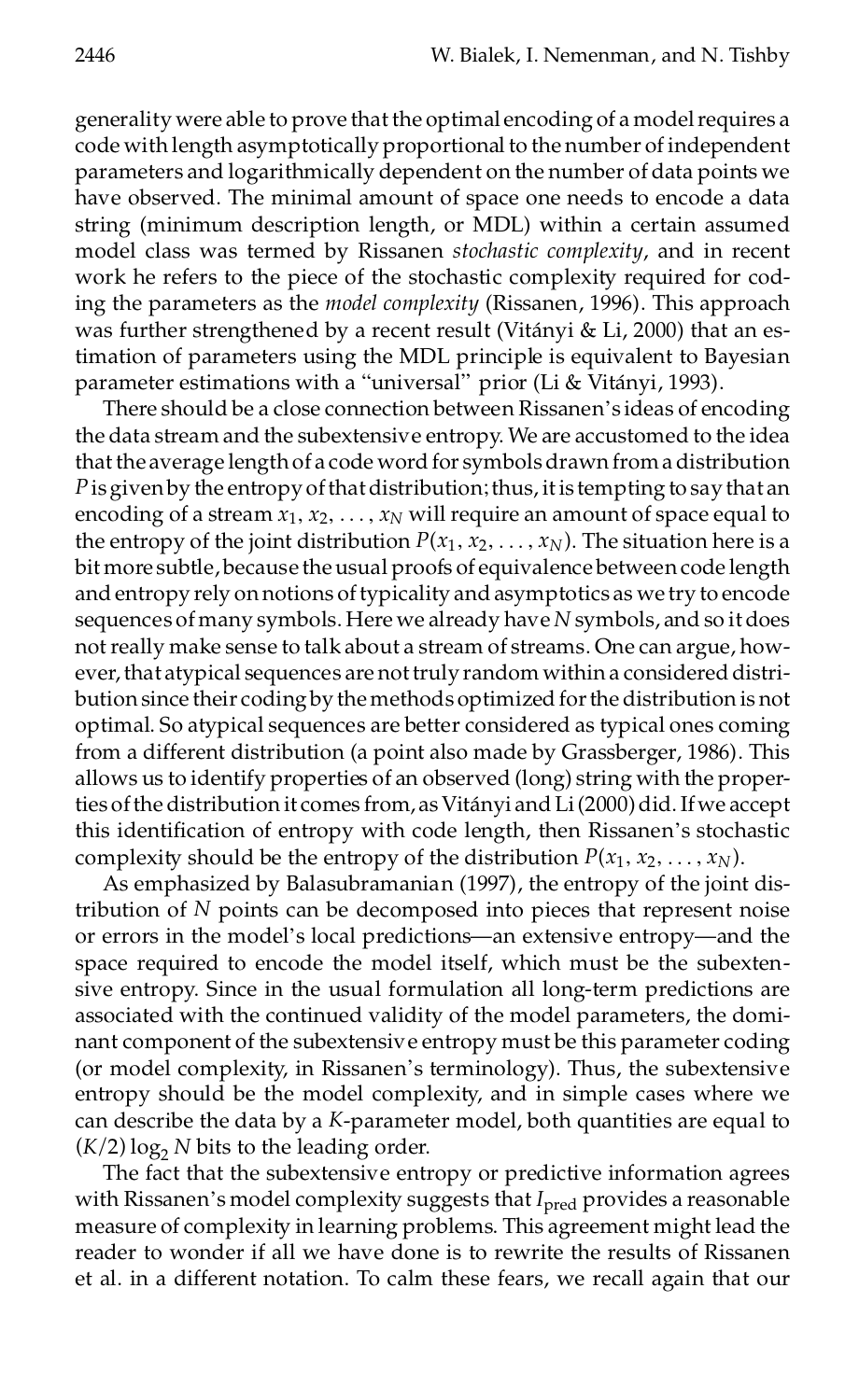approach distinguishes infinite VC problems from finite ones and treats nonparametric cases as well. Indeed, the predictive information is defined without reference to the idea that we are learning a model, and thus we can make a link to physical aspects of the problem, as discussed below.

The MDL principle was introduced as a procedure for statistical inference from a data stream to a model. In contrast, we take the predictive information to be a characterization of the data stream itself. To the extent that we can think of the data stream as arising from a model with unknown pa rameters, as in the examples of section 4, all notions of inference are purely Bayesian, and there is no additional "penalty for complexity." In this sense our discussion is much closer in spirit to Balasubramanian (1997) than to Rissanen (1978). On the other hand, we can always think about the ensem ble of data streams that can be generated by a class of models, provided that we have a proper Bayesian prior on the members of the class. Then the predictive information measures the complexity of the class, and this char acterization can be used to understand why inference within some (simpler) model classes will be more efficient (for practical examples along these lines, see Nemenman, 2000, and Nemenman & Bialek, 2001).

**5.2 Complexity of Dynamical Systems.** While there are a few attempts to quantify complexity in terms of deterministic predictions (Wolfram, 1984), the majority of efforts to measure the complexity of physical systems start with a probabilistic approach. In addition, there is a strong prejudice that the complexity of physical systems should be measured by quantities that are not only statistical but are also at leastrelated to more conventional ther modynamic quantities (for example, temperature, entropy), since this is the only way one will be able to calculate complexity within the framework of statistical mechanics. Most proposals define complexity as an entropy-like quantity, but an entropy of some unusual ensemble. For example, Lloyd and Pagels (1988) identified complexity as thermodynamic depth, the entropy of the state sequences that lead to the current state. The idea clearly is in the same spirit as the measurement of predictive information, but this depth measure does not completely discard the extensive component of the entropy (Crutchfield & Shalizi, 1999) and thus fails to resolve the essential difficulty in constructing complexity measures for physical systems: distinguishing genuine complexity from randomness (entropy), the complexity should be zero for both purely regular and purely random systems.

New definitions of complexity that try to satisfy these criteria (Lopez-Ruiz, Mancini, & Calbet, 1995; Gell-Mann & Lloyd, 1996; Shiner, Davison, & Landsberger, 1999; Sole & Luque, 1999, Adami & Cerf, 2000) and criti cisms of these proposals (Crutchfield, Feldman, & Shalizi, 2000, Feldman & Crutchfield, 1998; Sole & Luque, 1999) continue to emerge even now. Aside from the obvious problems of not actually eliminating the extensive com ponent for all or a part of the parameter space or not expressing complexity as an average over a physical ensemble, the critiques often are based on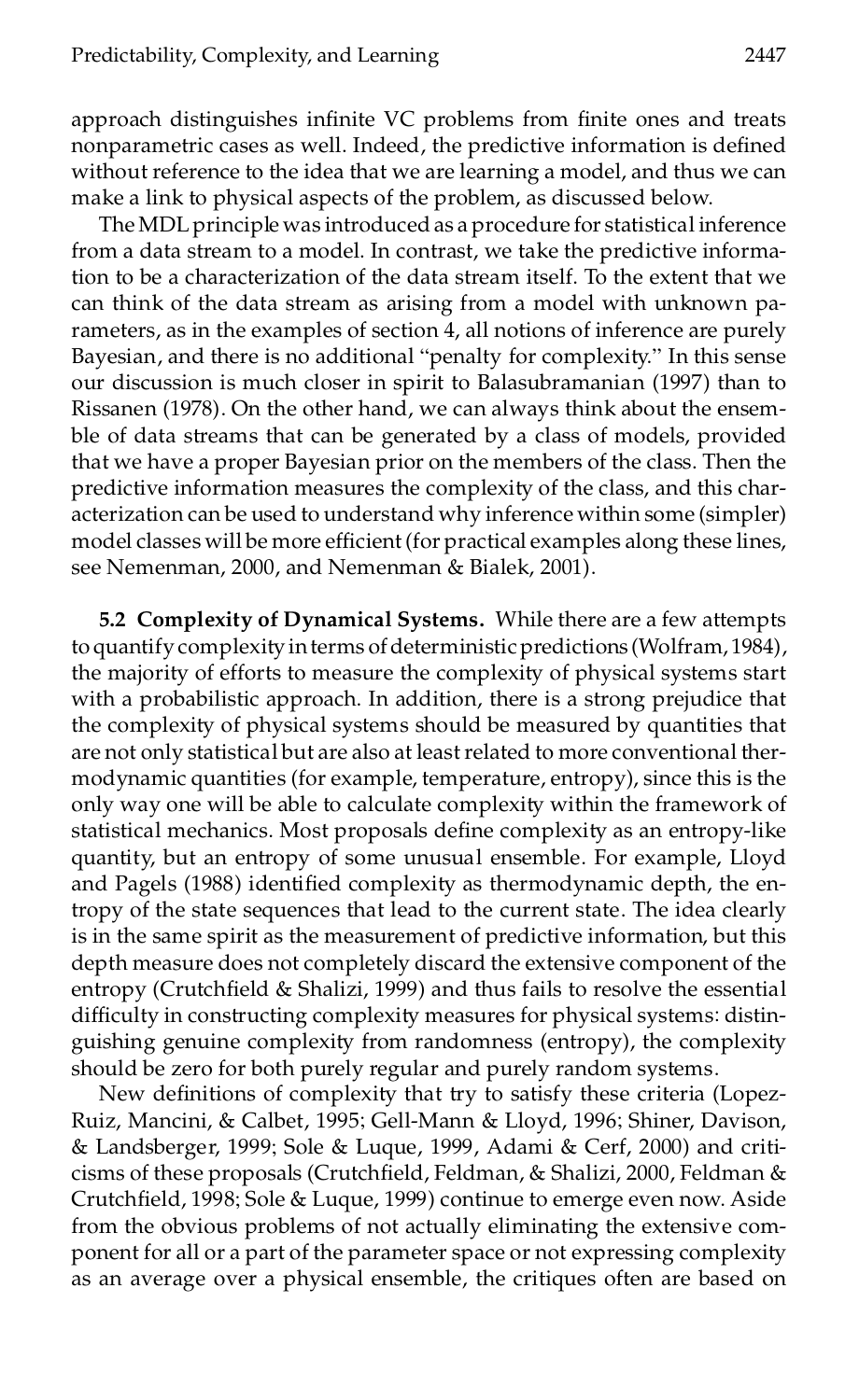a clever argument first mentioned explicitly by Feldman and Crutchfield (1998). In an attempt to create a universal measure, the constructions can be made over–universal: many proposed complexity measures depend only on the entropy density  $S_0$  and thus are functions only of disorder—not a desired feature. In addition, many of these and other definitions are flawed because they fail to distinguish among the richness of classes beyond some very simple ones.

In a series of papers, Crutchfield and coworkers identified statistical complexity with the entropy of causal states, which in turn are defined as all those microstates (or histories) that have the same conditional distribution of futures (Crutchfield & Young, 1989; Shalizi & Crutchfield, 1999). The causal states provide an optimal description of a system's dynamics in the sense that these states make as good a prediction as the histories them selves. Statistical complexity is very similar to predictive information, but Shalizi and Crutchfield (1999) define a quantity that is even closer to the spirit of our discussion: their excess entropy is exactly the mutual information between the semi-infinite past and future. Unfortunately, by focusing on cases in which the past and future are infinite but the excess entropy is finite, their discussion is limited to systems for which (in our language)  $I_{\text{pred}}(T \to \infty) = \text{constant}.$ 

In our view, Grassberger (1986, 1991) has made the clearest and the most appealing definitions. He emphasized that the slow approach of the entropy to its extensive limit is a sign of complexity and has proposed several functions to analyze this slow approach. His effective measure complexity is the subextensive entropy term of an infinite data sample. Unlike Crutchfield et al., he allows this measure to grow to infinity. As an example, for low-dimensional dynamical systems, the effective measure complexity is finite whether the system exhibits periodic or chaotic behavior, but at the bifurcation point that marks the onset of chaos, it diverges logarithmically. More interesting, Grassberger also notes that simulations of specific cellular automaton models that are capable of universal computation indicate that these systems can exhibit an even stronger, power-law, divergence.

Grassberger (1986, 1991) also introduces the true measure complexity, or the forecasting complexity, which is the minimal information one needs to extract from the past in order to provide optimal prediction. Another com plexity measure, the logical depth (Bennett, 1985), which measures the time needed to decode the optimal compression of the observed data, is bounded from below by this quantity because decoding requires reading all of this information. In addition, true measure complexity is exactly the statisti cal complexity of Crutchfield et al., and the two approaches are actually much closer than they seem. The relation between the true and the effective measure complexities, or between the statistical complexity and the excess entropy, closely parallels the idea of extracting or compressing relevant information (Tishby, Pereira, & Bialek,1999; Bialek & Tishby, in preparation), as discussed below.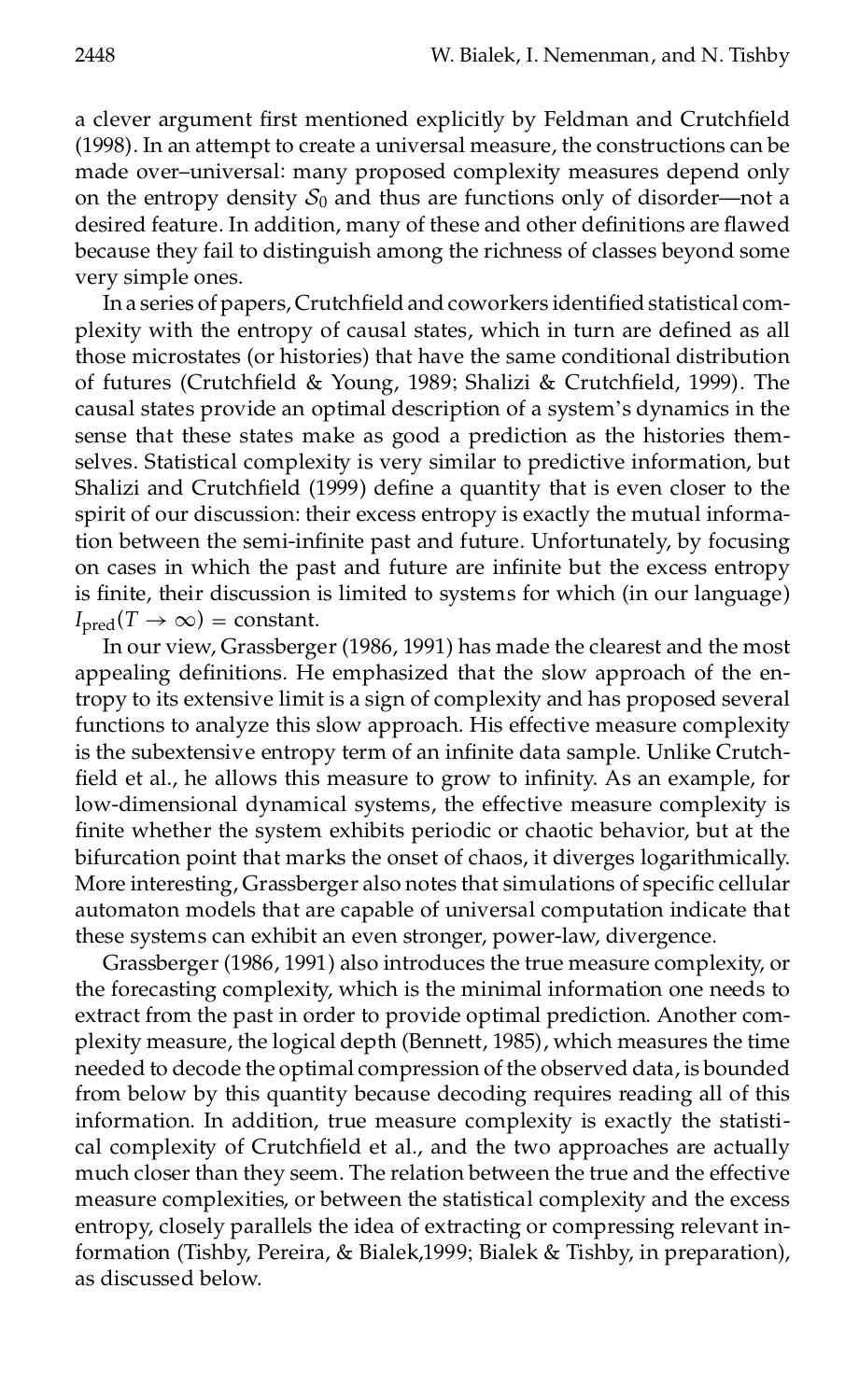**5.3 A Unique Measure of Complexity?** We recall that entropy provides a measure of information that is unique in satisfying certain plausible con straints (Shannon, 1948). It would be attractive if we could prove a similar uniqueness theorem for the predictive information, or any part of it, as a measure of the complexity or richness of a time-dependent signal  $x(0 < t < T)$  drawn from a distribution  $P[x(t)]$ . Before proceeding along these lines, we have to be more specific about what we mean by "complexity." In most cases, including the learning problems discussed above, it is clear that we want to measure complexity of the dynamics underlying the signal or, equivalently, the complexity of a model that might be used to describe the signal.<sup>13</sup> There remains a question, however, as to whether we want to attach measures of complexity to a particular signal  $x(t)$  or whether we are interested in measures (like the entropy itself) that are defined by an average over the ensemble  $P[x(t)]$ .

One problem in assigning complexity to single realizations is that there can be atypical data streams. Either we must treat atypicality explicitly, arguing that atypical data streams from one source should be viewed as typical streams from another source, as discussed by Vitányi and Li (2000), or we have to look at average quantities. Grassberger (1986) in particular has argued that our visual intuition about the complexity of spatial patterns is an ensemble concept, even if the ensemble is only implicit (see also Tong in the discussion session of Rissanen, 1987). In Rissanen's formulation of MDL, one tries to compute the description length of a single string with respect to some class of possible models for that string, but if these models are probabilistic, we can always think about these models as generating an ensemble of possible strings. The fact that we admit probabilistic models is crucial. Even at a colloquial level, if we allow for probabilistic models, then there is a simple description for a sequence of truly random bits, but if we insist on a deterministic model, then itmay be very complicated to generate precisely the observed string of bits.<sup>14</sup> Furthermore, in the context of proba bilistic models, it hardly makes sense to ask for a dynamics that generates a particular data stream; we must ask for dynamics that generate the data with reasonable probability, which is more or less equivalent to asking that the given string be a typical member of the ensemble generated by the model. All of these paths lead us to thinking not about single strings but about ensembles in the tradition of statistical mechanics, and so we shall search for measures of complexity that are averages over the distribution  $P[x(t)]$ .

 $13$  The problem of finding this model or of reconstructing the underlying dynamics may also be complex in the computational sense, so that there may not exist an efficient algorithm. More interesting, the computational effort required may grow with the duration *T* of our observations. We leave these algorithmic issues aside for this discussion.

 $14$  This is the statement that the Kolmogorov complexity of a random sequence is large. The programs or algorithms considered in the Kolmogorov formulation are deterministic, and the program must generate precisely the observed string.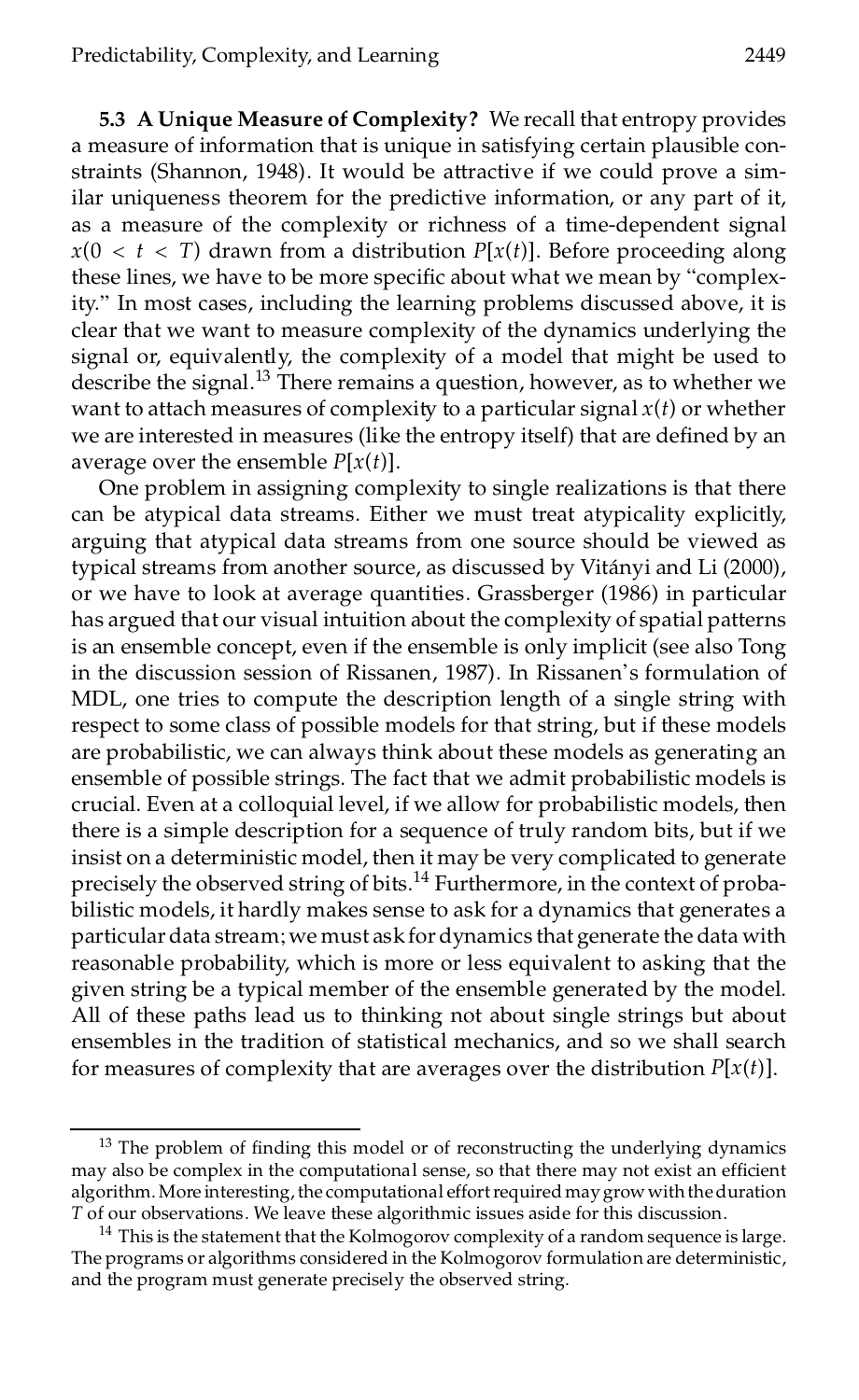Once we focus on average quantities, we can start by adopting Shannon's postulates as constraints on a measure of complexity: if there are *N* equally likely signals, then the measure should be monotonic in *N*; if the signal is decomposable into statistically independent parts, then the measure should be additive with respect to this decomposition; and if the signal can be described as a leaf on a tree of statistically independent decisions, then the measure should be a weighted sum of the measures at each branching point. We believe that these constraints are as plausible for complexity measures as for information measures, and it is well known from Shannon's original work that this set of constraints leaves the entropy as the only possibility. Since we are discussing a time-dependent signal, this entropy depends on the duration of our sample, *S*(*T*). We know, of course, that this cannot be the end of the discussion, because we need to distinguish between randomness (entropy) and complexity. The path to this distinction is to introduce other constraints on our measure.

First we notice that if the signal  $x$  is continuous, then the entropy is not invariant under transformations of *x*. It seems reasonable to ask that complexity be a function of the process we are observing and not of the coordinate system in which we choose to record our observations. The ex amples above show us, however, that it is not the whole function *S*(*T*) that depends on the coordinate system for  $x$ <sup>15</sup> it is only the extensive component of the entropy that has this noninvariance. This can be seen more generally by noting that subextensive terms in the entropy contribute to the mutual information among different segments of the data stream (including the predictive information defined here), while the extensive entropy cannot; mutual information is coordinate invariant, so all of the noninvariance must reside in the extensive term. Thus, any measure complexity that is coordi nate invariant must discard the extensive component of the entropy.

The fact that extensive entropy cannot contribute to complexity is dis cussed widely in the physics literature (Bennett, 1990), as our short re view shows. To statisticians and computer scientists, who are used to Kol mogorov's ideas, this is less obvious. However, Rissanen (1986, 1987) also talks about "noise" and "useful information" in a data sequence, which is similar to splitting entropy into its extensive and the subextensive parts. His "model complexity," aside from not being an average as required above, is essentially equal to the subextensive entropy. Similarly, Whittle (in the dis cussion of Rissanen, 1987) talks about separating the predictive part of the data from the rest.

If we continue along these lines, we can think about the asymptotic ex pansion of the entropy at large *T*. The extensive term is the first term in this series, and we have seen that it must be discarded. What about the

<sup>&</sup>lt;sup>15</sup> Here we consider instantaneous transformations of  $x$ , not filtering or other transformations that mix points at different times.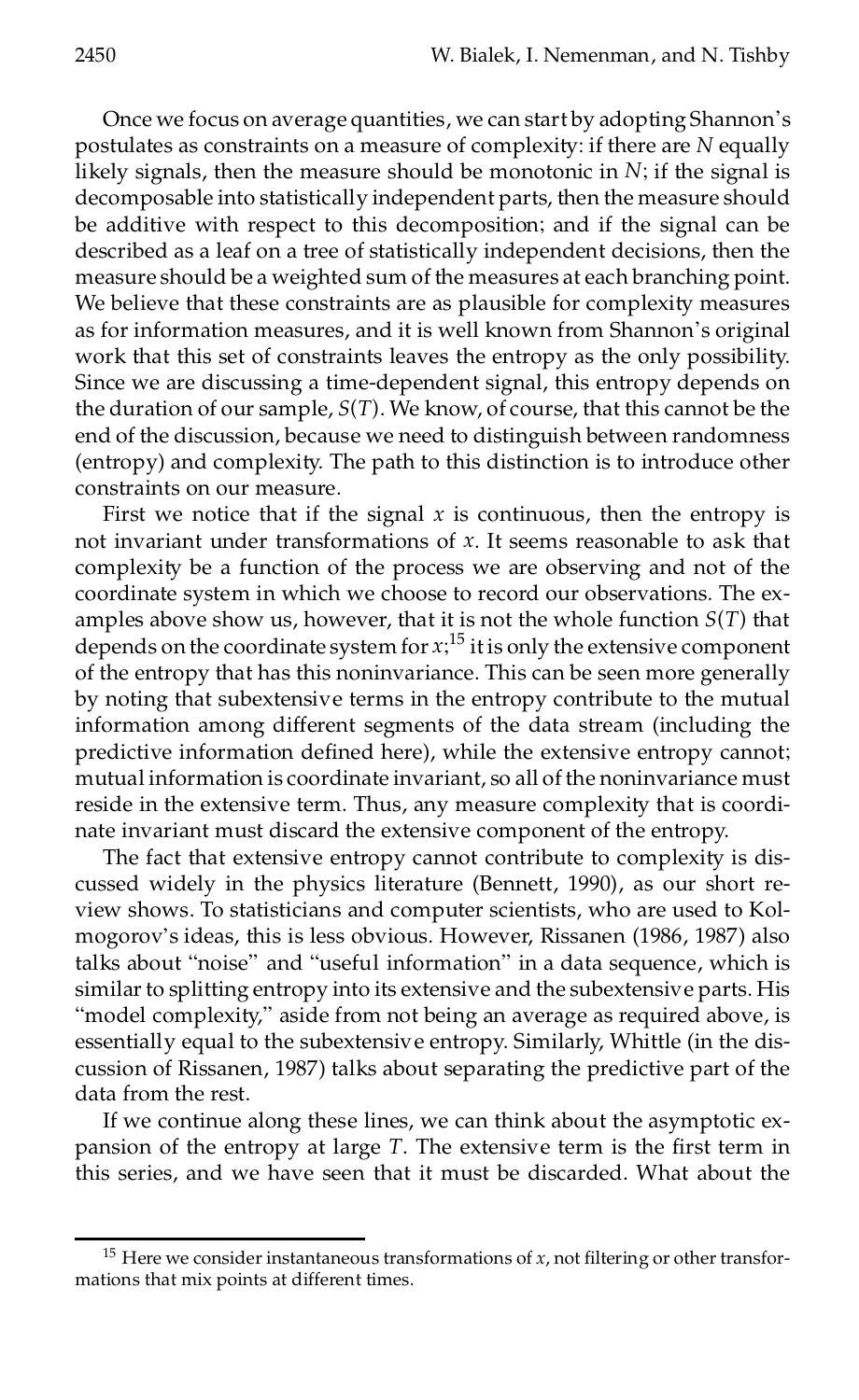other terms? In the context of learning a parameterized model, most of the terms in this series depend in detail on our prior distribution in parameter space, which might seem odd for a measure of complexity. More gener ally, if we consider transformations of the data stream *x*(*t*) that mix points within a temporal window of size  $\tau$ , then for  $T \gg \tau$ , the entropy  $S(T)$ may have subextensive terms that are constant, and these are not invariant under this class of transformations. On the other hand, if there are diver gent subextensive terms, these *are* invariant under such temporally local transformations.<sup>16</sup> So if we insist that measures of complexity be invariant not only under instantaneous coordinate transformations, but also under temporally local transformations, then we can discard both the extensive and the finite subextensive terms in the entropy, leaving only the divergent subextensive terms as a possible measure of complexity.

An interesting example of these arguments is provided by the statisti cal mechanics of polymers. It is conventional to make models of polymers as random walks on a lattice, with various interactions or self-avoidance constraints among different elements of the polymer chain. If we count the number N of walks with N steps, we find that  $\mathcal{N}(N) \sim AN^{\gamma} z^N$  (de Gennes, 1979). Now the entropy is the logarithm of the number of states, and so there is an extensive entropy  $S_0 = \log_2 z$ , a constant subextensive entropy  $\log_2 A$ , and a divergent subextensive term  $S_1(N) \rightarrow \gamma \log_2 N$ . Of these three terms. only the divergent subextensive term (related to the critical exponent  $\gamma$ ) is universal, that is, independent of the detailed structure of the lattice. Thus, as in our general argument, it is only the divergent subextensive terms in the entropy that are invariant to changes in our description of the local, small-scale dynamics.

We can recast the invariance arguments in a slightly different form using the relative entropy. We recall that entropy is defined cleanly only for discrete processes and that in the continuum there are ambiguities. We would like to write the continuum generalization of the entropy of a process  $x(t)$ distributed according to  $P[x(t)]$  as

$$
S_{\text{cont}} = -\int dx(t) P[x(t)] \log_2 P[x(t)], \qquad (5.1)
$$

but this is not well defined because we are taking the logarithm of a dimensionful quantity. Shannon gave the solution to this problem: we use as a measure of information the relative entropy or KL divergence between the distribution  $P[x(t)]$  and some reference distribution  $Q[x(t)]$ ,

$$
S_{\rm rel} = -\int dx(t) P[x(t)] \log_2\left(\frac{P[x(t)]}{Q[x(t)]}\right),\tag{5.2}
$$

<sup>&</sup>lt;sup>16</sup> Throughout this discussion, we assume that the signal  $x$  at one point in time is finite dimensional. There are subtleties if we allow  $x$  to represent the configuration of a spatially infinite system.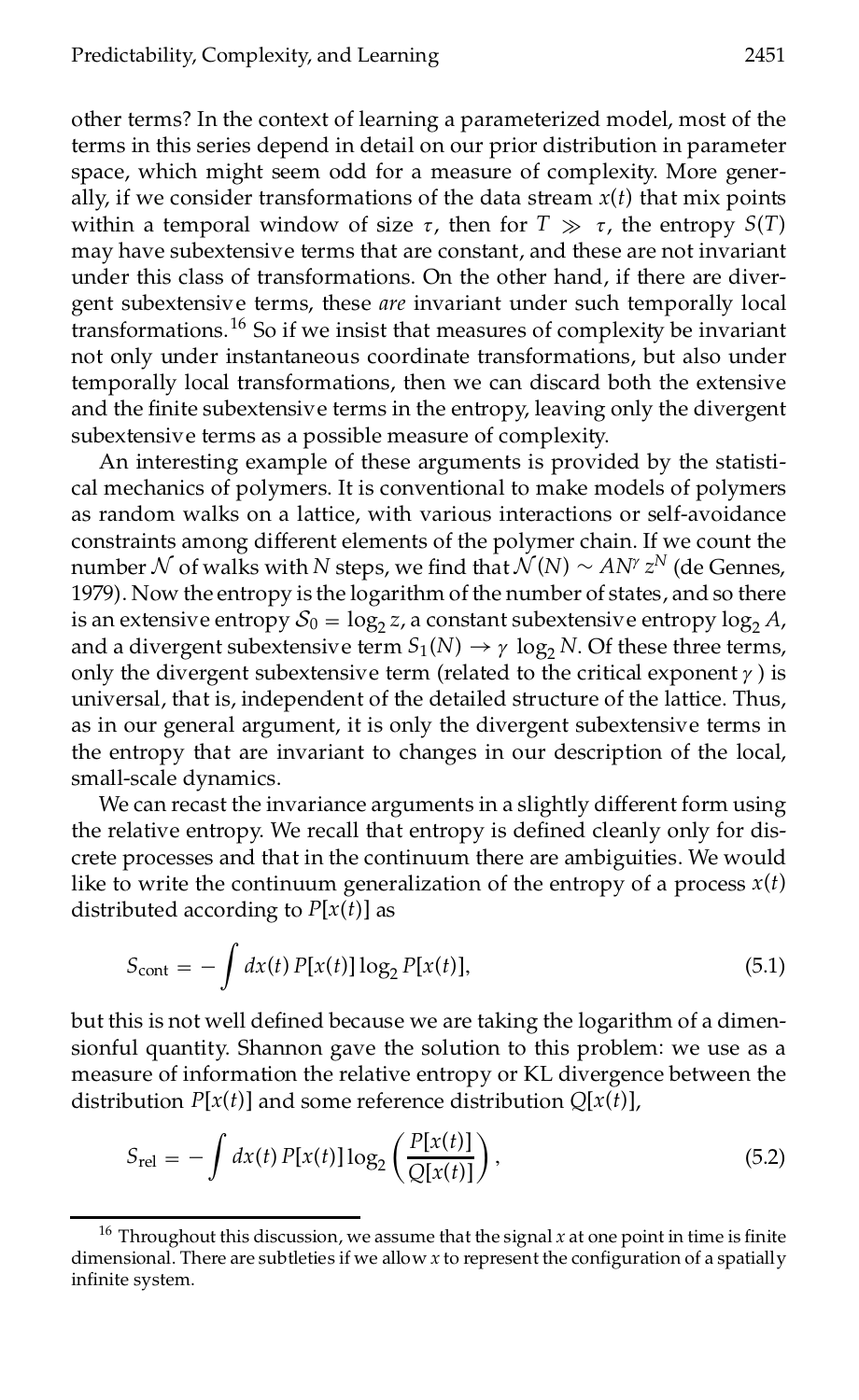which is invariant under changes of our coordinate system on the space of signals. The cost of this invariance is that we have introduced an arbitrary distribution  $Q[x(t)]$ , and so really we have a family of measures. We can find a unique complexity measure within this family by imposing invariance principles as above, but in this language, we must make our measure invariant to different choices of the reference distribution  $Q[x(t)]$ .

The reference distribution  $Q[x(t)]$  embodies our expectations for the signal  $x(t)$ ; in particular,  $S_{rel}$  measures the extra space needed to encode signals drawn from the distribution  $P[x(t)]$  if we use coding strategies that are optimized for  $Q[x(t)]$ . If  $x(t)$  is a written text, two readers who expect different numbers of spelling errors will have different *Q*s, but to the extent that spelling errors can be corrected by reference to the immediate neighboring letters, we insist that any measure of complexity be invariant to these differences in *Q*. On the other hand, readers who differ in their expectations about the global subject of the text may well disagree about the richness of a newspaper article. This suggests that complexity is a component of the relative entropy that is invariant under some class of local translations and misspellings.

Suppose that we leave aside global expectations, and construct our ref erence distribution  $Q[x(t)]$  by allowing only for short-ranged interactions certain letters tend to follow one another, letters form words, and so on—but we bound the range over which these rules are applied. Models of this class cannot embody the full structure of most interesting time series (including language), but in the present context we are not asking for this. On the contrary, we are looking for a measure that is invariant to differences in this short-ranged structure. In the terminology of field theory or statistical mechanics, we are constructing our reference distribution  $Q[x(t)]$  from local operators. Because we are considering a one-dimensional signal (the one di mension being time), distributions constructed from local operators cannot have any phase transitions as a function of parameters. Again itis important that the signal  $x$  at one point in time is finite dimensional. The absence of critical points means that the entropy of these distributions (or their contri bution to the relative entropy) consists of an extensive term (proportional to the time window *T*) plus a constant subextensive term, plus terms that vanish as *T* becomes large. Thus, if we choose different reference distributions within the class constructible from local operators, we can change the extensive component of the relative entropy, and we can change constant subextensive terms, but the divergent subextensive terms are invariant.

To summarize, the usual constraints on information measures in the continuum produce a family of allowable complexity measures, the relative entropy to an arbitrary reference distribution. If we insist that all observers who choose reference distributions constructed from local operators arrive at the same measure of complexity, or if we follow the first line of arguments presented above, then this measure must be the divergent subextensive component of the entropy or, equivalently, the predictive information. We have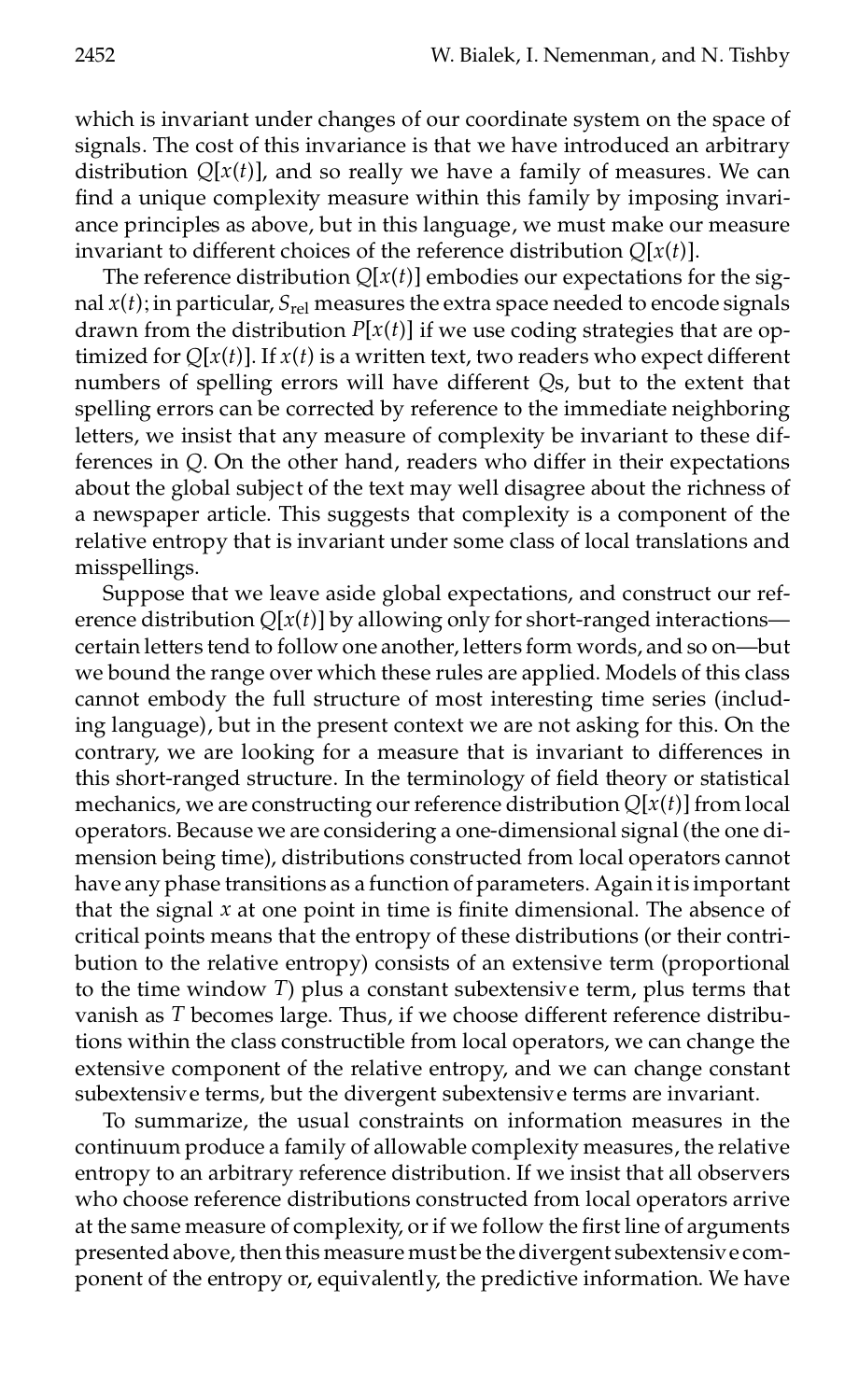seen that this component is connected to learning in a straightforward way, quantifying the amount that can be learned about dynamics that generate the signal, and to measures of complexity that have arisen in statistics and dynamical systems theory.

#### **6 Discussion**

We have presented predictive information as a characterization of various data streams. In the context of learning, predictive information is related directly to generalization. More generally, the structure or order in a time series or a sequence is related almost by definition to the fact that there is predictability along the sequence. The predictive information measures the amount of such structure but does not exhibit the structure in a concrete form. Having collected a data stream of duration *T*, what are the features of these data that carry the predictive information  $I_{\text{pred}}(T)$ ? From equation 3.7, we know that most of what we have seen over the time *T* must be irrelevant to the problem of prediction, so that the predictive information is a small fraction of the total information. Can we separate these predictive bits from the vast amount of nonpredictive data?

The problem of separating predictive from nonpredictive information is a special case of the problem discussed recently (Tishby, Pereira, & Bialek, 1999; Bialek & Tishby, in preparation): given some data *x*, how do we com press our description of *x* while preserving as much information as pos sible about some other variable *y*? Here we identify *x* = *x*<sub>past</sub> as the past data and *y* = *x*<sub>future</sub> as the future. When we compress *x*<sub>past</sub> into some reduced description  $\hat{x}_{\text{past}}$ , we keep a certain amount of information about the past,  $I(\hat{x}_{\text{past}}; x_{\text{past}})$ , and we also preserve a certain amount of information about the future,  $I(\hat{x}_{\text{past}}; x_{\text{future}})$ . There is no single correct compression  $x_{\text{past}} \rightarrow \hat{x}_{\text{past}}$ ; instead there is a one-parameter family of strategies that trace out an optimal curve in the plane defined by these two mutual informations,

*I*( $\hat{x}_{\text{past}}$ ;  $x_{\text{future}}$ ) versus *I*( $\hat{x}_{\text{past}}$ ;  $x_{\text{past}}$ ;  $x_{\text{past}}$ ).<br>The predictive information preserved by compression must be less than the total, so that *I*( $\hat{x}_{\text{past}}$ ;  $x_{\text{future}}$ )  $\leq I_{\text{pred}}(T)$ . Generically no compression can preserve all of the predictive information so that the inequality will be strict, but there are interesting special cases where equality can be achieved. If prediction proceeds by learning a model with a finite number of parameters, we might have a regression formula that specifies the best estimate of the parameters given the past data. Using the regression formula compresses the data but preserves all of the predictive power. In cases like this (more generally, if there exist sufficient statistics for the prediction problem) we can ask for the minimal set of  $\hat{x}_{\text{past}}$  such that  $I(\hat{x}_{\text{past}}; x_{\text{future}}) = I_{\text{pred}}(T)$ . The entropy of this minimal  $\hat{x}_{\text{past}}$  is the true measure complexity defined by Grassberger (1986) or the statistical complexity defined by Crutchfield and Young (1989) (in the framework of the causal states theory, a very similar comment was made recently by Shalizi & Crutchfield, 2000.)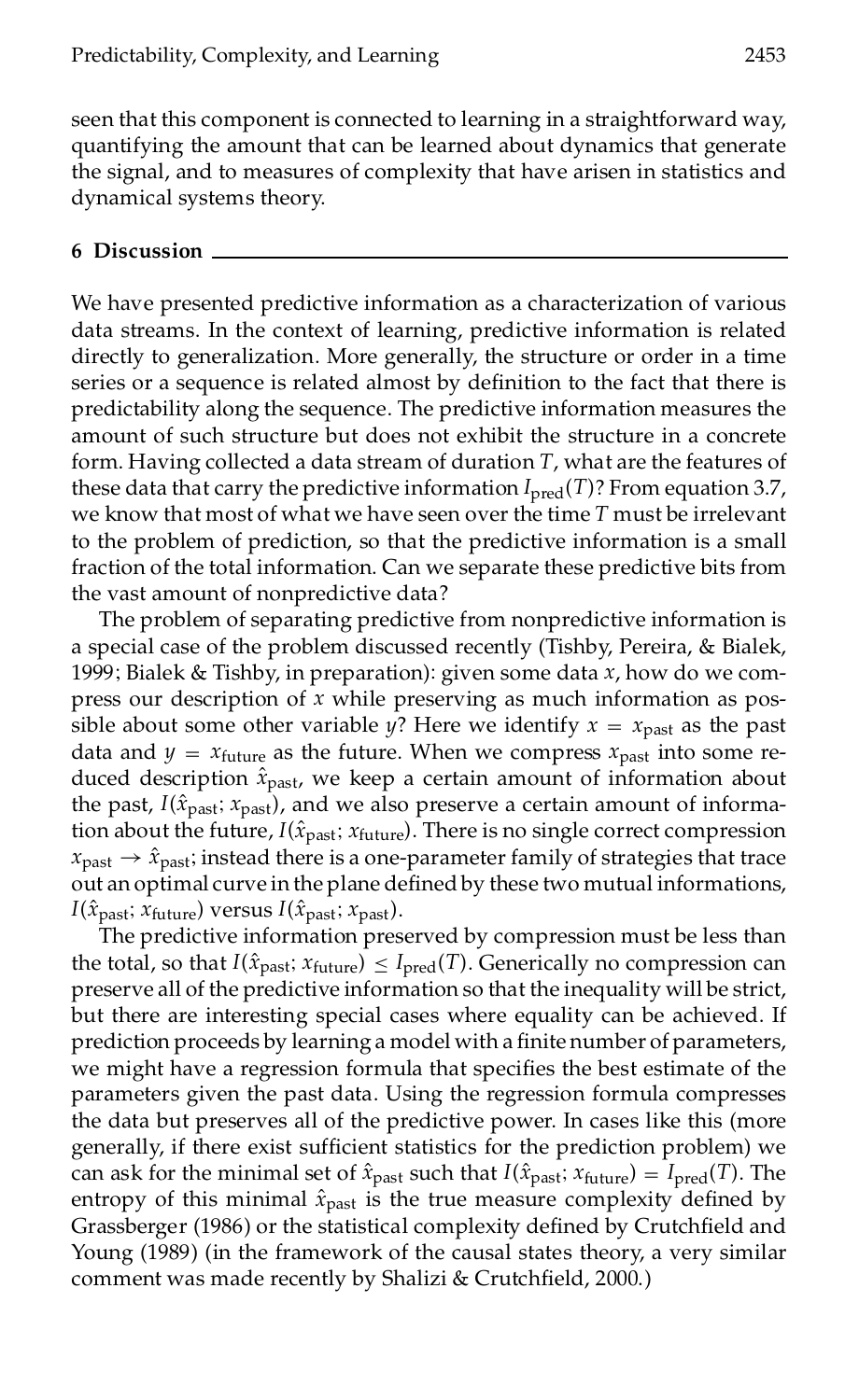In the context of statistical mechanics, long-range correlations are characterized by computing the correlation functions of order parameters, which are coarse-grained functions of the system's microscopic variables. When we know something about the nature of the order parameter (e.g., whether it is a vector or a scalar), then general principles allow a fairly complete classi fication and description of long-range ordering and the nature of the critical points at which this order can appear or change. On the other hand, defining the order parameter itself remains something of an art. For a ferromagnet, the order parameter is obtained by local averaging of the microscopic spins, while for an antiferromagnet, one must average the staggered magnetization to capture the fact that the ordering involves an alternation from site to site, and so on. Since the order parameter carries all the information that contributes to long-range correlations in space and time, it might be possible to define order parameters more generally as those variables that provide the most efficient compression of the predictive information, and this should be especially interesting for complex or disordered systems where the nature of the order is not obvious intuitively; a first try in this direction was made by Bruder (1998). At critical points, the predictive information will diverge with the size of the system, and the coefficients of these divergences should be related to the standard scaling dimensions of the order parameters, but the details of this connection need to be worked out.

If we compress or extract the predictive information from a time series, we are in effect discovering "features" that capture the nature of the or dering in time. Learning itself can be seen as an example of this, where we discover the parameters of an underlying model by trying to compress the information that one sample of *N* points provides about the next, and in this way we address directly the problem of generalization (Bialek and Tishby, in preparation). The fact that nonpredictive information is useless to the organism suggests that one crucial goal of neural information pro cessing is to separate predictive information from the background. Perhaps rather than providing an efficient representation of the current state of the world—as suggested by Attneave (1954), Barlow (1959, 1961), and others (Atick, 1992)—the nervous system provides an efficient representation of the predictive information.<sup>17</sup> It should be possible to test this directly by

 $17$  If, as seems likely, the stream of data reaching our senses has diverging predictive information, then the space required to write down our description grows and grows as we observe the world for longer periods of time. In particular, if we can observe for a very long time, then the amount that we know about the future will exceed, by an arbitrarily large factor, the amount that we know about the present. Thus, representing the predictive information may require many more neurons than would be required to represent the current data. If we imagine that the goal of primary sensory cortex is to represent the current state of the sensory world, then it is difficult to understand why these cortices have so many more neurons than they have sensory inputs. In the extreme case, the region of primary visual cortex devoted to inputs from the fovea has nearly 30,000 neurons for each photoreceptor cell in the retina (Hawken & Parker 1991); although much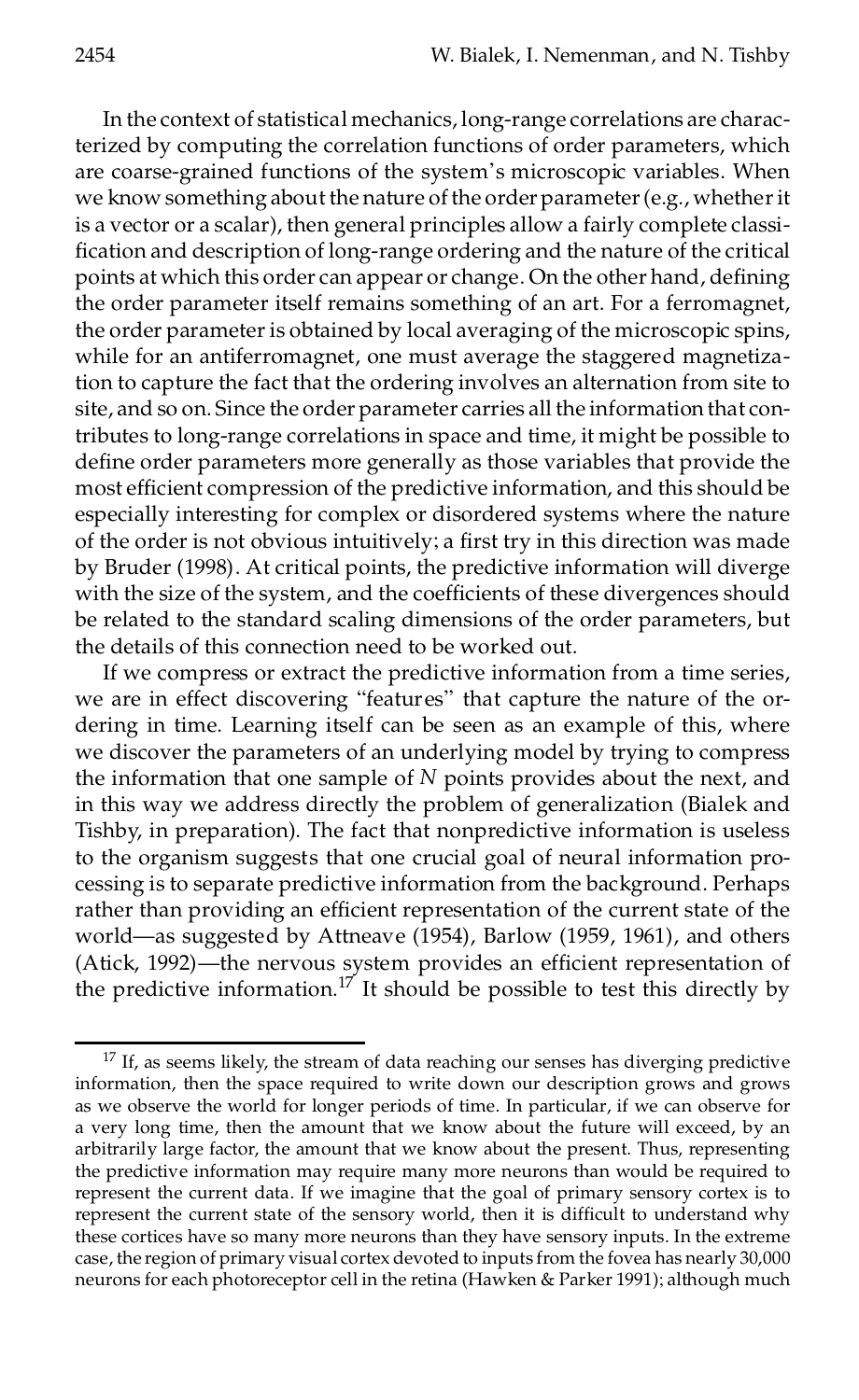studying the encoding of reasonably natural signals and asking if the infor mation that neural responses provide about the future of the input is close to the limit set by the statistics of the input itself, given that the neuron only captures a certain number of bits about the past. Thus, we might ask if, un der natural stimulus conditions, a motion-sensitive visual neuron captures features of the motion trajectory that allow for optimal prediction or extrap olation of that trajectory; by using information-theoretic measures, we both test the "efficient representation" hypothesis directly and avoid arbitrary assumptions about the metric for errors in prediction. For more complex signals such as communication sounds, even identifying the features that capture the predictive information is an interesting problem.

It is natural to ask if these ideas about predictive information could be used to analyze experiments on learning in animals or humans. We have emphasized the problem of learning probability distributions or probabilistic models rather than learning deterministic functions, associations, or rules. It is known that the nervous system adapts to the statistics of its inputs, and this adaptation is evident in the responses of single neurons (Smirnakis et al., 1997; Brenner, Bialek, & de Ruyter van Steveninck, 2000); these experiments provide a simple example of the system learning a parameterized distri bution. When making saccadic eye movements, human subjects alter their distribution of reaction times in relation to the relative probabilities of different targets, as if they had learned an estimate of the relevant likelihood ratios (Carpenter & Williams, 1995). Humans also can learn to discriminate almost optimally between random sequences (fair coin tosses) and sequences that are correlated or anticorrelated according to a Markov process; this learning can be accomplished from examples alone, with no other feedback (Lopes  $\&$ Oden, 1987). Acquisition of language may require learning the joint distribution of successive phonemes, syllables, orwords, and there is direct evidence for learning of conditional probabilities from artificial sound sequences, by both infants and adults (Saffran, Aslin, & Newport, 1996; Saffran et al., 1999). These examples, which are not exhaustive, indicate that the nervous system can learn an appropriate probabilistic model,<sup>18</sup> and this offers the opportunity to analyze the dynamics of this learning using information-theoretic methods: What is the entropy of *N* successive reaction times following a switch to a new set of relative probabilities in the saccade experiment? How

remains to be learned about these cells, it is difficult to imagine that the activity of so many neurons constitutes an efficient representation of the current sensory inputs. But if we live in a world where the predictive information in the movies reaching our retina diverges, it is perfectly possible that an efficient representation of the predictive information available to us at one instant requires thousands of times more space than an efficient representation of the image currently falling on our retina.

 $18$  As emphasized above, many other learning problems, including learning a function from noisy examples, can be seen as the learning of a probabilistic model. Thus, we expect that this description applies to a much wider range of biological learning tasks.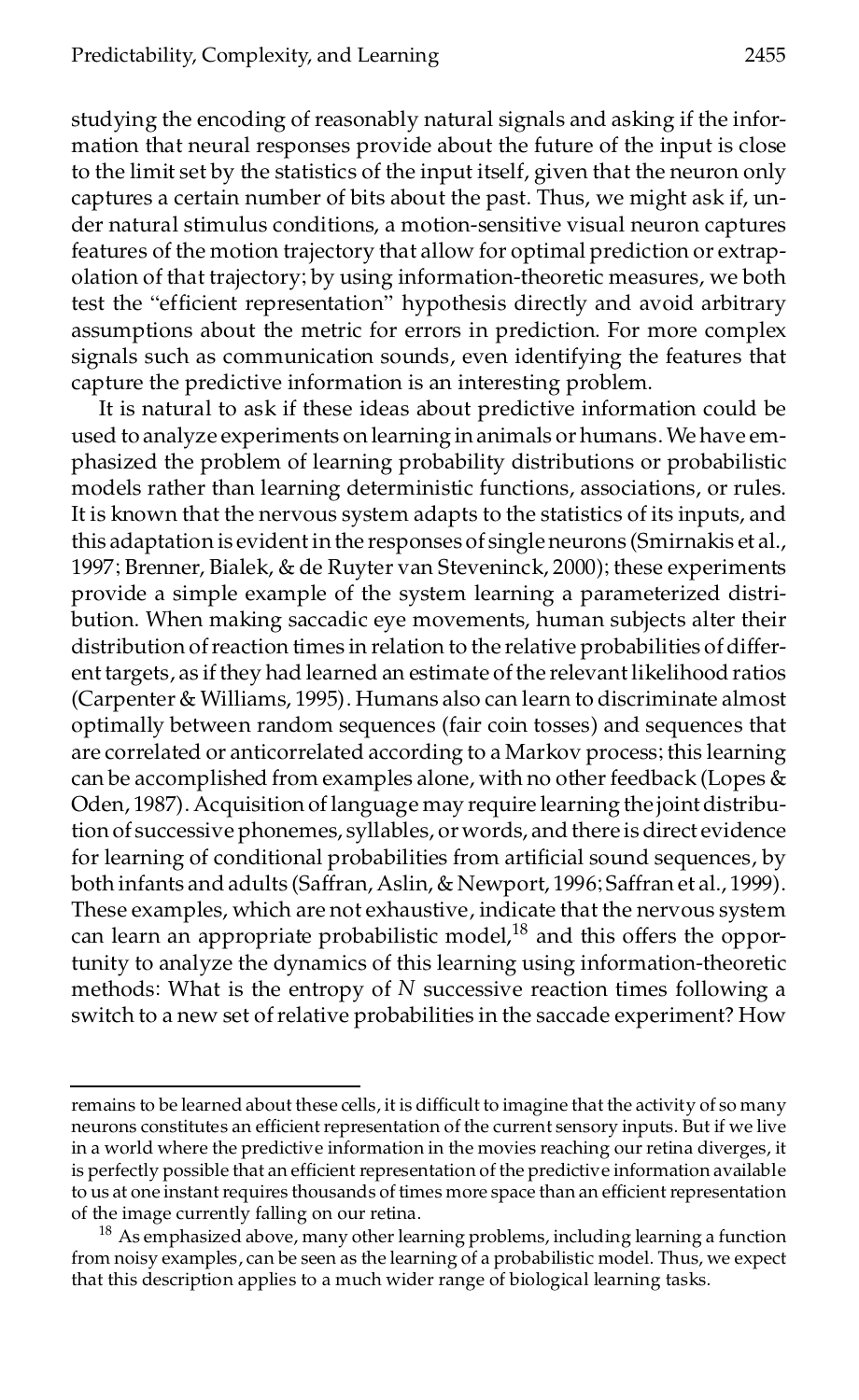much information does a single reaction time provide about the relevant probabilities? Following the arguments above, such analysis could lead to a measurement of the universal learning curve  $\Lambda(N)$ .

The learning curve  $\Lambda(N)$  exhibited by a human observer is limited by the predictive information in the time series of stimulus trials itself. Com paring  $\Lambda(N)$  to this limit defines an efficiency of learning in the spirit of the discussion by Barlow (1983). While it is known that the nervous system can make efficient use of available information in signal processing tasks (cf. Chapter 4 of Rieke et al., 1997) and that it can represent this information efficiently in the spike trains of individual neurons (cf. Chapter 3 of Rieke et al., 1997, as well as Berry, Warland, & Meister, 1997; Strong et al., 1998; and Reinagel & Reid,  $2000$ , it is not known whether the brain is an efficient learning machine in the analogous sense. Given our classification of learning tasks by their complexity, it would be natural to ask if the efficiency of learning were a critical function of task complexity. Perhaps we can even identify a limit beyond which efficient learning fails, indicating a limit to the complexity of the internal model used by the brain during a class of learning tasks. We believe that our theoretical discussion here at least frames a clear question about the complexity of internal models, even if for the present we can only speculate about the outcome of such experiments.

An important result of our analysis is the characterization of time series or learning problems beyond the class of finitely parameterizable models, that is, the class with power-law-divergent predictive information. Qualitatively this class is more complex than any parametric model, no matter how many parameters there may be, because of the more rapid asymptotic growth of  $\tilde{I}_{pred}(N)$ . On the other hand, with a finite number of observations *N*, the actual amount of predictive information in such a nonparametric problem may be smaller than in a model with a large but finite number of parameters. Specifically, if we have two models, one with  $I_{pred}(N) \sim AN^{\nu}$  and one with *K* parameters so that  $I_{pred}(N) \sim (K/2) \log_2 N$ , the infinite parameter model has less predictive information for all *N* smaller than some critical value

$$
N_c \sim \left[\frac{K}{2Av} \log_2\left(\frac{K}{2A}\right)\right]^{1/\nu}.
$$
\n(6.1)

In the regime  $N \ll N_c$ , it is possible to achieve more efficient prediction by trying to learn the (asymptotically) more complex model, as illustrated concretely in simulations of the density estimation problem (Nemenman & Bialek, 2001). Even if there are a finite number of parameters, such as the finite number of synapses in a small volume of the brain, this number may be so large that we always have  $N \ll N_c$ , so that it may be more effective to think of the many-parameter model as approximating a continuous or nonparametric one.

It is tempting to suggest that the regime  $N \ll N_c$  is the relevant one for much of biology. If we consider, for example,  $10 \text{ mm}^2$  of inferotemporal cor-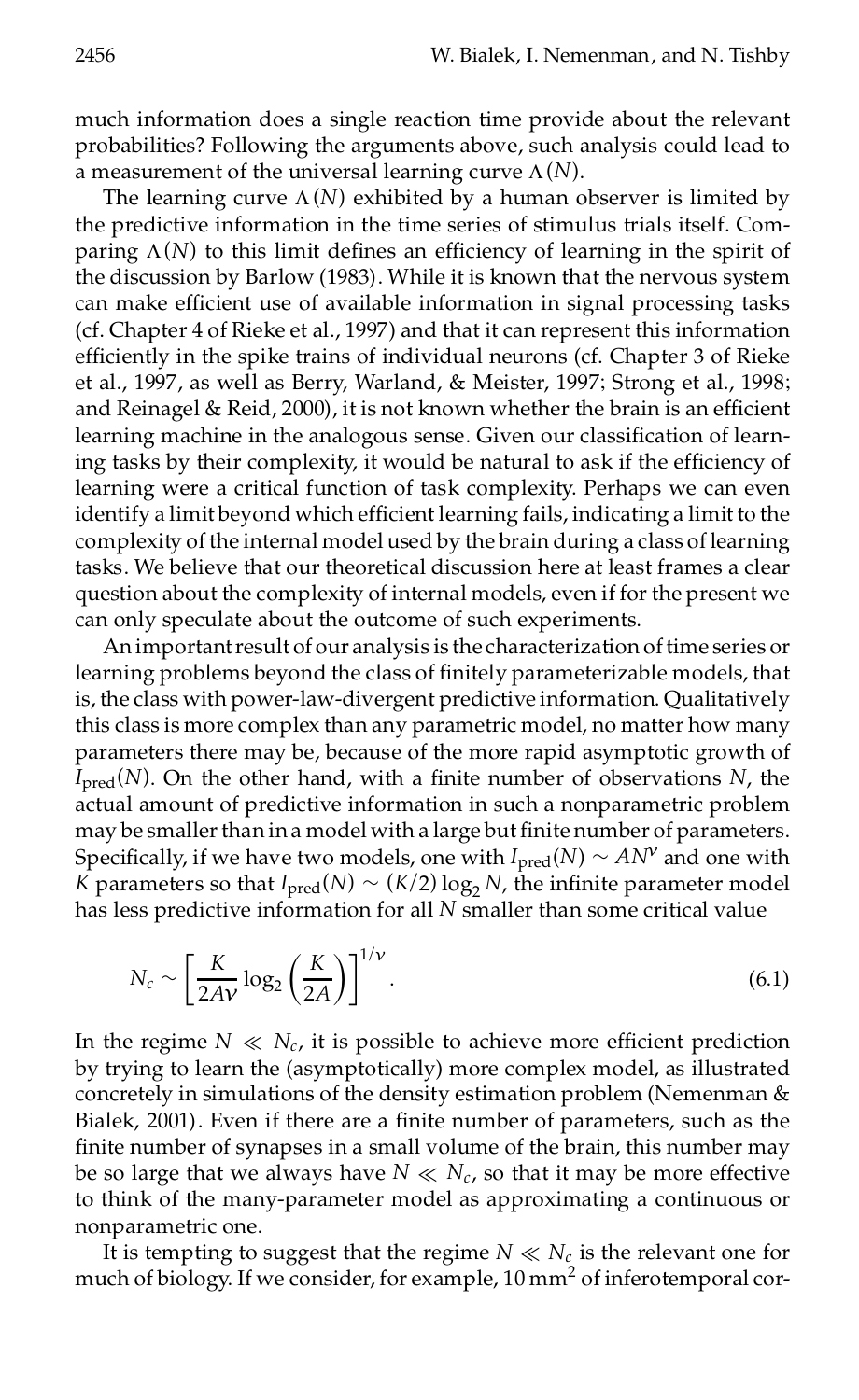tex devoted to object recognition (Logothetis & Sheinberg, 1996), the number of synapses is  $K \sim 5 \times 10^9$ . On the other hand, object recognition depends on foveation, and we move our eyes roughly three times per second through out perhaps 10 years of waking life, during which we masterthe art of object recognition. This limits us to at most  $N \sim 10^9$  examples. Remembering that we must have*º* < 1, even with large values of *A*, equation 6.1 suggests that we operate with  $N < N_c$ . One can make similar arguments about very different brains, such as the mushroom bodies in insects (Capaldi, Robinson, & Fahrbach, 1999). If this identification of biological learning with the regime  $N \ll N_c$  is correct, then the success of learning in animals must depend on strategies that implement sensible priors over the space of possible models.

There is one clear empirical hint that humans can make effective use of models that are beyond finite parameterization (in the sense that predictive information diverges as a power law), and this comes from studies of lan guage. Long ago, Shannon (1951) used the knowledge of native speakers to place bounds on the entropy of written English, and his strategy made explicit use of predictability. Shannon showed *N*-letter sequences to native speakers (readers), asked them to guess the next letter, and recorded how many guesses were required before they got the right answer. Thus, each letter in the text is turned into a number, and the entropy of the distribution of these numbers is an upper bound on the conditional entropy  $\ell(N)$  (cf. equation 3.8). Shannon himself thought that the convergence as *N* becomes large was rather quick and quoted an estimate of the extensive entropy per letter  $S_0$ . Many years later, Hilberg (1990) reanalyzed Shannon's data and found that the approach to extensivity in fact was very slow; certainly there is evidence for a large component  $S_1(N) \propto N^{1/2}$ , and this may even dominate the extensive component for accessible  $N$ . Ebeling and Poschel (1994; see also Pöschel, Ebeling, & Rosé, 1995) studied the statistics of letter sequences in long texts (such as *Moby Dick*) and found the same strong subextensive component. It would be attractive to repeat Shannon's experiments with a design that emphasizes the detection of subextensive terms at large *N*.<sup>19</sup>

In summary, we believe that our analysis of predictive information solves the problem of measuring the complexity of time series. This analysis uni fies ideas from learning theory, coding theory, dynamical systems, and statistical mechanics. In particular, we have focused attention on a class of processes that are qualitatively more complex than those treated in conven-

 $19$  Associated with the slow approach to extensivity is a large mutual information between words or characters separated by long distances, and several groups have found that this mutual information declines as a power law. Cover and King (1978) criticize such observations bynoting thatthis behavioris impossible inMarkov chains of arbitrary order. While it is possible that existing mutual information data have notreached asymptotia, the criticism of Cover and King misses the possibility that language is *not* a Markov process. Of course, it cannot be Markovian if it has a power-law divergence in the predictive information.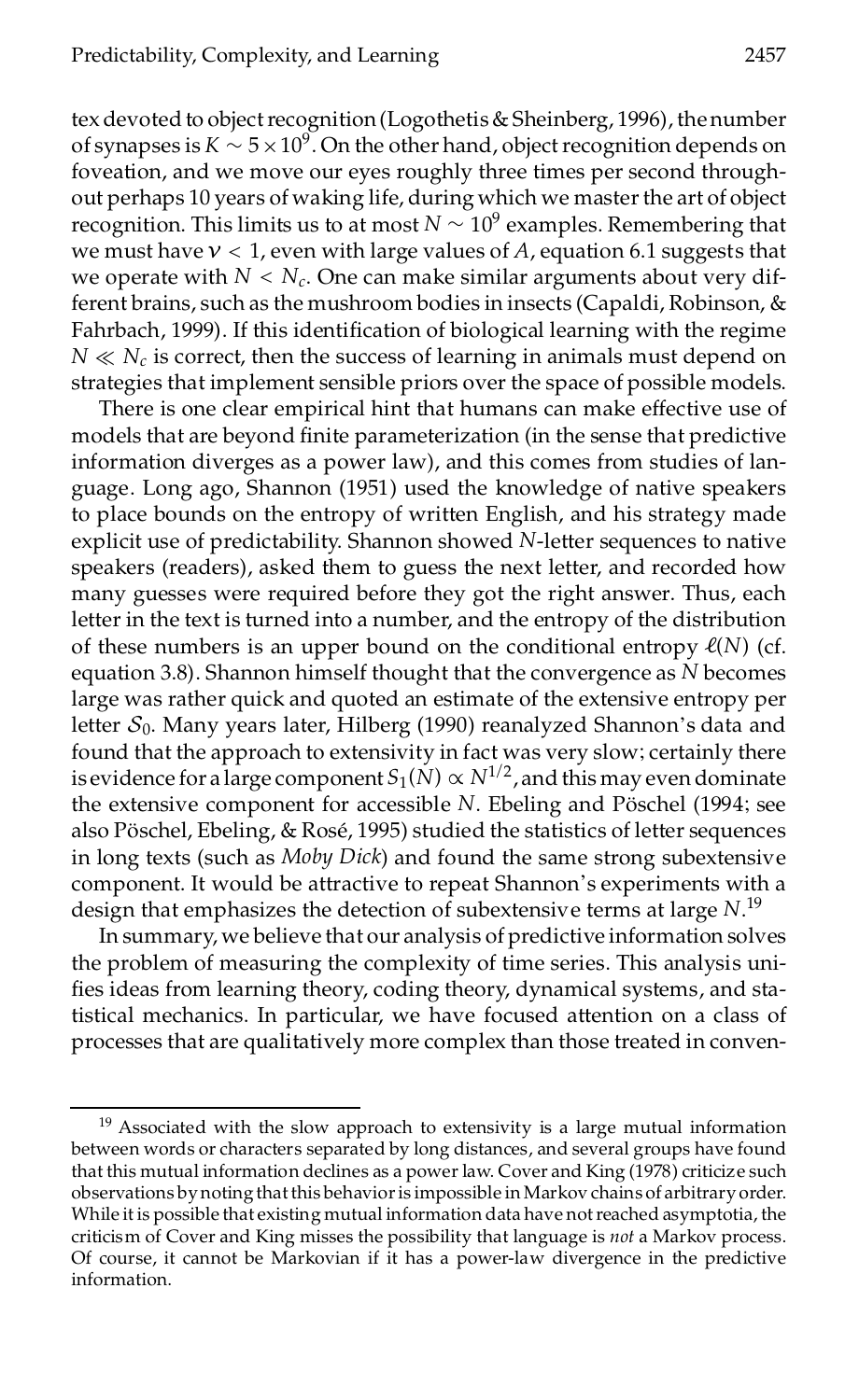tional learning theory, and there are several reasons to think that this class includes many examples of relevance to biology and cognition.

## **Acknowledgments**

We thank V. Balasubramanian, A. Bell, S. Bruder, C. Callan, A. Fairhall, G. Garcia de Polavieja Embid, R. Koberle, A. Libchaber, A. Melikidze, A. Mikhailov, O. Motrunich, M. Opper, R. Rumiati, R. de Ruyter van Steveninck, N. Slonim, T. Spencer, S. Still, S. Strong, and A. Treves for many helpful discussions. We also thank M. Nemenman and R. Rubin for help with the numerical simulations and an anonymous referee for pointing out yet more opportunities to connect our work with the earlier literature. Our collabo ration was aided in part by a grant from the U.S.-Israel Binational Science Foundation to the Hebrew University of Jerusalem, and work at Princeton was supported in part by funds from NEC.

### **References**

Where available, we give references to the Los Alamos e–print archive. Pa pers may be retrieved online from the web site http://xxx.lanl.gov/abs/ $*/$ , where *\*/\** is the reference; for example, Adami and Cerf (2000) is found at http:[//xxx.lanl.gov/abs/adap-org/9605002](http://xxx.lanl.gov/abs/adap-org/9605002). For preprints, this is a primary ref erence; for published papers there may be differences between the published and electronic versions.

- Abarbanel, H. D. I., Brown, R., Sidorowich, J. J., & Tsimring, L. S. (1993). The analysis of observed chaotic data in physical systems. *Revs. Mod. [Phys.](http://fidelio.ingentaselect.com/nw=1/rpsv/cgi-bin/linker?ext=a&reqidx=/0034-6861^28^2965L.1331[aid=575767])*, *65*, [1331–1392.](http://fidelio.ingentaselect.com/nw=1/rpsv/cgi-bin/linker?ext=a&reqidx=/0034-6861^28^2965L.1331[aid=575767])
- Adami, C., & Cerf, N. J. (2000). Physical complexity of symbolic sequences. *[Physica](http://fidelio.ingentaselect.com/nw=1/rpsv/cgi-bin/linker?ext=a&reqidx=/0167-2789^28^29137L.62[aid=1949475]) D*, *137*, 62–69. See also adap-org/9605002.
- Aida, T. (1999). Field theoretical analysis of on–line learning of probability distributions. *Phys. Rev. Lett.*, *83*, [3554–3557.](http://fidelio.ingentaselect.com/nw=1/rpsv/cgi-bin/linker?ext=a&reqidx=/0031-9007^28^2983L.3554[aid=1949476]) See also cond-mat/9911474.
- Akaike, H. (1974a). Information theory and an extension of the maximum likeli hood principle. In B.Petrov & F. Csaki (Eds.), *Second International Symposium of Information Theory* Budapest: Akademia Kiedo.
- Akaike, H. (1974b). A new look at the statistical model identification. *IEEE Trans. Automatic Control.*, *19*, 716–723.
- Atick, J. J. (1992). Could information theory provide an ecological theory of sensoryprocessing? InW. Bialek(Ed.),*Princeton lectures onbiophysics*(pp.223– 289). Singapore: World Scientic.
- Attneave, F. (1954). Some informational aspects of visual perception. *Psych. Rev.*, *61*, 183–193.
- Balasubramanian, V. (1997). Statistical inference, Occam's razor, and statistical mechanics on the space of probability distributions. *Neural Comp.*, *9*, [349–368.](http://fidelio.ingentaselect.com/nw=1/rpsv/cgi-bin/linker?ext=a&reqidx=/0899-7667^28^299L.349[aid=1949477]) See also cond-mat/9601030.
- Barlow, H. B. (1959). Sensory mechanisms, the reduction of redundancy and intelligence. In D. V. Blake & A. M. Uttley (Eds.), *Proceedings of the Sympo-*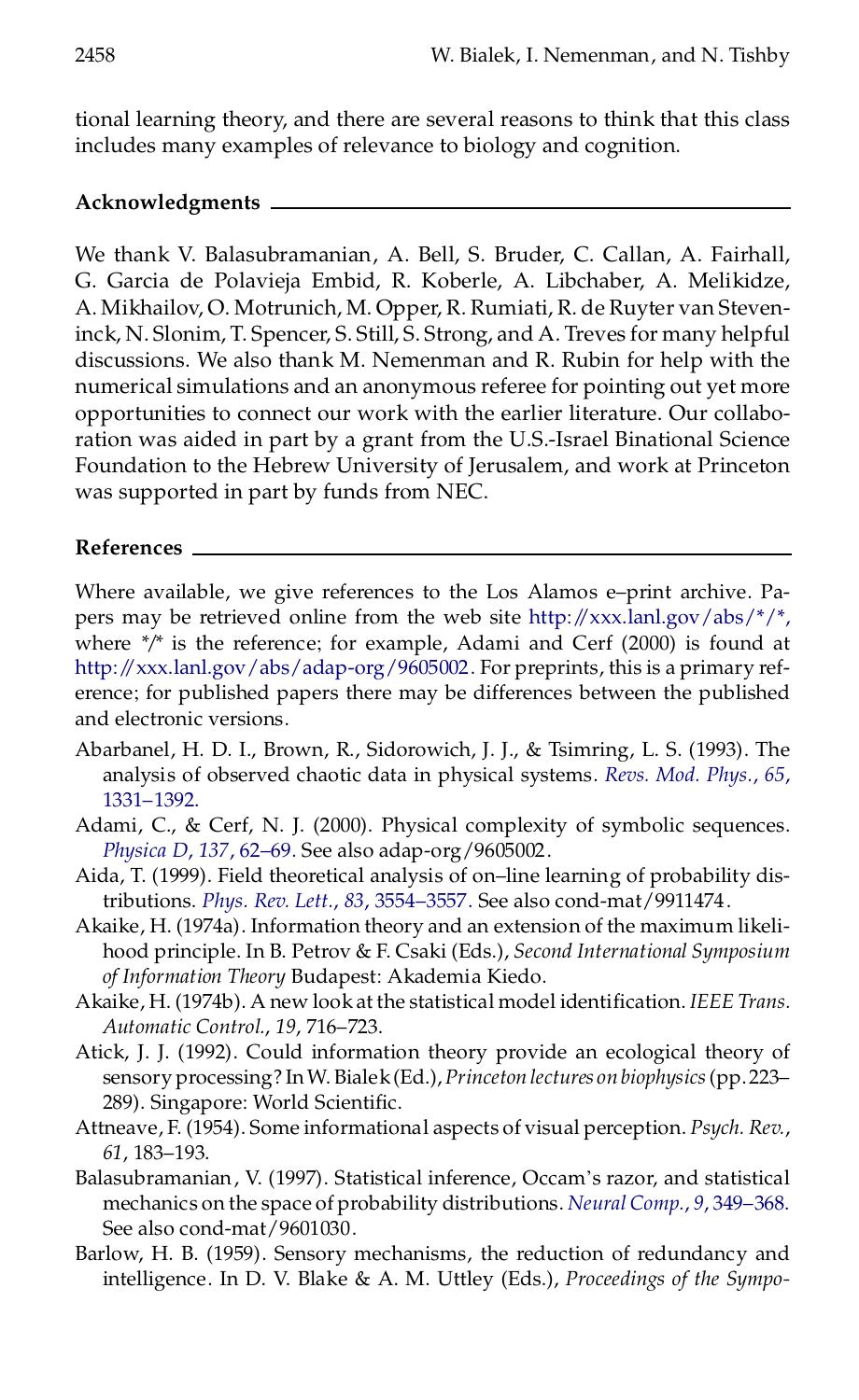*sium on the Mechanization of Thought Processes*, (Vol. 2, pp. 537–574), London: H. M. Stationery Office.

- Barlow, H. B. (1961). Possible principles underlying the transformation of sen sory messages. In W. Rosenblith (Ed.), *Sensory Communication* (pp. 217–234), Cambridge, MA: MIT Press.
- Barlow, H. B. (1983). Intelligence, guesswork, language. *Nature*, *304*, [207–209.](http://fidelio.ingentaselect.com/nw=1/rpsv/cgi-bin/linker?ext=a&reqidx=/0028-0836^28^29304L.207[aid=1949478])
- Barron, A., & Cover, T. (1991). Minimum complexity density estimation. *[IEEE](http://fidelio.ingentaselect.com/nw=1/rpsv/cgi-bin/linker?ext=a&reqidx=/0018-9448^28^2937L.1034[aid=1489384]) Trans. Inf. Thy.*, *37*, [1034–1054.](http://fidelio.ingentaselect.com/nw=1/rpsv/cgi-bin/linker?ext=a&reqidx=/0018-9448^28^2937L.1034[aid=1489384])
- Bennett, C. H. (1985). Dissipation, information, computational complexity and the definition of organization. In D. Pines (Ed.),*Emerging syntheses in science* (pp. 215–233). Reading, MA: Addison–Wesley.
- Bennett, C. H. (1990). How to define complexity in physics, and why. In W. H. Zurek (Ed.), *Complexity, entropy and the physics of information* (pp. 137– 148) Redwood City, CA: Addison–Wesley.
- Berry II, M. J., Warland, D. K., & Meister, M. (1997). The structure and precision of retinal spike trains. *Proc. Natl. Acad. Sci. (USA)*, *94,* [5411–5416.](http://fidelio.ingentaselect.com/nw=1/rpsv/cgi-bin/linker?ext=a&reqidx=/0027-8424^28^2994L.5411[aid=214595])
- Bialek, W. (1995). *Predictive information and the complexity of time series* (Tech. Note). Princeton, NJ: NEC Research Institute.
- Bialek, W., Callan, C. G., & Strong, S. P. (1996). Field theories for learning probability distributions. *Phys. Rev. Lett.*, *77*, [4693–4697.](http://fidelio.ingentaselect.com/nw=1/rpsv/cgi-bin/linker?ext=a&reqidx=/0031-9007^28^2977L.4693[aid=1949479]) See also cond mat/9607180.
- Bialek, W., & Tishby, N. (1999). *Predictiveinformation*. Preprint. Available at cond mat/9902341.
- Bialek, W., & Tishby, N. (in preparation). Extracting relevant information.
- Brenner, N., Bialek, W., & de Ruyter van Steveninck, R. (2000). Adaptive rescaling optimizes information transmission. *Neuron*, *26*, [695–702.](http://fidelio.ingentaselect.com/nw=1/rpsv/cgi-bin/linker?ext=a&reqidx=/0896-6273^28^2926L.695[aid=1883611])
- Bruder, S.D.(1998). *Predictiveinformation inspiketrainsfrom the blowy andmonkey visual systems*. Unpublished doctoral dissertation, Princeton University.
- Brunel, N., & Nadal, P. (1998). Mutual information, Fisher information, and population coding. *Neural Comp.*, *10*, [1731–1757.](http://fidelio.ingentaselect.com/nw=1/rpsv/cgi-bin/linker?ext=a&reqidx=/0899-7667^28^2910L.1731[aid=215748])
- Capaldi, E. A., Robinson, G. E., & Fahrbach, S. E. (1999). Neuroethology of spatial learning: The birds and the bees. *Annu. Rev. [Psychol.](http://fidelio.ingentaselect.com/nw=1/rpsv/cgi-bin/linker?ext=a&reqidx=/0066-4308^28^2950L.651[aid=1949480])*, *50*, 651– [682.](http://fidelio.ingentaselect.com/nw=1/rpsv/cgi-bin/linker?ext=a&reqidx=/0066-4308^28^2950L.651[aid=1949480])
- Carpenter, R. H. S., & Williams, M. L. L. (1995). Neural computation of log likelihood in control of saccadic eye movements. *[Nature](http://fidelio.ingentaselect.com/nw=1/rpsv/cgi-bin/linker?ext=a&reqidx=/0028-0836^28^29377L.59[aid=308153])*, *377*, 59–62.
- Cesa-Bianchi, N., & Lugosi, G. (in press). Worst-case bounds for the logarithmic loss of predictors. *Machine Learning*.
- Chaitin, G. J. (1975). A theory of program size formally identical to information theory. *J. Assoc. Comp. Mach.*, *22*, 329–340.
- Clarke, B. S., & Barron, A. R. (1990). Information-theoretic asymptotics of Bayes methods. *IEEE Trans. Inf. Thy.*, *36*, [453–471.](http://fidelio.ingentaselect.com/nw=1/rpsv/cgi-bin/linker?ext=a&reqidx=/0018-9448^28^2936L.453[aid=217694])
- Cover, T. M., & King, R. C. (1978). A convergent gambling estimate of the entropy of English. *IEEE Trans. Inf. Thy.*, *24*, 413–421.
- Cover, T. M., & Thomas, J. A. (1991). *Elements of information theory*. New York: Wiley.
- Crutchfield, J. P., & Feldman, D. P. (1997). Statistical complexity of simple 1-D spin systems. *Phys. Rev. E*, *55*, 1239–1243R. See also cond-mat/9702191.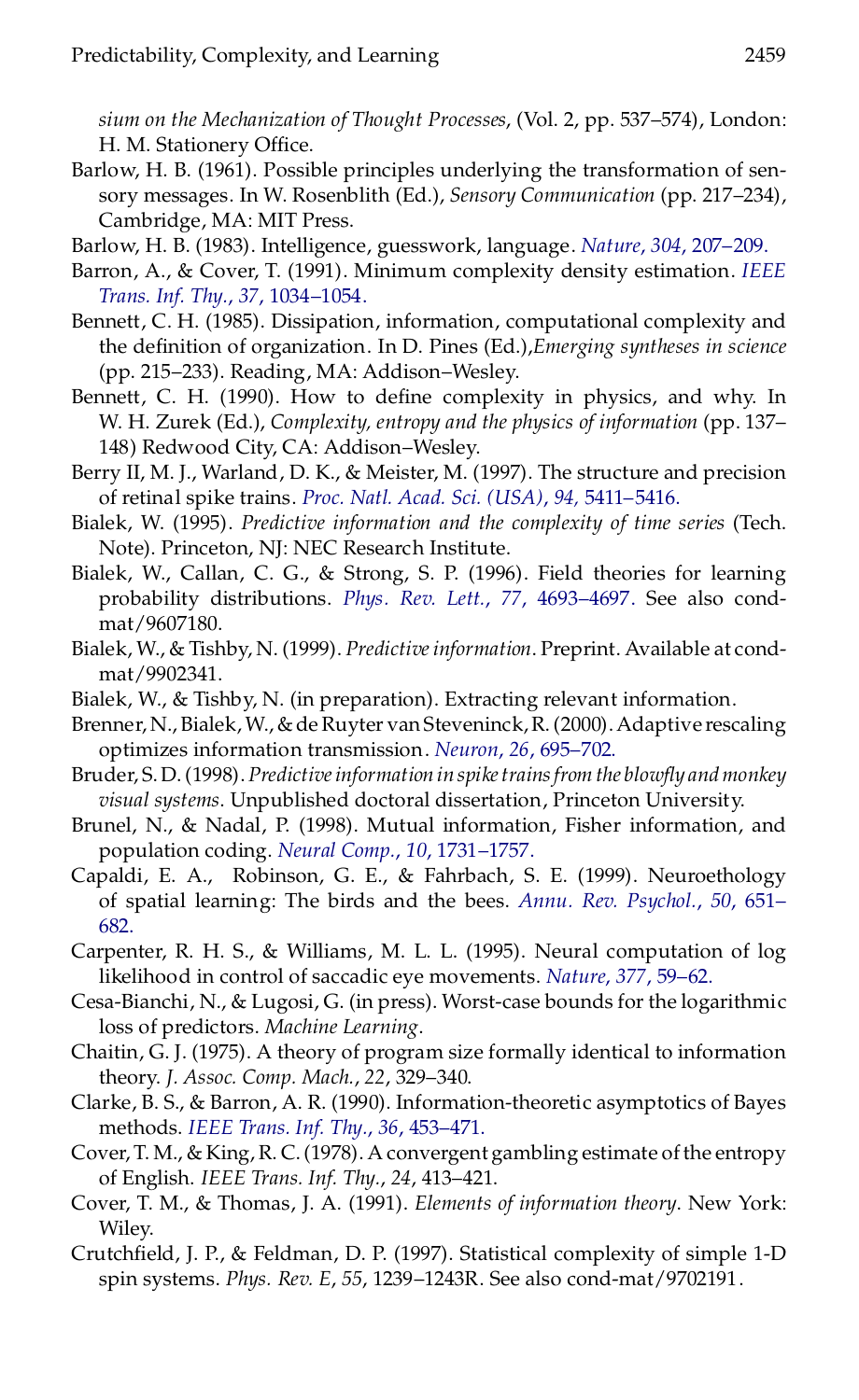- Crutchfield, J. P., Feldman, D. P., & Shalizi, C. R. (2000). Comment I on "Simple measure for complexity." *Phys. Rev E*, *62*, [2996–2997.](http://fidelio.ingentaselect.com/nw=1/rpsv/cgi-bin/linker?ext=a&reqidx=/1063-651X^28^2962L.2996[aid=1949484]) See also chao dyn/9907001.
- Crutchfield, J. P., & Shalizi, C. R. (1999). Thermodynamic depth of causal states: Objective complexity via minimal representation. *Phys. Rev. E*, *59*, [275–283.](http://fidelio.ingentaselect.com/nw=1/rpsv/cgi-bin/linker?ext=a&reqidx=/1063-651X^28^2959L.275[aid=1949485]) See also cond-mat/9808147.
- Crutchfield, J. P., & Young, K. (1989). Inferring statistical complexity. *[Phys.](http://fidelio.ingentaselect.com/nw=1/rpsv/cgi-bin/linker?ext=a&reqidx=/0031-9007^28^2963L.105[aid=1949486]) Rev. Lett.*, *63*, [105–108.](http://fidelio.ingentaselect.com/nw=1/rpsv/cgi-bin/linker?ext=a&reqidx=/0031-9007^28^2963L.105[aid=1949486])
- Eagleman, D. M., & Sejnowski, T. J. (2000). Motion integration and postdiction in visual awareness. *Science*, *287*, [2036–2038.](http://fidelio.ingentaselect.com/nw=1/rpsv/cgi-bin/linker?ext=a&reqidx=/0036-8075^28^29287L.2036[aid=1192825])
- Ebeling, W., & Pöschel, T. (1994). Entropy and long-range correlations in literary English. *Europhys. Lett.*, *26*, 241–246.
- Feldman, D. P., & Crutchfield, J. P. (1998). Measures of statistical complexity: Why? *Phys. Lett. A*, *238*, [244–252.](http://fidelio.ingentaselect.com/nw=1/rpsv/cgi-bin/linker?ext=a&reqidx=/0375-9601^28^29238L.244[aid=1949488]) See also cond-mat/9708186.
- Gell-Mann, M., & Lloyd, S. (1996). Information measures, effective complexity, and total information. *Complexity*, *2*, 44–52.
- de Gennes, P.–G. (1979). *Scaling concepts in polymer physics*. Ithaca, NY: Cornell University Press.
- Grassberger, P. (1986). Toward a quantitative theory of self-generated complexity. *Int. J. Theor. Phys.*, *25*, [907–938.](http://fidelio.ingentaselect.com/nw=1/rpsv/cgi-bin/linker?ext=a&reqidx=/0020-7748^28^2925L.907[aid=1949490])
- Grassberger, P. (1991). Information and complexity measures in dynamical systems. In H. Atmanspacher & H. Schreingraber (Eds.), *Information dynamics* (pp. 15–33). New York: Plenum Press.
- Hall, P., & Hannan, E. (1988). On stochastic complexity and nonparametric density estimation. *Biometrica*, *75*, 705–714.
- Haussler, D., Kearns, M., & Schapire, R. (1994). Bounds on the sample complexity of Bayesian learning using information theory and the VC dimension. *Machine Learning*, *14*, 83–114.
- Haussler, D., Kearns, M., Seung, S., & Tishby, N. (1996). Rigorous learning curve bounds from statistical mechanics. *Machine Learning*, *25*, [195–236.](http://fidelio.ingentaselect.com/nw=1/rpsv/cgi-bin/linker?ext=a&reqidx=/0885-6125^28^2925L.195[aid=218534])
- Haussler, D., & Opper, M. (1995). General bounds on the mutual information between a parameter and *n* conditionally independent events. In *Proceedings of the Eighth Annual Conference on Computational Learning Theory* (pp. 402–411). New York: ACM Press.
- Haussler, D., & Opper, M. (1997). Mutual information, metric entropy and cu mulative relative entropy risk. *Ann. Statist.*, *25*, 2451–2492.
- Haussler, D., & Opper, M. (1998). Worst case prediction over sequences un der log loss. In G. Cybenko, D. O'Leary, & J. Rissanen (Eds.), *The mathematics of information coding, extraction and distribution*. New York: Springer-Verlag.
- Hawken, M. J., & Parker, A. J. (1991). Spatial receptive field organization in monkey V1 and its relationship to the cone mosaic. In M. S. Landy & J. A. Movshon (Eds.), *Computational models of visual processing* (pp. 83–93). Cambridge, MA: MIT Press.
- Herschkowitz, D., & Nadal, J.–P. (1999). Unsupervised and supervised learning: Mutual information between parameters and observations. *[Phys.](http://fidelio.ingentaselect.com/nw=1/rpsv/cgi-bin/linker?ext=a&reqidx=/1063-651X^28^2959L.3344[aid=1949492]) Rev. E*, *59*, [3344–3360.](http://fidelio.ingentaselect.com/nw=1/rpsv/cgi-bin/linker?ext=a&reqidx=/1063-651X^28^2959L.3344[aid=1949492])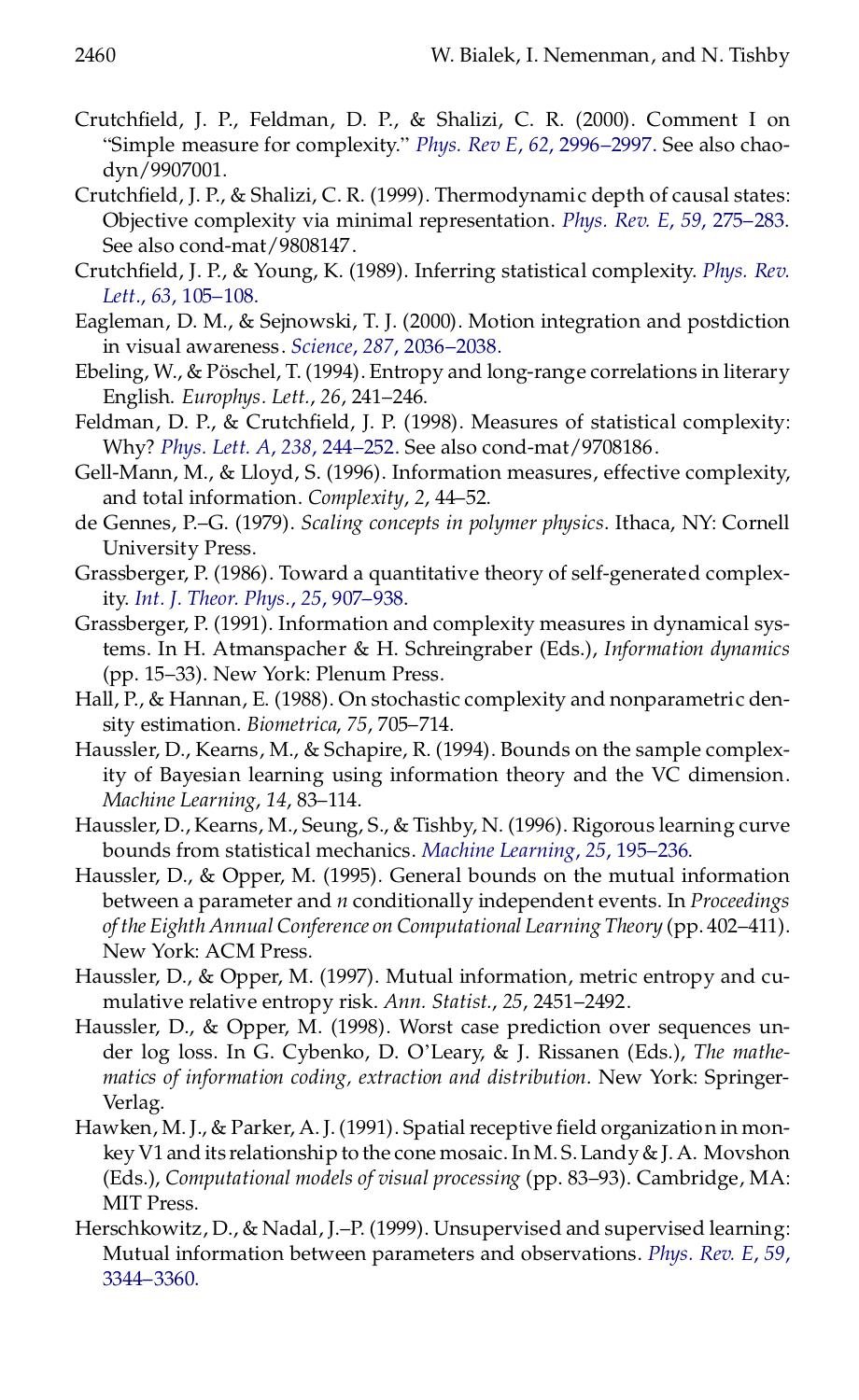- Hilberg, W. (1990). The well-known lower bound of information in written lan guage: Is it a misinterpretation of Shannon experiments? *Frequenz*, *44*, 243– 248. (in German)
- Holy, T. E. (1997). Analysis of data from continuous probability distributions. *Phys. Rev. Lett.*, *79*, [3545–3548.](http://fidelio.ingentaselect.com/nw=1/rpsv/cgi-bin/linker?ext=a&reqidx=/0031-9007^28^2979L.3545[aid=1949494]) See also physics/9706015.
- Ibragimov, I., & Hasminskii, R. (1972). On an information in a sample about a parameter. In *Second International Symposium on Information Theory* (pp. 295– 309). New York: IEEE Press.
- Kang, K., & Sompolinsky, H. (2001). *Mutual information of population codes and distance measuresin probability space*. Preprint. Available at cond-mat/0101161.

Kemeney, J. G.(1953). The use of simplicity in induction. *Philos. Rev.*, *62*, 391–315.

- Kolmogoroff, A. N. (1939). Sur l'interpolation et extrapolations des suites stationnaires. *C. R. Acad. Sci. Paris*, *208*, 2043–2045.
- Kolmogorov, A. N. (1941). Interpolation and extrapolation of stationary random sequences. *Izv. Akad. Nauk. SSSR Ser. Mat.*, *5*, 3–14. (in Russian) Translation in A. N. Shiryagev (Ed.), *Selected works of A. N. Kolmogorov* (Vol. 23, pp. 272–280). Norwell, MA: Kluwer.
- Kolmogorov, A. N. (1965). Three approaches to the quantitative definition of information. *Prob. Inf. Trans.*, *1*, 4–7.
- Li, M., & Vitányi, P. (1993). An Introduction to Kolmogorov complexity and its appli*cations*. New York: Springer-Verlag.
- Lloyd, S., & Pagels, H. (1988). Complexity as thermodynamic depth. *Ann. Phys.*, *188*, 186–213.
- Logothetis, N. K., & Sheinberg, D. L. (1996). Visual object recognition. *[Annu.](http://fidelio.ingentaselect.com/nw=1/rpsv/cgi-bin/linker?ext=a&reqidx=/0147-006X^28^2919L.577[aid=214853]) Rev. [Neurosci.](http://fidelio.ingentaselect.com/nw=1/rpsv/cgi-bin/linker?ext=a&reqidx=/0147-006X^28^2919L.577[aid=214853])*, *19*, 577–621.
- Lopes, L. L., & Oden, G. C. (1987). Distinguishing between random and non random events. *J. Exp. Psych.: Learning, Memory, and [Cognition](http://fidelio.ingentaselect.com/nw=1/rpsv/cgi-bin/linker?ext=a&reqidx=/0278-7393^28^2913L.392[aid=298459])*, *13*, 392–400.
- Lopez-Ruiz, R., Mancini, H. L., & Calbet, X. (1995). A statistical measure of complexity. *Phys. Lett. A*, *209*, [321–326.](http://fidelio.ingentaselect.com/nw=1/rpsv/cgi-bin/linker?ext=a&reqidx=/0375-9601^28^29209L.321[aid=1949499])
- MacKay, D. J. C. (1992). Bayesian interpolation. *Neural Comp.*, *4*, [415–447.](http://fidelio.ingentaselect.com/nw=1/rpsv/cgi-bin/linker?ext=a&reqidx=/0899-7667^28^294L.415[aid=217248])
- Nemenman, I. (2000). *Information theory and learning:A physical approach*. Unpublished doctoral dissertation. Princeton University. See also physics/0009032.
- Nemenman, I., & Bialek, W. (2001). Learning continuous distributions: Simulations with field theoretic priors. In T. K. Leen, T. G. Dietterich, & V. Tresp (Eds.), *Advances in neural information processing systems*, *13* (pp. 287–295). MIT Press, Cambridge, MA: MIT Press. See also cond-mat/0009165.
- Opper, M. (1994). Learning and generalization in a two-layer neural network: The role of the Vapnik–Chervonenkis dimension. *Phys. Rev. Lett.*, *72*, [2113–](http://fidelio.ingentaselect.com/nw=1/rpsv/cgi-bin/linker?ext=a&reqidx=/0031-9007^28^2972L.2113[aid=646385]) [2116.](http://fidelio.ingentaselect.com/nw=1/rpsv/cgi-bin/linker?ext=a&reqidx=/0031-9007^28^2972L.2113[aid=646385])
- Opper, M., & Haussler, D. (1995). Bounds for predictive errors in the statistical mechanics of supervised learning. *Phys. Rev. Lett.*, *75*, [3772–3775.](http://fidelio.ingentaselect.com/nw=1/rpsv/cgi-bin/linker?ext=a&reqidx=/0031-9007^28^2975L.3772[aid=1949500])
- Periwal, V. (1997). Reparametrization invariant statistical inference and gravity. *Phys. Rev. Lett.*, *78*, [4671–4674.](http://fidelio.ingentaselect.com/nw=1/rpsv/cgi-bin/linker?ext=a&reqidx=/0031-9007^28^2978L.4671[aid=1949501]) See also hep-th/9703135.
- Periwal, V. (1998). Geometrical statistical inference. *Nucl. Phys. B*, *554[FS]*, 719– 730. See also adap-org/9801001.
- Pöschel, T., Ebeling, W., & Rosé, H. (1995). Guessing probability distributions from small samples. *J. Stat. Phys.*, *80*, 1443–1452.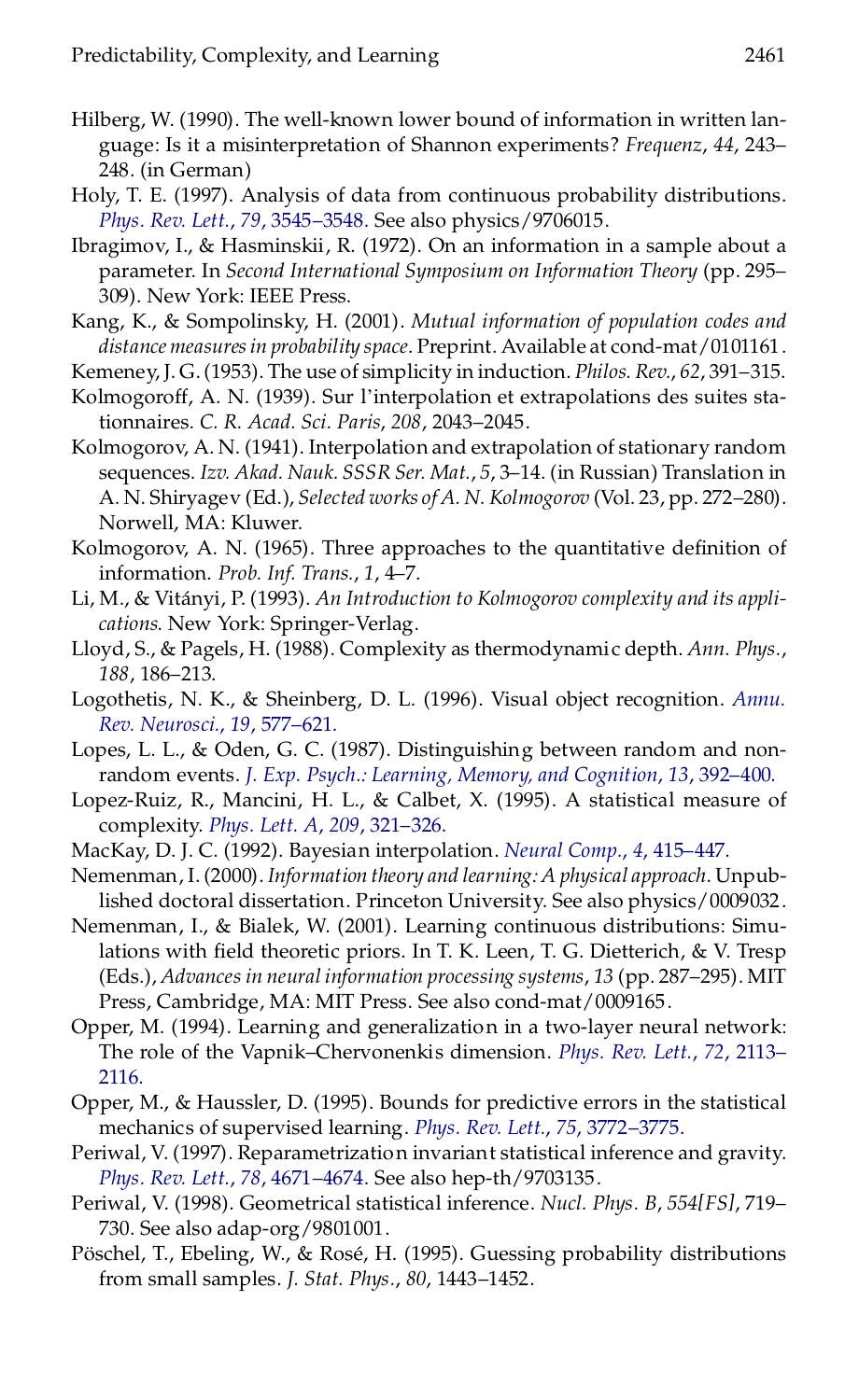- Reinagel, P., & Reid, R. C. (2000). Temporal coding of visual information in the thalamus. *J. Neurosci.*, *20*, [5392–5400.](http://fidelio.ingentaselect.com/nw=1/rpsv/cgi-bin/linker?ext=a&reqidx=/0270-6474^28^2920L.5392[aid=1949503])
- Renyi, A. (1964). On the amount of information concerning an unknown parameter in a sequence of observations. *Publ. Math. Inst. Hungar. Acad. Sci.*, *9*, 617–625.
- Rieke, F., Warland, D., de Ruyter van Steveninck, R., & Bialek, W. (1997). *Spikes: Exploring the Neural Code* (MIT Press, Cambridge).
- Rissanen, J. (1978). Modeling by shortest data description. *Automatica*, *14*, 465– 471.
- Rissanen, J. (1984). Universal coding, information, prediction, and estimation. *IEEE Trans. Inf. Thy.*, *30*, 629–636.
- Rissanen, J. (1986). Stochastic complexity and modeling. *Ann. Statist.*, *14*, 1080– 1100.
- Rissanen, J.(1987). Stochastic complexity.*J.Roy. Stat. Soc. B*, *49*, 223–239, 253–265.
- Rissanen, J. (1989). *Stochastic complexity and statistical inquiry*. Singapore: World Scientific.
- Rissanen, J. (1996). Fisher information and stochastic complexity. *IEEE Trans. Inf. Thy.*, *42*, 40–47.
- Rissanen, J., Speed, T., & Yu, B. (1992). Density estimation by stochastic com plexity. *IEEE Trans. Inf. Thy.*, *38*, [315–323.](http://fidelio.ingentaselect.com/nw=1/rpsv/cgi-bin/linker?ext=a&reqidx=/0018-9448^28^2938L.315[aid=1489607])
- Saffran, J. R., Aslin, R. N., & Newport, E. L. (1996). Statistical learning by 8 month-old infants. *Science*, *274*, [1926–1928.](http://fidelio.ingentaselect.com/nw=1/rpsv/cgi-bin/linker?ext=a&reqidx=/0036-8075^28^29274L.1926[aid=146083])
- Saffran, J. R., Johnson, E. K., Aslin, R. H., & Newport, E. L. (1999). Statistical learning of tone sequences by human infants and adults. *[Cognition](http://fidelio.ingentaselect.com/nw=1/rpsv/cgi-bin/linker?ext=a&reqidx=/0010-0277^28^2970L.27[aid=1109884])*, *70*, 27– [52.](http://fidelio.ingentaselect.com/nw=1/rpsv/cgi-bin/linker?ext=a&reqidx=/0010-0277^28^2970L.27[aid=1109884])
- Schmidt, D. M. (2000). Continuous probability distributions from finite data. *Phys. Rev. E, 61*, [1052–1055.](http://fidelio.ingentaselect.com/nw=1/rpsv/cgi-bin/linker?ext=a&reqidx=/1063-651X^28^2961L.1052[aid=1949505])
- Seung, H. S., Sompolinsky, H., & Tishby, N.(1992). Statistical mechanics of learning from examples. *Phys. Rev. A*, *45*, [6056–6091.](http://fidelio.ingentaselect.com/nw=1/rpsv/cgi-bin/linker?ext=a&reqidx=/1050-2947^28^2945L.6056[aid=215616])
- Shalizi, C. R., & Crutchfield, J. P. (1999). Computational mechanics: Pattern and *prediction, structure and simplicity*. Preprint. Available at cond-mat/9907176.
- Shalizi, C. R., & Crutchfield, J. P. (2000). *Information bottleneck, causal states, and statistical relevance bases: How to represent relevant information in memoryless transduction*. Available at nlin.AO/0006025.
- Shannon, C. E. (1948). A mathematical theory of communication. *Bell Sys. Tech. J.*, *27*, 379–423, 623–656. Reprinted in C. E. Shannon & W. Weaver, *The mathematical theory of communication*. Urbana: University of Illinois Press, 1949.
- Shannon, C. E. (1951). Prediction and entropy of printed English. *Bell Sys. Tech. J.*, *30*, 50–64. Reprinted in N. J. A. Sloane & A. D. Wyner, (Eds.), *Claude Elwood Shannon:Collected papers*. New York: IEEE Press, 1993.
- Shiner, J., Davison, M., & Landsberger, P. (1999). Simple measure for complexity. *Phys. Rev. E*, *59*, [1459–1464.](http://fidelio.ingentaselect.com/nw=1/rpsv/cgi-bin/linker?ext=a&reqidx=/1063-651X^28^2959L.1459[aid=1949507])
- Smirnakis, S., Berry III, M. J., Warland, D. K., Bialek, W., & Meister, M. (1997). Adaptation of retinal processing to image contrast and spatial scale. *[Nature](http://fidelio.ingentaselect.com/nw=1/rpsv/cgi-bin/linker?ext=a&reqidx=/0028-0836^28^29386L.69[aid=1949508])*, *386*, [69–73.](http://fidelio.ingentaselect.com/nw=1/rpsv/cgi-bin/linker?ext=a&reqidx=/0028-0836^28^29386L.69[aid=1949508])
- Sole, R. V., & Luque, B. (1999). *Statistical measures of complexity for strongly inter acting systems*. Preprint. Available at adap-org/9909002.